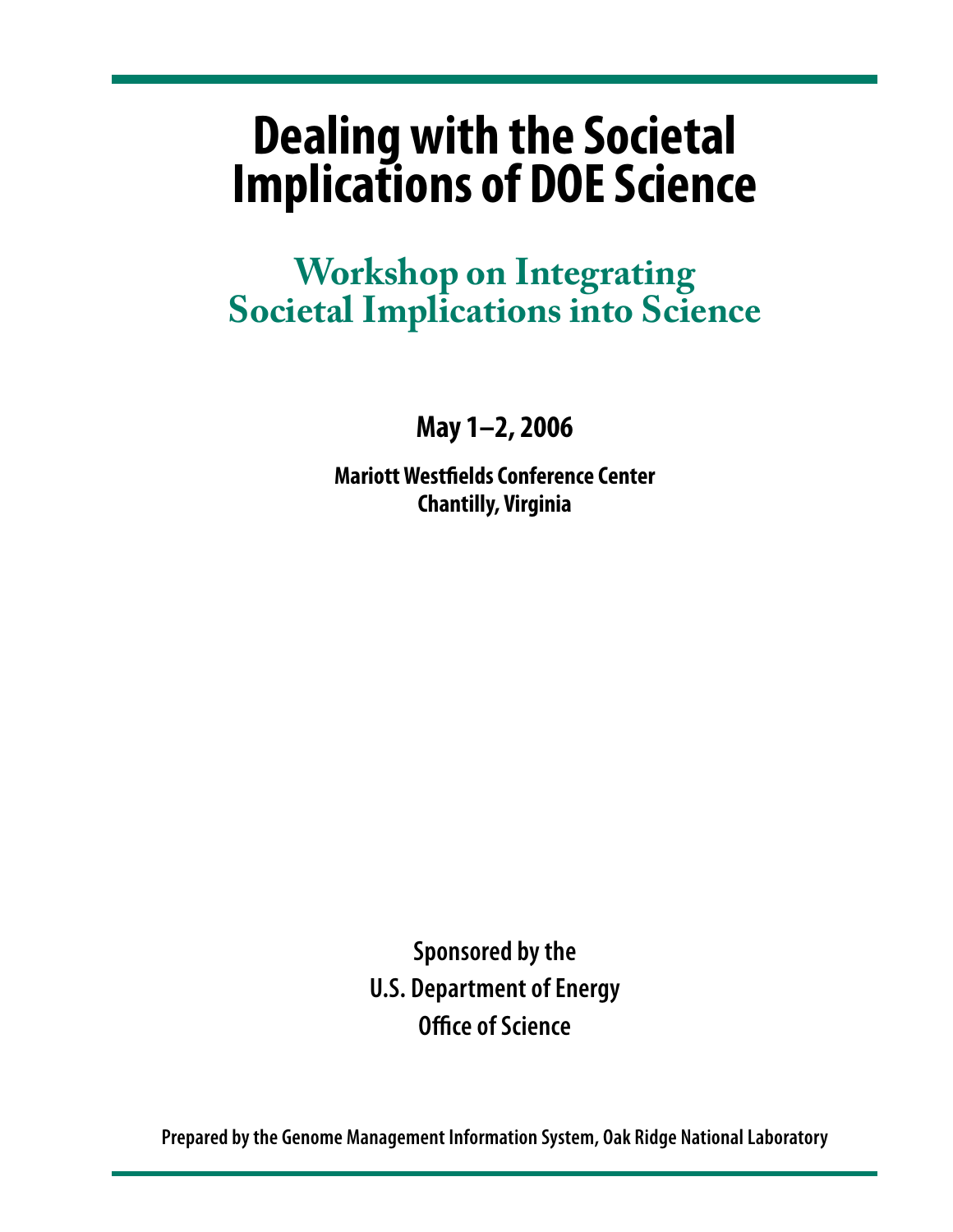For more information on the ISIS workshop or related matters, contact: Daniel Drell, SC-23.2 Office of Biological and Environmental Research U.S. Department of Energy 1000 Independence Ave., SW Washington, DC 20585-1290 301.903.4742; daniel.drell@science.doe.gov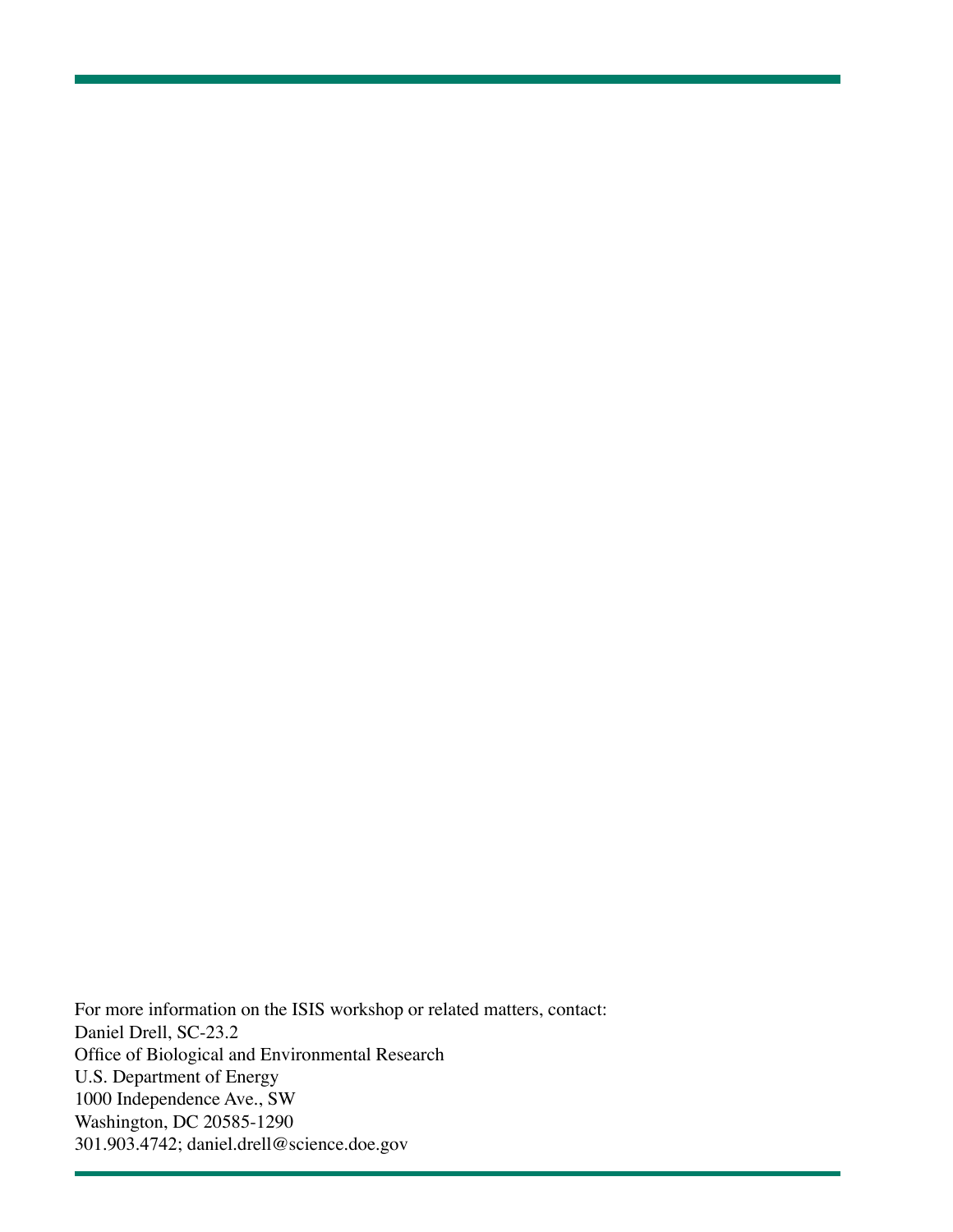# **Dealing with the Societal Implications of DOE Science**

**May 1–2, 2006**

# **Executive Summary**

**Dan Drell Life and Medical Sciences Division Office of Biological and Environmental Research Department of Energy**

A workshop was convened by the Department of Energy (DOE) May 1–2, 2006, in Chantilly, Virginia, to discuss a new program that will explore societal issues arising from DOE studies in nanotechnologies and synthetic genomics. The new program, provisionally named "ISIS" (Integrating Societal Implications into Science) is intended to be broader than ELSI (Ethical, Legal, and Social Issues), the long-running effort from which it derives. The explicit intention of its developers is to interweave thinking about scientific activities with explorations of their potential societal implications as much as possible right from the outset. This approach will be applied first to nanotechnology and synthetic genomics and, over time, will expand to other DOE Office of Science activities. A principal aim is to break down distinctions among science practitioners and those exploring societal implications. ISIS starts with the explicit assumption that society, including scientists and the sciences, benefits directly from considering societal implications ahead of time and at each stage of the research process. While this is not an easy proposition to demonstrate, ISIS will try to make the case convincingly.

The focus of the Chantilly workshop was the intermediate-range "issue spaces" (a term coined to convey a set of potential ELSI issues arising from a particular research area) for nanoscience and synthetic biology. The National Nanotechnology Initiative (NNI) has existed for a couple of years now, with many federal agencies participating. Another major effort, funded principally through the National Science Foundation and the Environmental Protection Agency, is looking at health and safety issues, so this workshop took a longer view. Thus, its aims were to

- Explore intermediate-range issue space for nanosciences and nanotechnology. •
- Explore intermediate-range issue space for synthetic biology. •
- Discuss the nature of a response capability for future challenges the Office of Science might face. •

The 21<sup>st</sup> Century Nanotechnology Research and Development Act, Public Law 108-153, which authorizes NNI, requires agencies supporting nanotechnology research to consider societal implications, particularly those involving safety and health.

Ray Orbach (Director, Office of Science) discussed integrating ethics at the beginning of a research program. Noting similarities to Office of Science integrated safety management (ISM), where safety is built into programs from the beginning, he said that doing so is cheaper, more effective, and fairer to workers than waiting for an accident to happen and then trying to fix things. Ethics should be treated similarly. Ethics management should enhance the science, and the relationship between the two should be supportive, not punitive. Identifying issues that we will face in defining this territory is important for future integration. The Office of Science believes this essential feature of its function will make nanotech and other realms of advanced science that DOE supports more exciting and productive.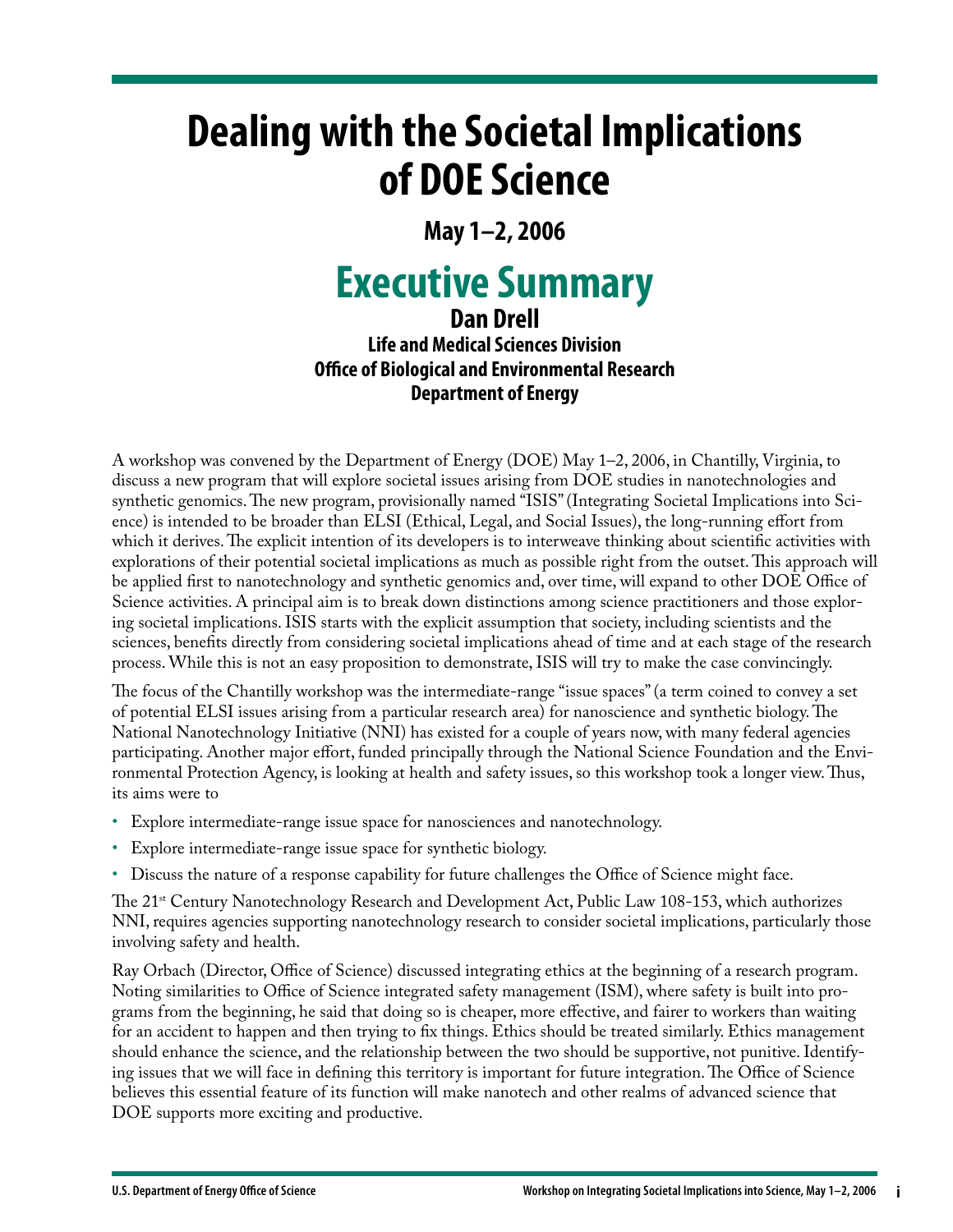### **Nanoscience and Nanotechnology**

First, what is nanoscience? Its unifying criterion involves objects with at least one dimension on the order of 1 to 100 nanometers (nm). Beyond that, the applicable "rules" seem to be:

- Nano is small—1/100,000 the width of a human hair.
- Nano is not new. •
- Nanostructure properties vary with size. This is a controversial definition; for many it is not really nano unless properties do vary with size.
- Nano is where biology meets nonbiology.
- Nanomaterials are very sensitive to changes in structure.

Nanoscience is not one thing but will be many; thus, focusing exactly on the specific topics being discussed and the science reality as we know it will be critically necessary. The current regulatory framework will be strongly challenged by nanotechnologies. How can the *unknown* be regulated? A predictable contentious issue will be intellectual property rights. NNI reports that the federal government provided \$1.3 billion to nanotech efforts in 2006. Already, at least 1200 startups have launched to capitalize on this investment. The Patent and Trademark Office (PTO) now is trying to figure out what "nano" is. The NNI definition requires a size range of 1 to100 nm, with unique phenomena that enable novel applications. PTO uses a similar definition of size, along with novel property components. What constitutes inventions vs fundamental principles of biology or physics that should not be patented?

PTO is not the only agency dealing with nanotech. The Food and Drug Administration (FDA) has approved such devices as particles for imaging, wound dressing, dental restoratives, makeup, and sunscreen. Indeed, the FDA regulation of nanotechnology may have implications for PTO. Generally, nanotechnology in the FDA sphere is not looked upon as novel. An analysis of the current intellectual property landscape and comparisons with other technologies suggest that we can expect some contentious debates and litigation arising from the development and patenting of nanotechnologies. In the near future, the difficulty of decision making will be compounded by the unfamiliarity of PTO and the courts with this new science.

Public communications are critical. What gets communicated and what the public hears are two nonidentical things. Social science research indicates that public opinion is formed in complex and subtle ways, creating important implications for successful public outreach and communication.

# **Synthetic Biology**

One current definition of synthetic biology is "the design and construction of new biological parts, devices, and systems and the redesign of existing natural biological systems for useful purposes" (Drew Endy, Massachusetts Institute of Technology, [www.syntheticbiology.org\)](http://www.syntheticbiology.org). Scientists learn about the natural world by poking, prodding, and testing by building; as true as this is for mechanical devices, so too is it true as we seek to understand living systems. Scientists can go from information and raw materials—DNA bases—to compile a physical piece of DNA that then allows them to determine the potential "parts list" for living cells and make them. Can we as a society accept responsibility for the widespread and direct manipulation of genetic information and material? Some emerging themes include the following:

As synthetic biology advances, we can predict that innumerable legally and intellectually fascinating issues will arise for the courts. A court, however, does not shape law as much as it interprets law in the context of the case before it. This means that the court is always behind the social curve. It also means that scientists—who have a duty to be educators from their laboratory benches, an obligation that well exceeds the needs of individual cases—must participate in societal activities. Their expertise obliges investigators to think seriously about these issues and engage in the public discourse. Without such engagement, we will not have societal understanding or, concomitantly, good laws and regulations applicable to the issue.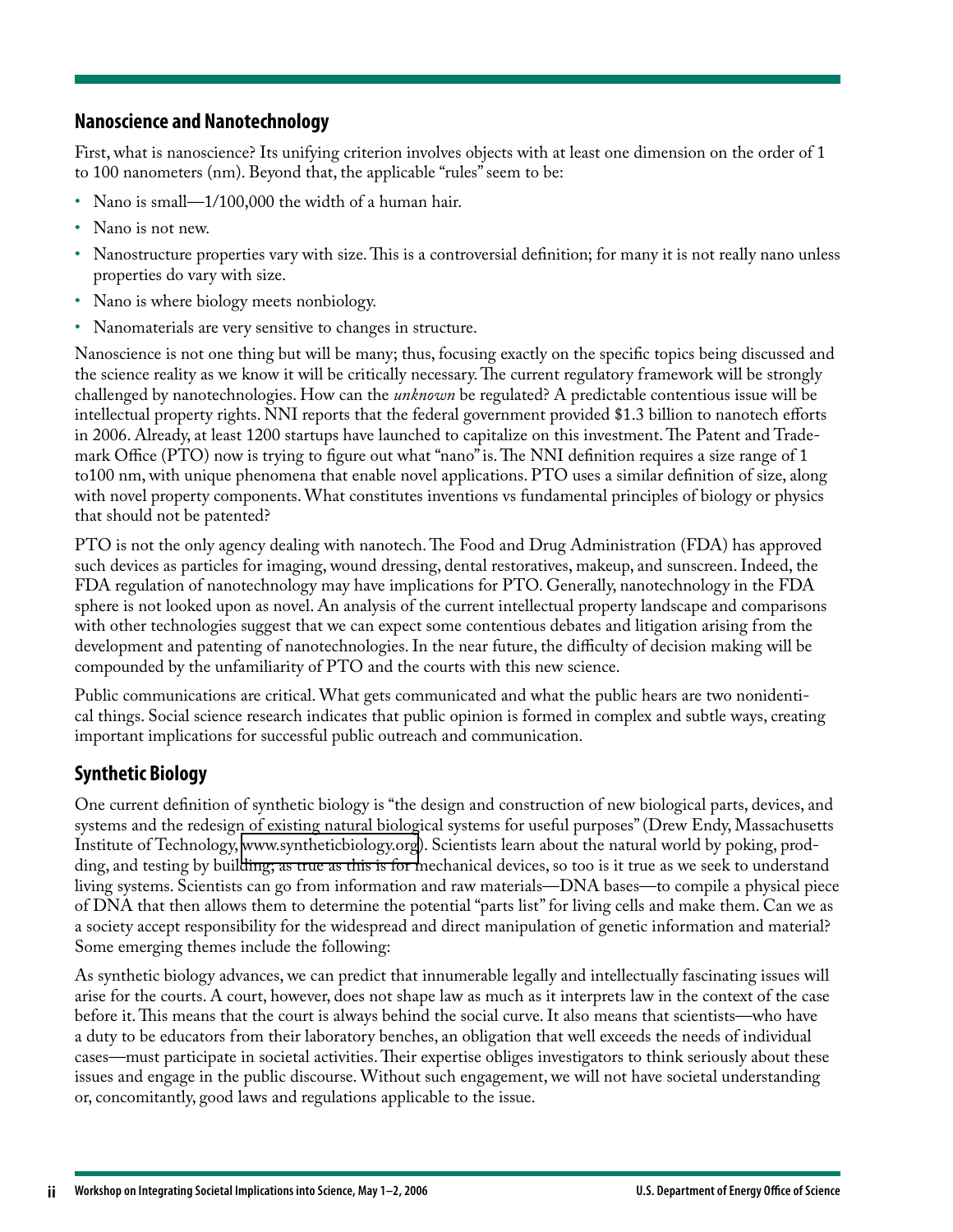# **Possible Response Models**

What should the Office of Science do to establish and inculcate thinking about societal implications in these programs? A variety of possible response models were discussed, among them the following.

**"Bedside Consult":** A program at Stanford based loosely on the idea of the bedside consultation service used in hospitals. Its key features are that it is proactive, allowing researchers to raise issues before the fact; integrative; anticipatory; and educational in the sense that it educates researchers and consultants.

**Asilomar Model:** A major cross-disciplinary workshop of relevant scientists and others that explores an issue and determines a short-term policy (e.g., a moratorium) to get a community to coalesce around a path forward.

**ELSI Model:** Based on a granting program, establishes and cultivates a "bottom-up" capacity in a field by building a stable community of researchers who can take on these issues as a career. They also would stand ready to respond to urgent questions as they came along but would be a reliable resource on which society (including researchers) could draw.

**Conference Model:** Brings together recognized and up-and-coming experts in a field to discuss timely and familiar topics, making sure to present divergent views to encourage ample discourse and debate. Model also uses conferences that combine a diverse mix of practitioners, academics, poets, media, and artists to talk about topics, issues, or works that take them more or less outside their usual areas.

**Regulation:** Has four attributes of special importance.

- Nanoscience and technologies often differ in kind rather than degree from their antecedent technologies, making regulation challenging when using established vehicles and possibly requiring development of new approaches.
- Nanotechnologies will arise from science in progress, meaning that decisions will be required before a full understanding of risks is available and may need new approaches to regulatory decision making in the absence of adequate bodies of data.
- Nanotechnologies present special challenges and thus special fears (whether grounded in reality or not) and, as a result, pressures for precaution may increase, with less willingness to compromise or experiment in sensitive areas.
- Nanotechnologies may present significant external costs that are hard to anticipate. When the problems are •more complex and the science less clear, choices are less obvious and reliance on values grows. When science is weakest, the regulatory system is forced to place greater reliance on value systems.

What the DOE ELSI Program aims to do next includes defining how studying societal implications can benefit the science DOE supports; making the case to DOE-supported scientists that they need to take studies of societal implications seriously because they are beneficial to science and society (not inhibitions on scientific progress); looking at issues down the road (since ES&H are being looked at already); inviting peer-reviewable studies of the implications of societal issues, while linking these to the ongoing science in tangible ways; building a collaborative environment among scientists and those studying societal implications; and experimenting more with less-conventional funding mechanisms. Program operating principles must include that scientists are well-served by initiating and being involved in discussions of the societal implications of their work; discussions should not be limited to human risks, exploring environmental risks as well; portrayal of benefits should be realistic (i.e., exaggeration will not help to generate trust); and the biggest lesson is that the social context is always changing, and scientists need to adapt along with it in their discussions of societal implications.

This ISIS workshop has resulted in one Request for Applications (RFA) already [\(www.science.doe.gov/grants/](http://www.science.doe.gov/grants/FAPN07-16.html) [FAPN07-16.html\)](http://www.science.doe.gov/grants/FAPN07-16.html) on "Ethical, Legal, and Societal Implications (ELSI) of Research on Alternative Bioenergy Technologies, Synthetic Genomics, or Nanotechnologies" that will begin funding new research in Fiscal Year 2007. This RFA is expected to recur in subsequent years to sustain and support DOE's interest in conducting advanced explorations of the societal implications of its research activities.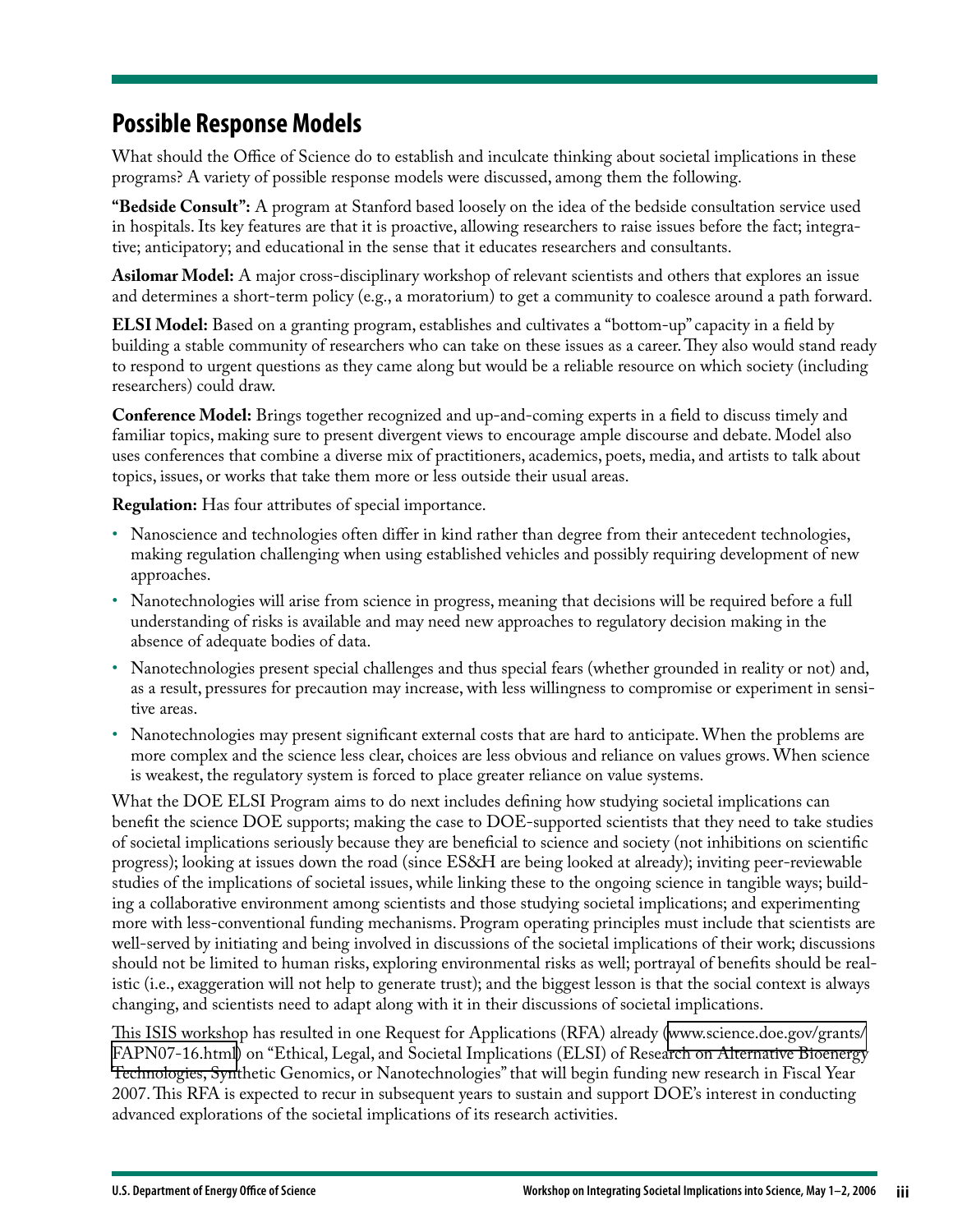# **Agenda**

| Daniel Drell (DOE Office of Biological and Environmental Research) |  |
|--------------------------------------------------------------------|--|
|                                                                    |  |
| Mark Alper (LBNL)                                                  |  |
|                                                                    |  |
| Charles Rubin (Duquesne U.)                                        |  |
| Tom Vogt (University of South Carolina)                            |  |
| Lori Andrews (Chicago-Kent College of Law)                         |  |
| Dietram Scheufele (University of Wisconsin)                        |  |
| Alper, Rubin, Vogt, Scheufele, and Andrews                         |  |
|                                                                    |  |
| Drew Endy (MIT)                                                    |  |
|                                                                    |  |
| Mildred Cho (Stanford)                                             |  |
| Bob Friedman (J. Craig Venter Institute)                           |  |
| Pilar Ossorio (University of Wisconsin)                            |  |
| Lori Knowles (University of Alberta)                               |  |
| Susan Ehrlich (Arizona Court of Appeals)                           |  |
| Endy, Cho, Freidman, Ossorio, Knowles, Ehrlich                     |  |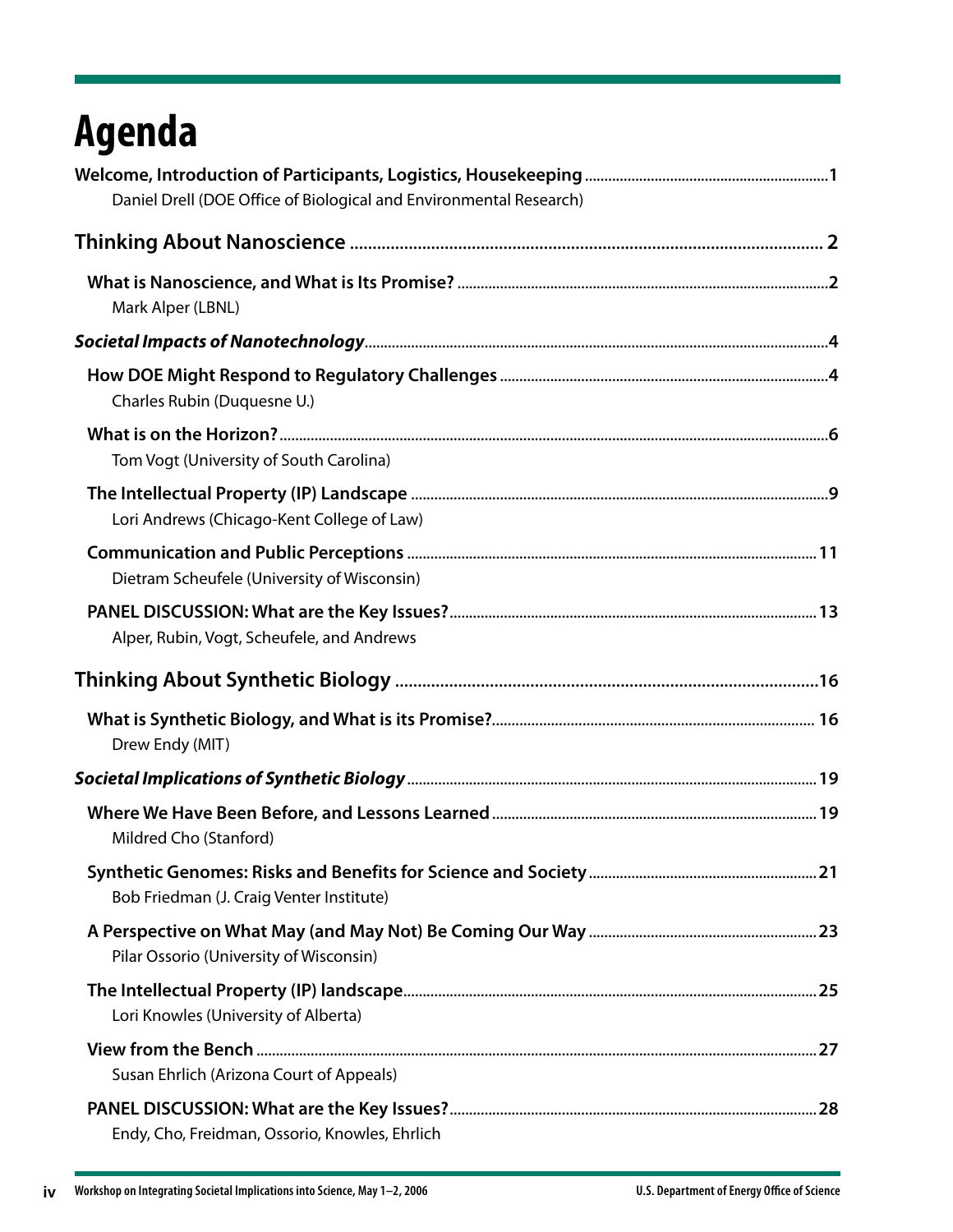| Ray Orbach (Director, Office of Science)                                                   |  |
|--------------------------------------------------------------------------------------------|--|
|                                                                                            |  |
| Bob Cook-Deegan (Duke U.)                                                                  |  |
|                                                                                            |  |
|                                                                                            |  |
| Mildred Cho (Stanford U.)                                                                  |  |
| Bob Friedman (J. Craig Venter Inst.)                                                       |  |
| Eric Juengst (Case Western Reserve U.)                                                     |  |
|                                                                                            |  |
| Bob Cook-Deegan (Duke U.)                                                                  |  |
| Charles Rubin (Duquesne U.)                                                                |  |
|                                                                                            |  |
|                                                                                            |  |
| Dan Drell (DOE)                                                                            |  |
| Eric Juengst (DOE)                                                                         |  |
|                                                                                            |  |
| The Regulatory Environment for Nanoscience and Synthetic Biology:<br>Dave Bjornstad (ORNL) |  |
| Breakout Groups on Critical Issues in Nanoscience, Synthetic Biology53                     |  |
|                                                                                            |  |
| Jeff Salmon (DOE)                                                                          |  |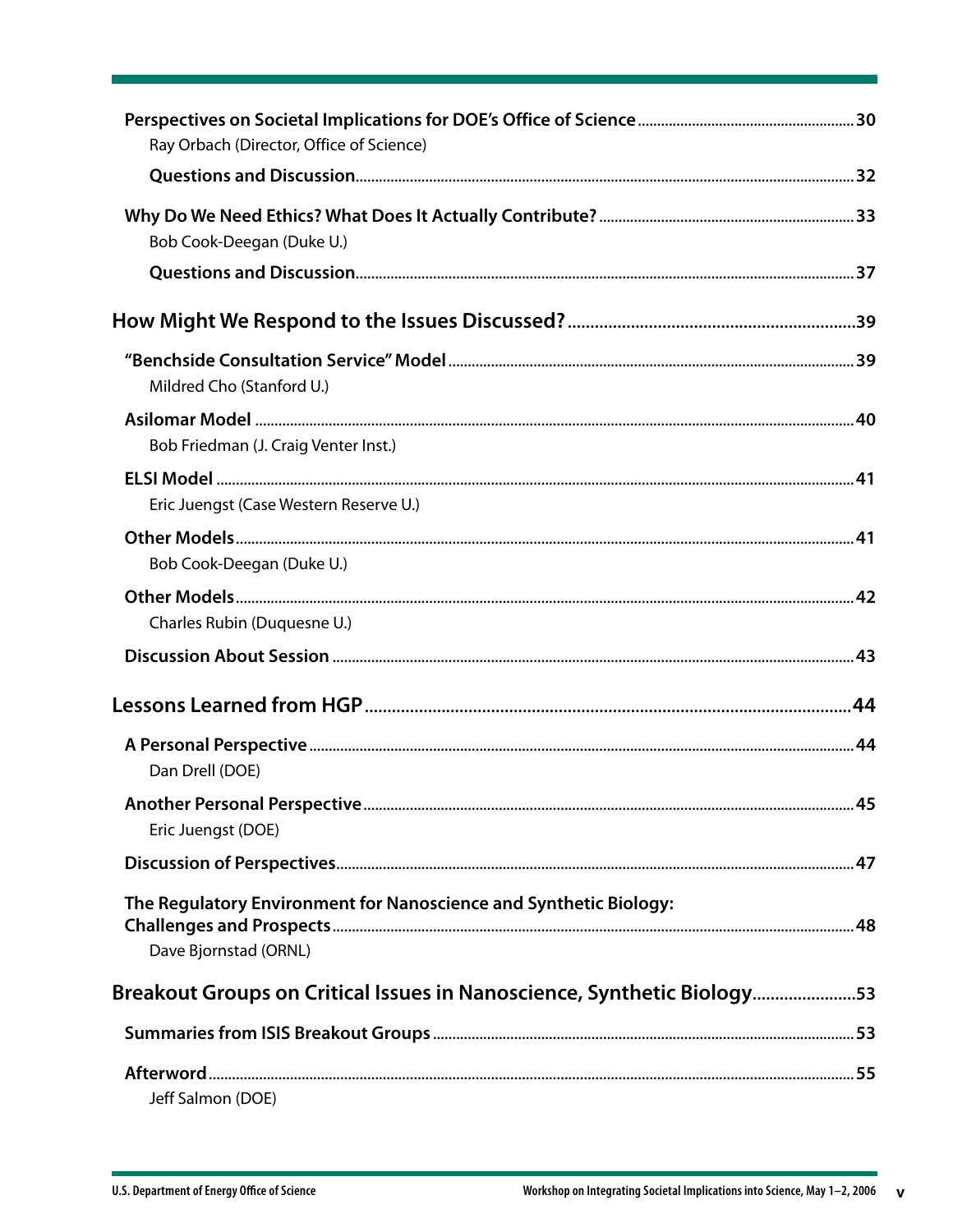This page intentionally left blank.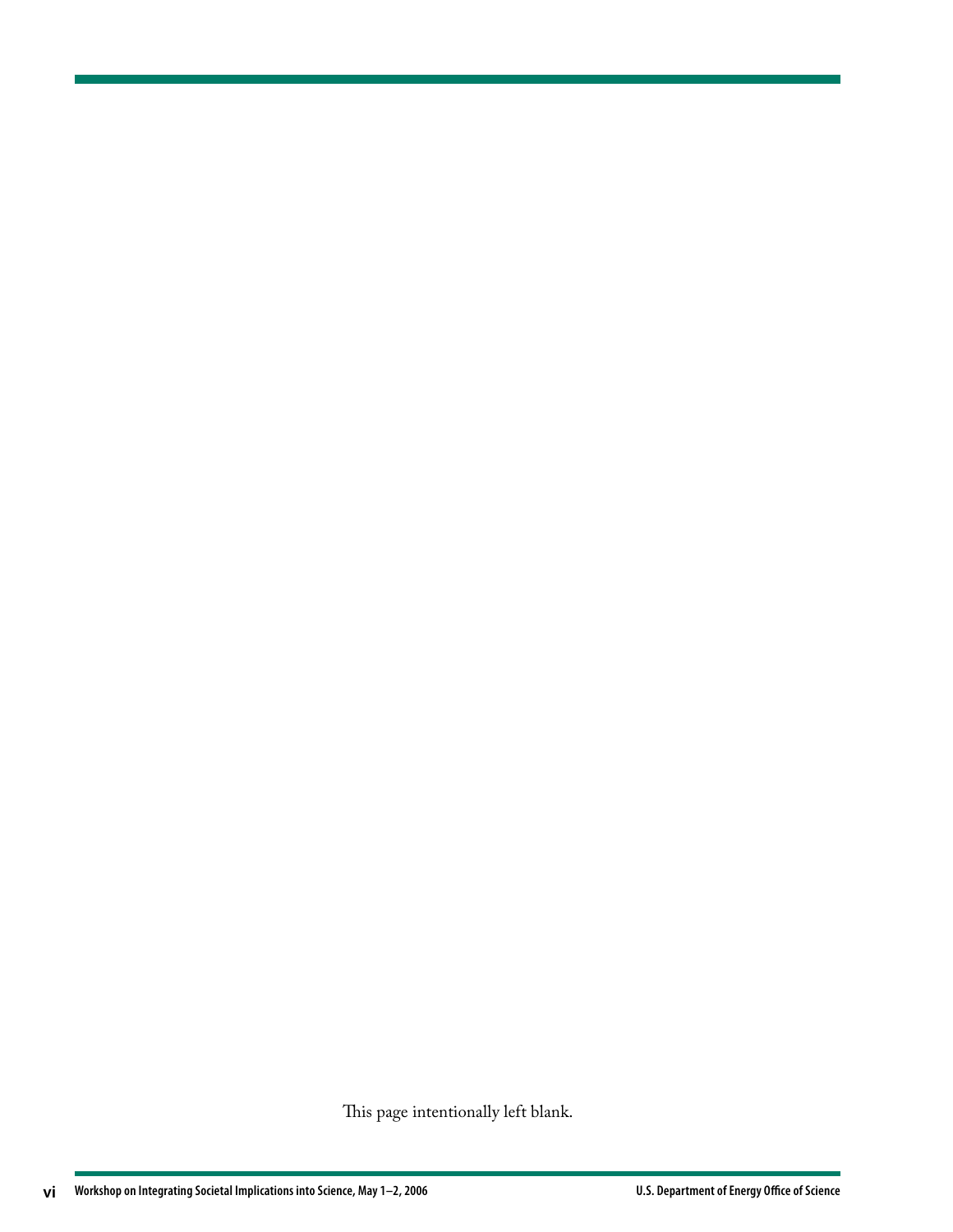# **Dealing with the Societal Implications of DOE Science**

**Workshop on Integrating Societal Implications into Science\***

# **May 1–2, 2006**

**Monday, May 1**

# **Welcome, Introduction of Participants, Logistics, Housekeeping**

# **Daniel Drell (DOE Office of Biological and Environmental Research)**

ISIS stands for Integrating Societal Implications into Science and is intended to be broader than ELSI (Ethical, Legal, and Social Issues), the long-running program from which we want it to evolve. The explicit intention is to interweave thinking about scientific activities and their potential societal implications to the maximum extent possible. We want to break down the distinctions between practitioners of synthetic biology and nanoscience and those exploring societal implications. In fact, they can be the same people. I make an assumption here: It helps all of us, including the scientists and the science, to look at the societal implications ahead of time. This isn't just a matter of good public relations (PR) or political shielding (though those are relevant); my postulate is that looking at the societal consequences can actually benefit the science in direct ways. Not an easy proposition to demonstrate. Can we make the case for "ELSI thinking" in a way that appeals to and convinces the scientists? I don't believe we have really tried in the past.

To get started, we want to explore the intermediate-range "issue spaces" for nanoscience and synthetic biology. There's been a National Nanoscience Initiative for a couple of years now, with many Federal agency participants. A major effort, principally funded through the National Science Foundation (NSF), is looking at health and safety issues and, for the purposes of this workshop, we'll take it as a given that this is being well covered and that we don't need to repeat what they are already doing.

### **Workshop Aims**

- Explore the intermediate-range issue space for nanoscience.
- Explore the intermediate-range issue space for synthetic biology.
- Discuss the nature of a response capability for future challenges the Office of Science might face. •

What can DOE do to have a capacity to address any societal issues that may arise within the scope of the programs it supports? There's a page and a half of language in the National Nanoscience Initiative that requires us to look at these issues.

### **Desired Outcomes**

A list of topics from which the Office of Science will select a modest research program and a plan (subject to evolution within the Office of Science) for a response capability should the need arise to address and respond to challenges arising from our programs. We will start with nanoscience and synthetic biology, not because those are the only issues, but because they have received a lot of public attention recently.

\*Written from best notes available by Denise Casey (Genome Management Information System, Oak Ridge National Laboratory).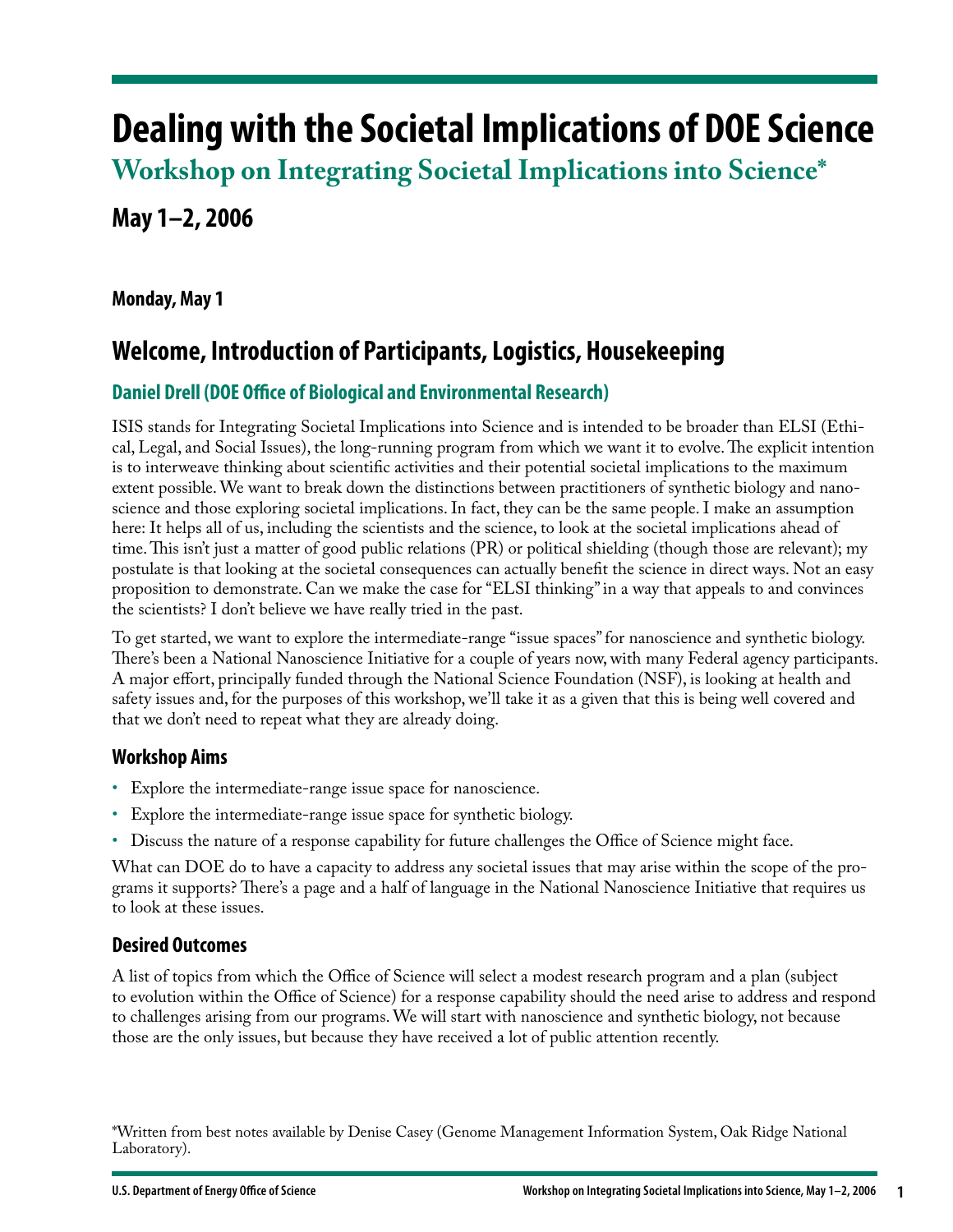# **Thinking About Nanoscience**

# **What is Nanoscience, and What is Its Promise?**

# *A Primer for the Nonscientist*  **Mark Alper (LBNL)**

Anoscience is too broad and diverse a field to discuss as a monolith. It is not a single entity. It's like<br>saying, "What are plastics?" There's a unifying theme in that plastics are various organic compounds<br>produced by po saying, "What are plastics?" There's a unifying theme in that plastics are various organic compounds produced by polymerization, but there is a very large number of types.

So, what is nanoscience? The unifying theme is that it involves objects with at least one dimension on the order of 1 to 100 nanometers. Is it a crystal, a rod, or a more complex structure? Is it a hollow sphere, a tube, a nanowire? A lithographic feature for computer chip design? A protein (e.g., a glycerol channel that transports things in and out of cells)? An inorganic crystal linked to a protein inserted in a cell to identify different structures in a cell? Is it part of a molecular machine? Are there rules we can apply to generalize this?

# **Properties of Nanostructures**

**1.** Nano is small—1/100,000 the width of a human hair. A billion dollars is to one dollar as a meter is to a nanometer. DNA is 2 nm wide.

- **2.** Nano is not new. Examples:
- Soot from combustion and incineration for energy generation
- Diesel engine exhaust •
- Carbon black used in tires and paint •
- Titanium dioxide used in paints
- Synthetic chemistry (dealing with nanosized structures for the last 150 to 200 years) •
- Biology

**3.** The properties of nanostructures vary with their size. This is a controversial definition; for many it's not really nano unless properties do vary with size. An iceberg melts at the same temp as an ice cube, but a 2-nm semiconductor nanocrystal melts at a far lower temp than a 6-nm crystal.

- A large object is the same color as a small piece of it, but not at the nanoscale. Crystals are green at 2 nm, yellow at 5 nm, and red at 6 nm. This property can be put to use.
- A catalyst is a material that accelerates a chemical reaction. Catalytic activity can vary with particle size. •
- **4.** Nano is where biology meets nonbiology.
- Crystals that we can now make: a synthetic glycerol channel is 5 nm, and a cadmium selenite CdSe nano-• crystal is 5 nm.
- Nanobiology can be both an application of nanoscience materials to an organism for biomedical purposes and an application of biology outside an organism to use biological structures as physical structures. The driving force is that we can now control large biological structures like proteins and small physical structures like crystals when they are at the same size scale.

 **5.** Nanomaterials are very sensitive to changes in structures. Examples follow.

• Thalidomide is teratogenic (causes birth defects). Two forms of Thalidomide are known, one (the S optical isomer) that is teratogenic, the other (the R optical isomer) that is a sedative and a good drug for cancer therapies and leprosy. The only difference is a subtle one—they are mirror images.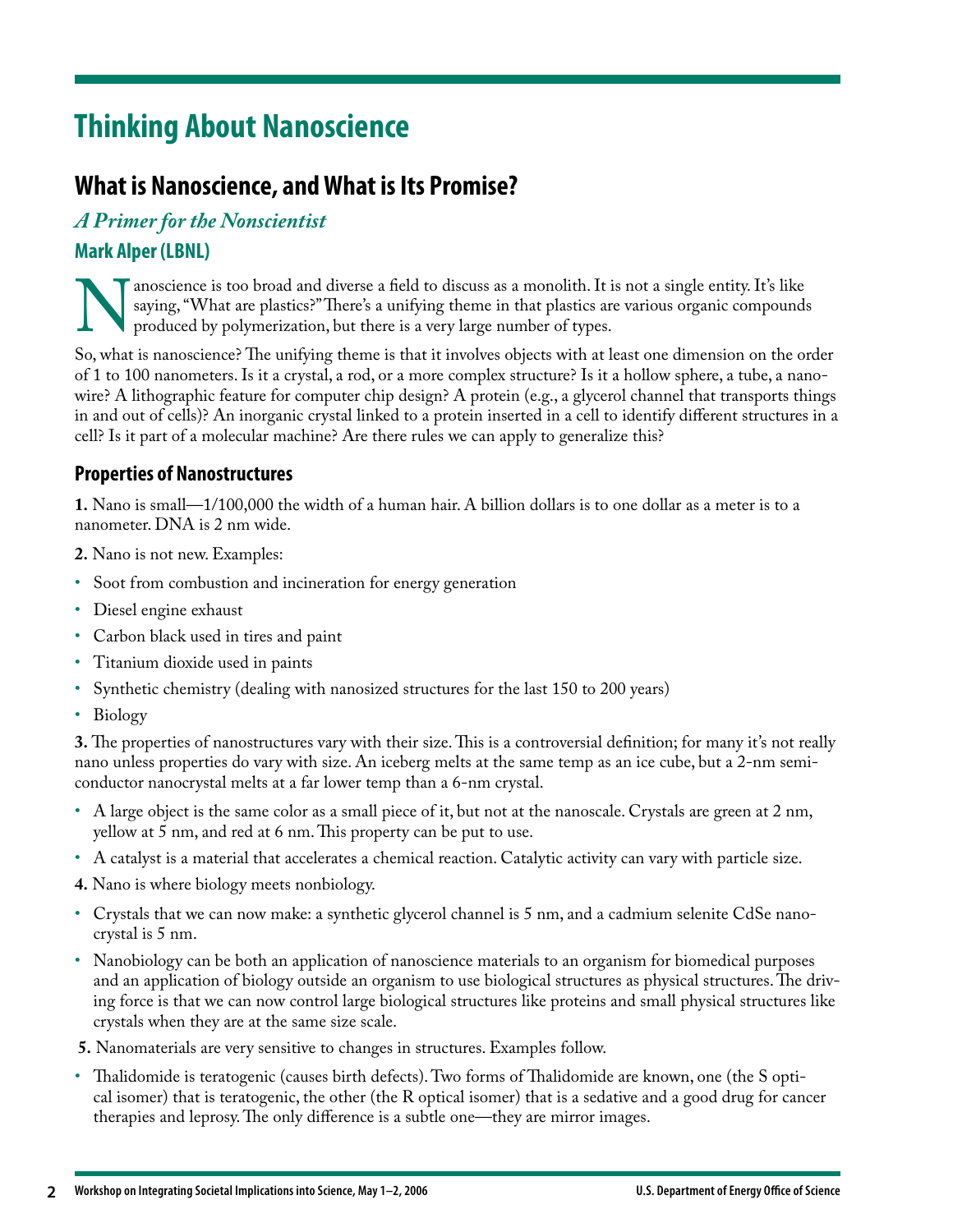- Consider a nanotube made of carbon. It's like rolling a chain link fence into a tube. You can be careful and have it aligned so hexagons match up. Or alter it a little bit and have an angle—the atoms are still the same, molecular weight and size are same, but structural difference confers very different properties. When the hexagons match, it is conducting, and when there is a mismatch, it is a semiconductor.
- Biology examples: Biochemical manipulations such as the addition of carbons to a structure; synthesis of cholesterol, testosterone, estradiol, and other biologicals. Very similar biochemical structures can lead to very different properties.
- Sugar-coated nanotubes: Carbohydrate groups (sugars) are found on cell surfaces. Mucin mimic polymers can be used as biocompatible coatings for carbon nanotubes with drastic differences in properties. Certain mucin mimics will solubilize carbon nanotubes. When coated cells in a culture are looked at over time, the cells growing on mucin-coated nanotubes grew well. Unmodified carbon nanotubes inhibited cell growth.

#### **Examples of Nanoscience Today**

- **Scanning tunneling microscopy.** Most STMs are designed with electronics such that the tip can focus on **•** a single atom. It is possible to look at a surface and find where individual atoms are and even to manipulate them. Two individual nickel atoms can be pushed together and become a nickel molecule. A classic buckeyball  $(C_{60})$  sitting on a silver surface with K atoms can be manipulated with a scanning tunneling microscope probe to capture individual K atoms, resembling Pacman. In the process, the  $C_{60}$  picks up an electron and changes its properties. There's a lot of experience with this in semiconductor industry, adding electrons to buckeyballs to change their properties. If they hit a defect in the surface they lose the electron, which can be informative about the surface.
- **Mixing of biology and inorganics.** An example is a self-assembled dendrimer-DNA hybrid. This mixes **•** DNA with groups that are optically active. The nature and wavelength of the emitted light (the optical activity) depend on the distance between the dendrimer-DNA hybrids; they have a variety of applications in probing molecular interactions and processes within a cell.
- **Putting nanostructures together to make a more complex structure.** Lithographically directed nanofluidic **•** assembly permits control of the relationship and spacing of individual nanocrystals to enable synthesis of more complicated 3-D structures.
- **A multiwalled carbon nanotube can telescope in and out with no evident wear or fatigue and extremely low • amounts of friction.** These may constitute ultralow friction linear bearings, with many potential applications.
- **There are a lot of theories now in nanoscience to predict experimental data.** Can we build electronic **•** circuits? We are exploring the limits of nanoelectronics with theory: single molecule electrical junctions. We want to understand the flow of electricity through single hydrogen molecules bridging palladium point contacts. We can predict theoretically how much current should flow through in a structure like this. If experimentally confirmed, perhaps we can replace conventional electronics someday.
- **Solar cells.** Two issues here are efficiency and cost. Can we construct hybrid solar cells using nanorods and nanowires to capture solar energy and turn it into electricity? Preliminary evidence suggests that such solar nanocells can be efficient. Nanotubes of titanium dioxide can be modified to respond to visible light for the purpose of splitting water for hydrogen generation. **•**
- **Smallest lasers—nanolasers of ZnO (zinc oxide).** Ultraviolet nanolasers have been manufactured. We can **•** start to put them into electronic devices that are very small and, perhaps in the near future, power computers with them. We use wires with current going through them now, but what about nanowires with light going through? Nanoribbons can be used to steer light.
- **Another example—windshields that don't fog up**. Coated with nanosilicon, there are applications for glass **•** coatings.
- **Clothing.** Liquid beads up on fabrics. Eddie Bauer nanotex pants have nanotubes embedded in them. **•**

A major application area for nanoscience is medicine, for example, diagnosis and therapy in biomedical imaging. Different sizes (and colors) of crystals can be used to bind to specific structures in cells. Can we take these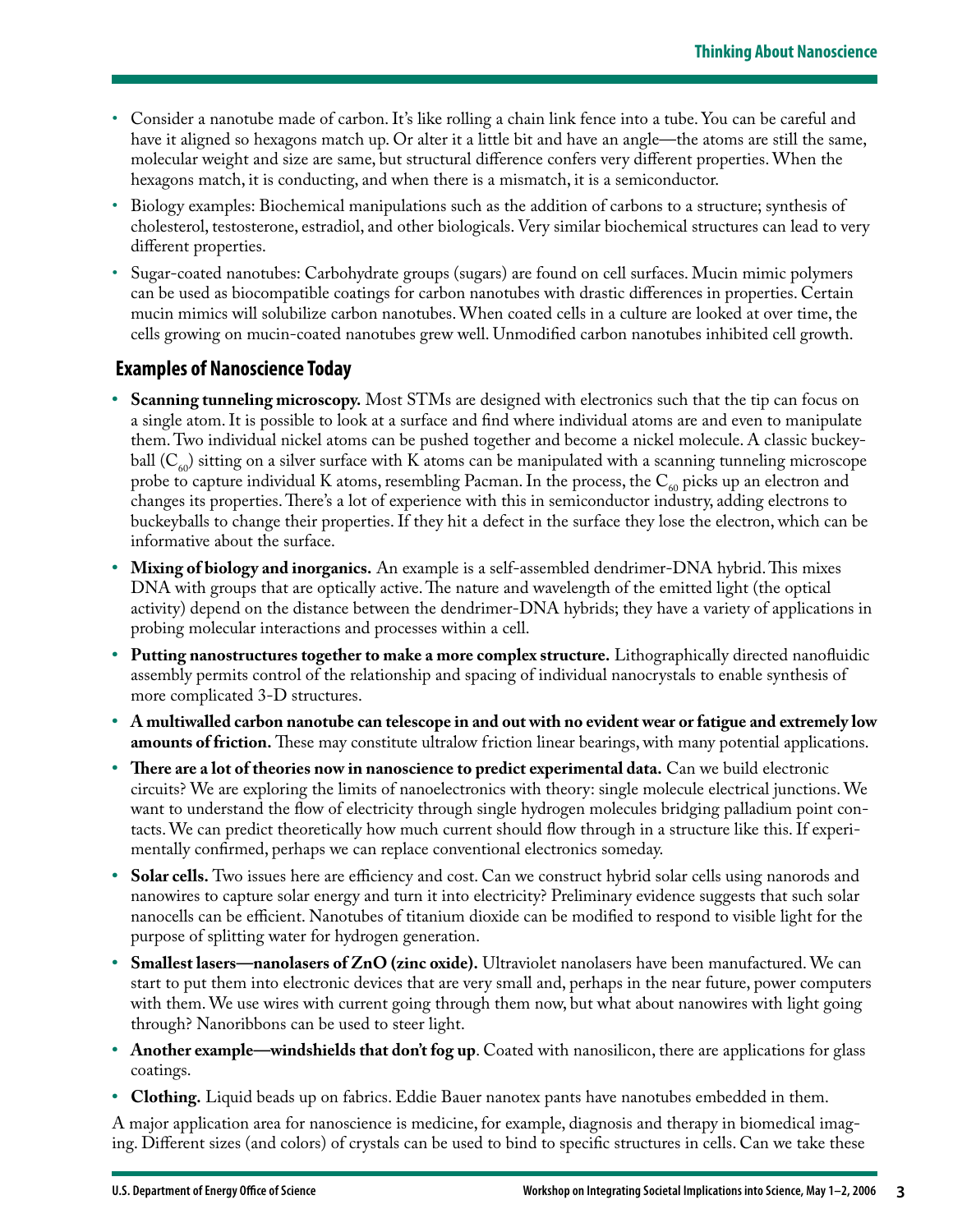crystals that are hollow, put drugs in and use to search (i.e., tumor cells) and deliver drugs? Nanocrystals will continue to light up for a longer time and follow diagnosis and therapy over a long time. Companies exist today that have been built on this. Q-dot nanocrystals, the National Cancer Institute Alliance for Nanotechnology. See website at http://nano.cancer.gov/index.asp. Such technologies could have a great potential impact on cancer. Nanotech in postgenomic era promises to transform oncology and other fields of medicine.

A key challenge is self-assembly, because you can't pick these structures up and move them from one place to another. We need to develop structures that have desired properties and can self-assemble into desired higherorder structures. All of us, as individual organisms, are self-assembled because all the molecules in our body have properties that, individually or perhaps more commonly in concert with other molecules, express properties that we need for functioning. This is a challenge in nanoscience: can we emulate what biomolecules do naturally?

To summarize, nanoscience is not one thing but will be many. It's a very broad (and active) field, with all kinds of applications and structures being worked on, including structures that change properties as a function of size. More research is needed to allow us to predict behaviors. We need to be careful when talking about nanoscience that we focus on exactly what mean and the reality of the science as we know it.

# *Societal Impacts of Nanotechnology*

# **How DOE Might Respond to Regulatory Challenges**

# **Charles Rubin (Duquesne U.)**

Efforts to anticipate the impact of nanotechnology are in their infancy, but a standard model is already developing. It starts with promises for dazzling possibilities in health, various products, and energy - a strong motivation behind the hopes for progress, whether it means using nano for improvements to current systems for more efficiency or developing novel systems. But if nano promises to make us healthier and wealthier, can we also be wise in deploying these new technologies? How does such a quest for wisdom fit into the DOE core mission? Answers to these questions require acknowledging some pitfalls in the standard model used to explore the impacts of nanotech.

**1.** The first maxim of wisdom in the standard model is to be skeptical and avoid hype about what the impact of nanotech will be Fair enough, but what exactly are we to be skeptical about when, despite some signs of convergence, there is still debate over what forms of nanostructures, whether nanates (new materials) or nanites (new replicators), are likely or even possible? Anticipating societal consequences means foreseeing what is even possible, which is no easy job in itself.

**2.** The standard model also says that whatever happens, there will be risks as well as benefits. Three big issues already in play here are safety, efficacy, and equity. In each case, a focus on risks and benefits is really more a starting point for contention than a method of projection. With safety, some will say we should invoke the precautionary principle, while others will claim that the approach will sacrifice huge benefits. Discussions of efficacy led to questions about who will ensure that nanotech works as promised. How much will be done by transparency and responsiveness vs governmental regulatory efforts? Will national efforts be enough, given the international interest in nanotech?

**3.** When we speak of equity we assume we know how rewards of nanotechnology should be distributed. But another maxim of the standard model is that nanotechnology will produce winners (new jobs and fields) and losers (occupations and products that will pass into oblivion). New choices and new professions will require new norms of behavior. Some will welcome this change and the new technologies; others, seeing these as problematic from their point of view, will resist them along with the technology.

The standard model seems to be telling us little more than to expect a nanotechnology regulatory environment that will be as contentious as any other. Yet can a technology that promises to be revolutionary be treated in a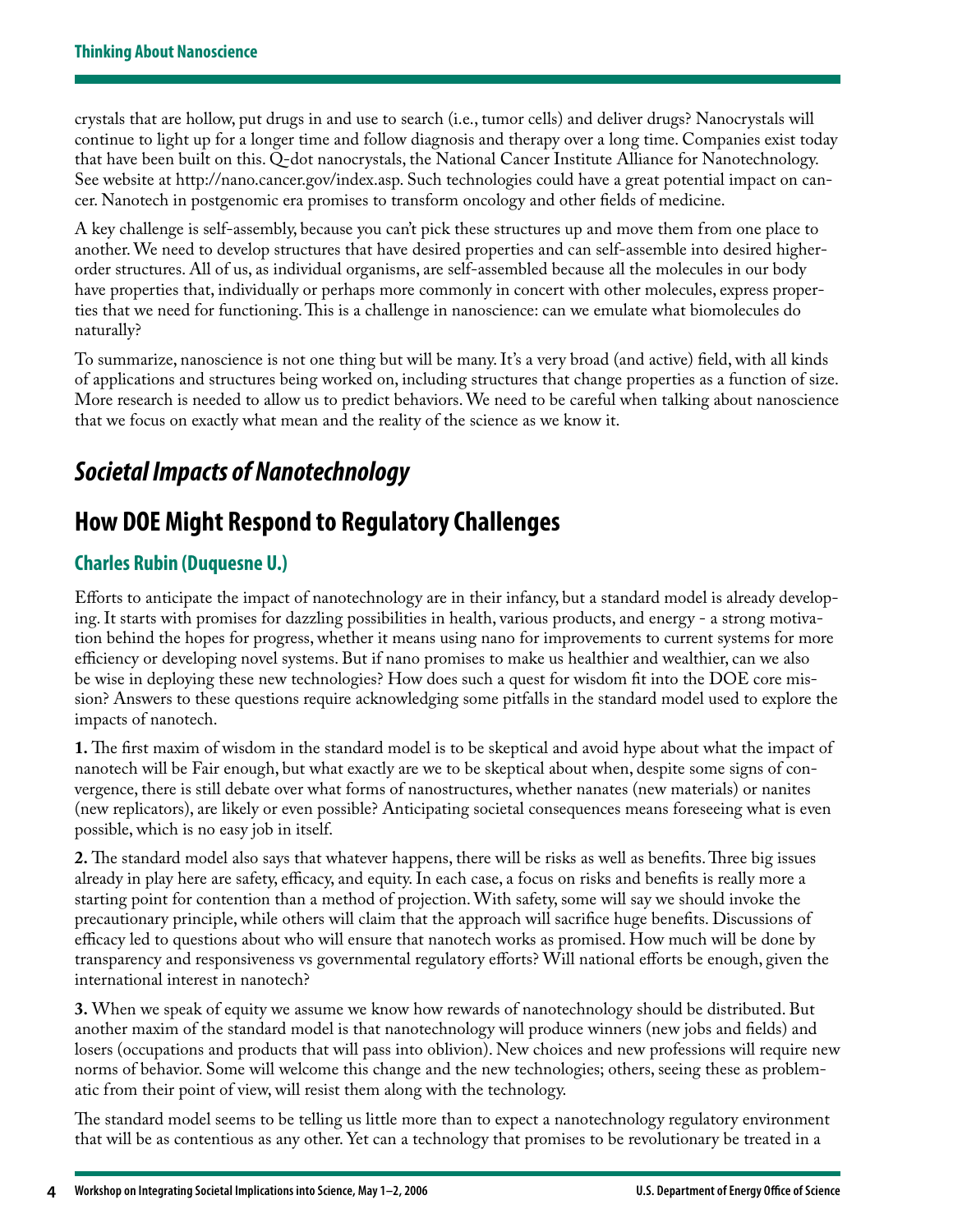business-as-usual framework? On the other hand, can we apply unprecedented scrutiny and drive development to countries that are less scrupulous in their concerns?

The standard model operates at a high level of generality. Is that the best we can do? Apparently so, since it also reminds us that serendipities will have their place in nanotech development and therefore our foresight, at best, will be limited. Such uncertainty has its uses, suggesting that the likely societal outcome will be neither Utopia nor oblivion. Nanotech will neither assault the environment and kill us all, nor will it open a door to prosperity for everyone. To think otherwise, the standard model says, is to exhibit tunnel vision that puts too much weight on technological change in comparison with social, political and economic constraints. But this thought runs up against another maxim: even small technological changes can have cascading consequences for social, political and economic systems.

Looking critically at the standard model suggests why we're not good at anticipating societal consequences. When faced with technology that has revolutionary implications, the extant systems we have for our already limited understanding the present don't help much with understanding the future. Even if we could better predict, what could we do with control? Defense Advanced Research Projects Agency (called DARPA) creators of the net, I'm guessing, didn't foresee porn, spam, and gambling as uses of the Internet—and if they had, what would they have done?

So why try to predict at all? First, because even in the face of our limitations, that's what modern science is all about - prediction and control. Second, because we have a professional sense of interest or obligation. Researchers working at the technological cutting edge may want to act responsibly. Social scientists have tools they are itching to use to study social change. There are reasonable motives, but there are problems associated with them. Even when these efforts are interdisciplinary, they produce groups of people who talk to each other in a subspecialty language they create. When that happens, the measure of success is less accurate foresight than the development of conferences, journals, grantsmanship, and a chance to lament that the real world doesn't pay attention to what they're saying.

The last prevalent reason for trying to anticipate impacts is that it's profitable to be at the cutting edge to produce a product or promote a cause. But that hardly leads to disinterested foresight.

To say that our efforts are imperfect is to say they are human efforts. The imperfections I've talked about highlight a common characteristic: conventional predictions focus on facts, not values. When values enter in they are either treated as givens (survey research) or adopted from the fashionable the normative discourse of the moment (e.g., nanotech is good for sustainable development). In contrast, in the book *Diamond Age*, Stevenson points to the right, essentially normative question we should be posing in relationship to the future of nanotechnology: In it, he suggests that as our power over nature increases, what can be done is secondary to the question of what should be done.

As a mission-driven agency, DOE naturally wants to know what can be done. But a fact focus will not be enough to deal with the regulatory conflicts nanotechnology will create. DOE needs to deal with fundamental value questions like, why will the world be better off with nanotechnology than without it? Political disputes are between differing visions of how the world ought to be. A foresight that devalues values doesn't engage this debate and will be not as useful.

Two suggestions to move the discussion forward:

**1. Understand the usefulness of scenario building for foresight**. It's a way to develop a set of assumptions in a disciplined way to allow questions on what we expect and what we want. Good science fiction provides these scenarios ready made. It's what advocates and critics are already doing when they project imaginary wonderfuls and horribles. The key is to get to the normative assumptions behind their projections.

**2. Don't slight prudence.** When the focus is on technology it's all too easy to forget the people who will be using it, and start thinking they can be manipulated like things. If people can't be manipulated as readily as things can be, then expectations about the future will be flawed. If people can be manipulated, there is still a net loss of human dignity as a result. To be sure, that nanotechnology enhances human life, then the old question of what a good life is can't be avoided.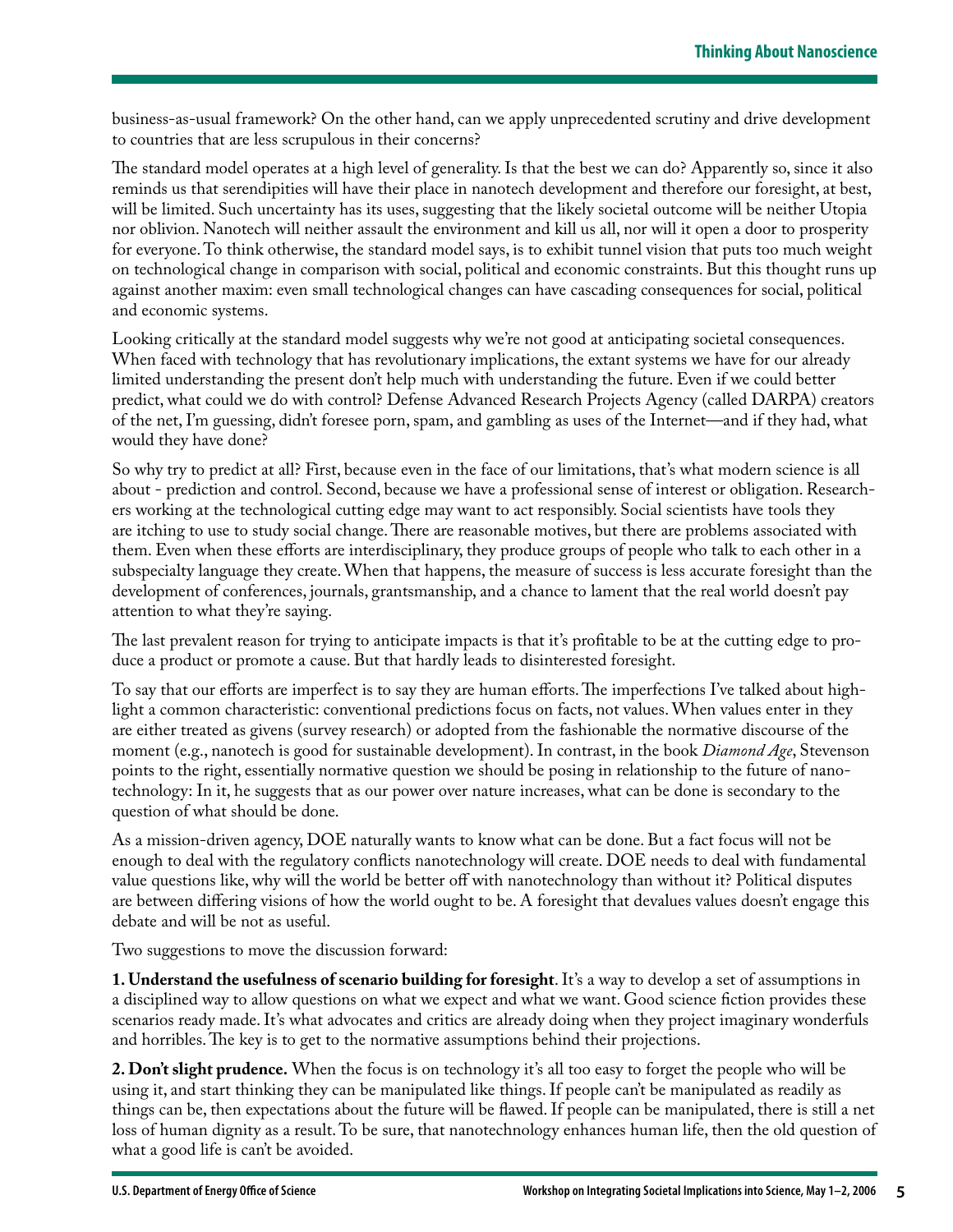# **What is on the Horizon?**

# **Tom Vogt (University of South Carolina)**

My comments will focus on materials, energy, medicine, healthcare, and human development. These impacts cover different time scales, and all these areas are intertwined with environmental science. For example, nanoscience will be a boon to bioremediation in the next few years.

- Materials: short term, low impact.
- Energy: mid term, medium impact
- Medicine: long term, high impact. Potential of "the future ain't what it used to be." •
- Nanomaterials: passive and some active nanostructures
	- Dispersed and contact nanomaterials (aerosols, colloids) **–**
	- Products containing nanomaterials (composites, ceramics) **–**

Is the current regulatory framework sufficient? I believe there are tremendous problems with the current regulatory framework: it simply isn't designed for nanomaterials. The Occupational Safety and Health Administration (OSHA), for example, will probably regulate nanomaterials as particulates (nuisance dust) but not under other possibly applicable regulations. PPE is currently not certified for nanoparticles between 30 and 70 nm. Material Safety Datasheets are inadequate. General duty clause applies only to recognized hazards, not novel ones.

### **Toxic Substances Control Act (TSCA)**

- No health data required on premanufacturing notification
- Would a nanostructure of a known molecule be considered a new chemical? •
- Cosmetics, fuel, and food additives are excluded from TSCA

There's a wide danger zone here that may stimulate labels such as "New Asbestos" and "No Nano" [like "No genetically modified organisms (GMOs)"].

We are setting ourselves up for a dangerous zone, particularly after what happened in Germany recently with "Magic Nano" bathroom spray cleaner that induced respiratory problems in 45 people, leading to its recall by the government.

#### **What needs to be done?**

- Updates of the regulatory framework to remediate obvious shortfalls •
- An increase in nanoscience risk research. The target should be more than \$100 million; currently it's \$38.5 million in 2006 in National Nanotechnology Initiative (NNI) budget
- $\bullet$  Rapid development of voluntary standards and best practices, global standards about risk analysis and  $\,$ assessment

### **Legal regulation of nanotechnology?**

- Can legal regulation coevolve with nanotechnology? May not be likely. •
- Adverse events usually precede legal regulation (e.g., Megan's law, Patriot Act, Clean Water Act, Clean Air Act) •

#### **How do we regulate the unknown?**

• Between laissez faire and a ban or moratorium. Need to understand how risk distribution, local restrictions, and regulatory processes work together to shepherd this technology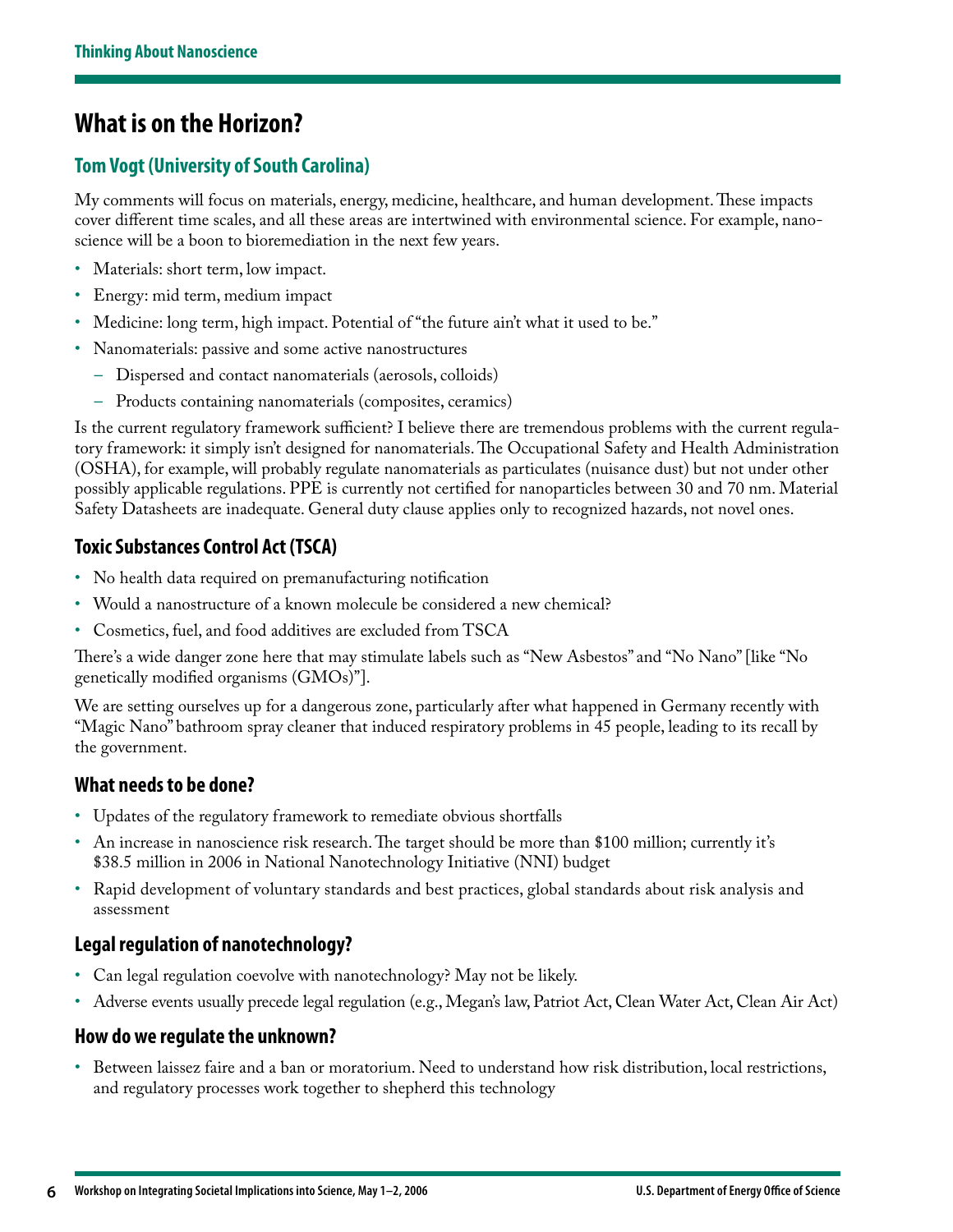#### **Why nanotech companies might not take legal precautions:**

- Startups live in short time frames and need to recover return on investment. •
- Venture capitalist firms are under capitalized and unable to cover insurance claims. •

It's much easier to invent and produce nanoparticles in China—is that what we want to do?

### **My thoughts on ISIS/ELSI in energy**

- **The drivers:** Energy independence and global security, global warming **•**
- The challenge: 30 terawatts for over 10 billion people by 2050 at the lowest possible CO<sub>2</sub> footprint. **•**
- **Expectations:** Nanoscience will provide revolutionary breakthroughs in energy-related science and technol-**•** ogy and in particular a hydrogen economy (production, storage and use), utilization of solar energy, lighting, batteries and ultracapacitators.

How do we manage uncritical euphoria and expectations?

How do we balance conflicting values between environment, economics, and societal implications? Energy scenarios need to be explored.

If you want to stabilize greenhouse gas concentrations, there are a few options. Do we need nuclear energy? What role will fusion play? If we want to do this, we need to have an energy transition based on

- Revolutionary, not incremental, science and technology
- Cultural change

Sobering historical lessons about energy transitions:

- Not implemented—consensual
- There are winners and losers
- Change the social structure

Look at the transition from wood to coal (Wilkinson book: *Poverty and Pr*o*gress*)

- Driver: Population growth that led to a resource crisis—not enough wood. •
- Easy coal mining began, but:
	- Higher production costs **–**
	- No distribution network **–**
	- Increased pollution (chimneys appeared) **–**

Initial change resulted in diminishing returns and decline of the general welfare. Coal was depleted, localities ran into groundwater problems, the cost of coal rose, and the steam engine developed. All helped lead to the Industrial Revolution and coal-based economy—this was bootstrapped; they didn't have all this technology in place. So for an energy transition we see increased returns and increased welfare from initial declining returns and reduced welfare. Transition activation barrier was overcome.

Now we have a vision of a hydrogen economy with no carbon base. Will need to have nuclear or solar, delivery issues, storage issues, see how it can be used for utilities, commercial and residential, transportation needs. Hydrogen today is from carbon-based sources: gas, oil, coal. In the short term we will continue to produce H but have to sequester the  $\mathrm{CO}_2$  produced.

### **Two Extreme Scenarios**

#### **Reluctant Change Scenario**

Oil and gas price increases makes "clean coal technology" competitive.

• Coal is most abundant fossil fuel on earth.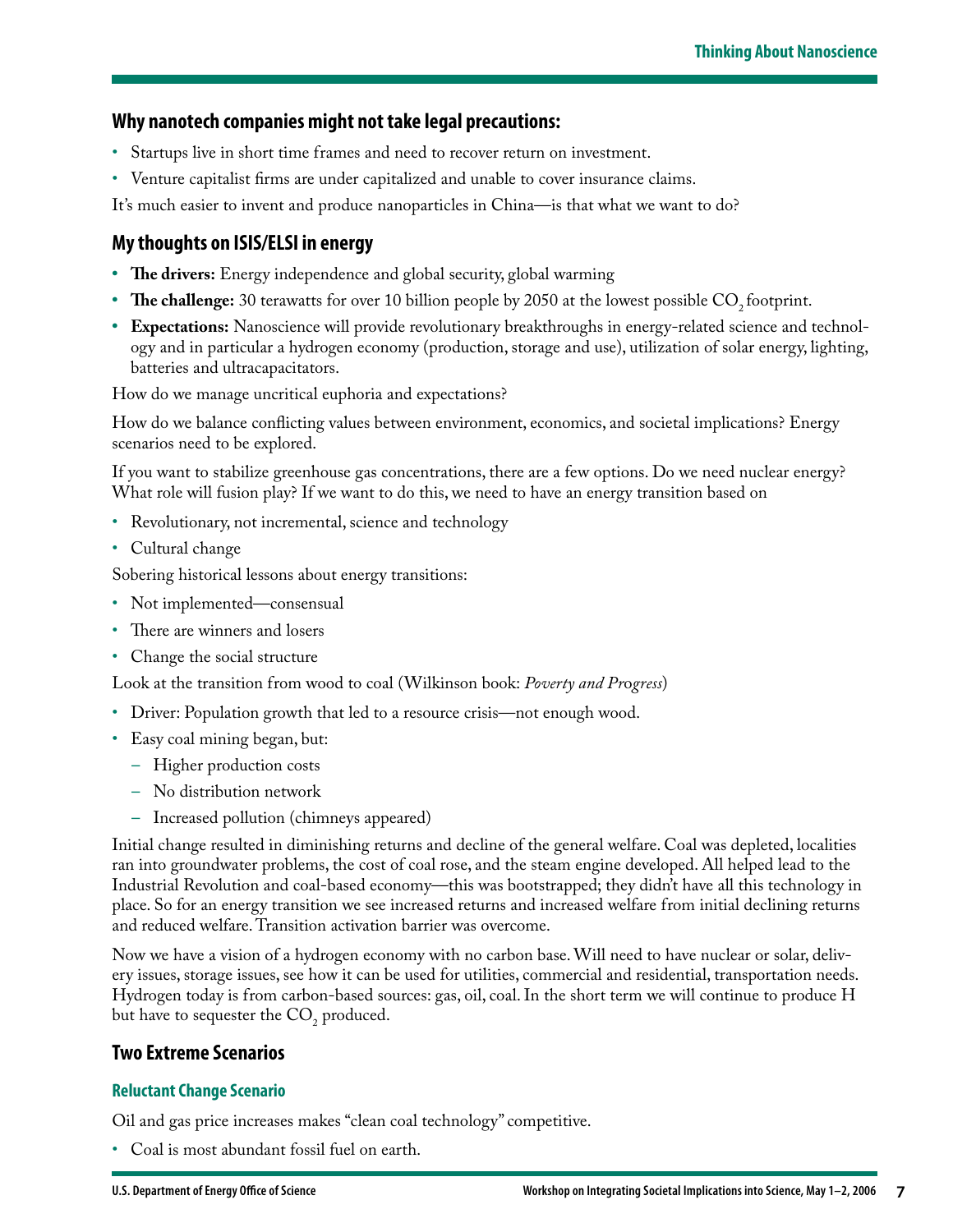- Over 200 years of supply available.
- Energy independence achievable in a short period.

Use nanocatalysts for steam reforming and water gas shift reaction; hydrogen combustion, gas turbines, ice, fuel cells (nanocatalysis); burn ourselves to a hydrogen economy.

Reluctant energy transition issues:

- Cost benefit analysis: how clean is enough (tech and political)? •
- Continued tradeoffs between economics and environmental burden •
- $\mathrm{CO}_2$  sequestration at centralized facilities •
- Initial urban advantage over rural areas (distribution network) •
- Over time, lower energy density sources such as wind, hydro, wave •
- Overall impact: gradual change; low level of disruption. •

#### **Radical Energy Transition Scenario**

- Fast and aggressive implement of renewables
- Existing energy infrastructure becomes rapidly obsolete •
- Renewables production is local, dispersed, and rural •
- Decentralization of society (general to personal electric, rural renaissance in a knowledge-based society •
- Urban decay—a new rustbelt? •
- Significant workforce shifts •

Truth will be not in extremes but somewhere in between. Scenarios need to be explored in more detail. We need an ISIS/ELSI and science road map. Developing a technology road map without ISIS/ELSI interactions involved is not good. You need to combine these to mediate conflicts seen on horizon and have a frank discussion. High societal impact: medicine, healthcare, and human development. The value and understanding of life and death will change radically. Significant segment of society will challenge scientific research projects and directions

### **Predictable "Biopolitical Battlegrounds"**

- Right to life—abortion, stem cells, brain death (Schiavo) •
- Control of reproduction (contraception, abortion, fertility, genetic testing, germline gene therapies, cloning) •
- From treating disabilities to human enhancement: cochlear implants, prosthetic eye, brain chips, gene therapies, cosmetic procedures (radical makeover)
- Extending life—from treatments for aging-related diseases to antiaging drugs •
- Control of brain: Ritalin and Prozac, brain chips, and psychoactive drugs •

#### **Societal implications**

#### *After defeating cardiovascular disease and cancer, medicine will be the science of aging.*

- Life spans over 100 •
- Inequity in developing and developed world
- Fertility beyond 50s and 60s—kids as retirement projects? •
- Redefinition of human life cycle from cradle to grave •
- New generation conflicts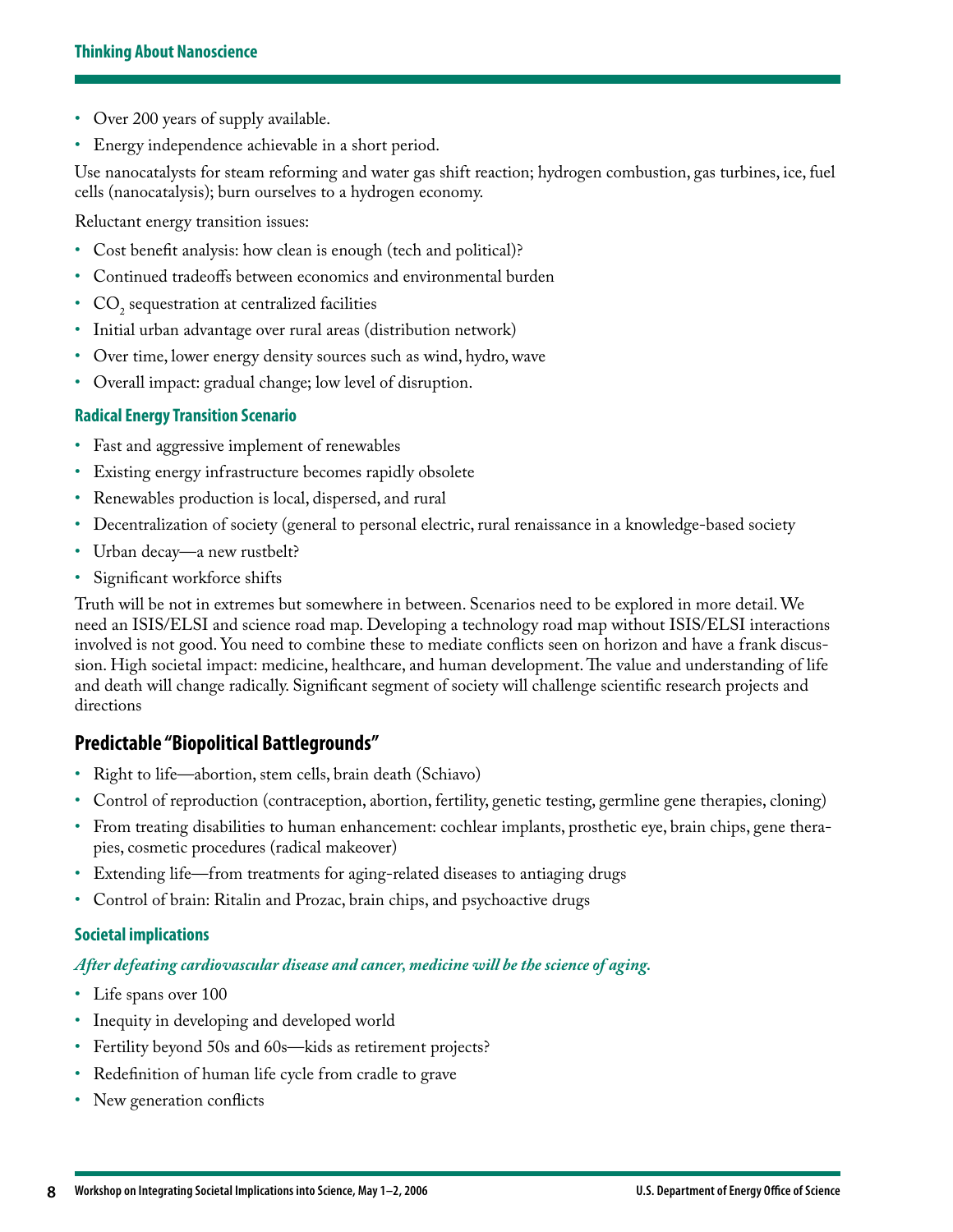#### *Is aging a disease or part of the human condition?*

- Values about life will be radically challenged by nanotech advances. •
- Plants, viruses, and microbes will be used as chemical reactors.
- $\bullet$  The distinction between animals, plants, and machines will blur—molecular farming, tobacco fields to create industrial products like rubber.
- Genetic engineering will be used to design animals and plants.
- Opening Pandora's Box and engineering humans or humanoids •
- A fusion of man and machine
- From medical and cosmetic enhancement to military applications
- Sensors, cochlear implants, retinal chips for the blind, neurofeedback using brain chips •
- Military interest to expand acoustical and electromagnetic spectrum "soldiers" can detect •
- Effective communication between man and machine
- NBIC (nanobiotech-artificial intelligence-cognitive science) convergence •
- Nanomedicine and cognitive science. Brain science will become a frontier of research •
- Also, the potential for sentience in computers
- Intelligence without life?
- Awareness •

#### *What about the far-reaching consequences? The development of active nanostructures and nanosystems and hybrid structures raises questions about human risks.*

Morality and use of nanotech:

- New moral debates: possibilities for stimulating the brain like psychoactive drugs, could provide on demand sexual pleasure, modify body with ease and enhance performance, change genetic coding of future children
- Who should be allowed to use them?
- Who should determine the regulation of these devices? Public, Congress, judges, individuals, scientists? •

#### *ISIS/ELSI will influence the evolution of science as an epistemic institution:*

- Will challenge the nonethics stance—utility is a moral concept •
- Engage in public discourse (participate or perish)
- Evolution from privileged to distinct epistemology •

#### *Nanoscience is the first full embodiment of post-academic or mode2 science.*

Will shape how technology is implemented. •

# **The Intellectual Property (IP) Landscape**

### **Lori Andrews (Chicago-Kent College of Law)**

NNI reports that the federal government is providing \$1.3 billion to nanotech efforts this year. The legislative language suggests some of that funding should be spent on societal implications research. Federal funds are being mirrored by state investment—about \$400 million total last year. At least 19 states have enacted legislation involving the promotion or funding of nanotechnology, including direct funding, tax incentives, and educational grants. Already at least 1200 startups have launched to capitalize on this investment. But development of nanotechnology–and its contributions to people's lives and the economy–will be influenced extensively by the rules of intellectual property.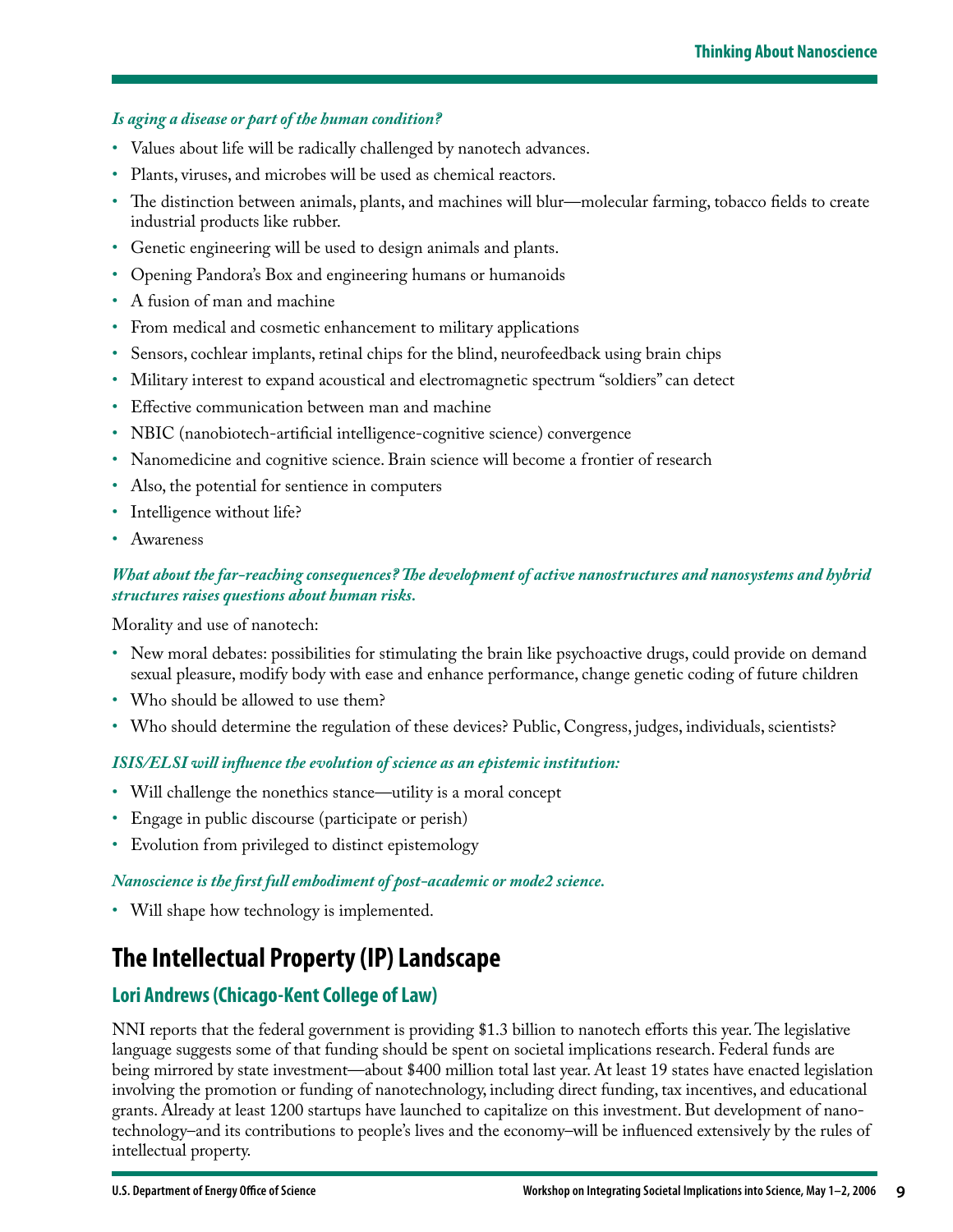Although the underlying goal of the United States Patent and Trademark Office (PTO) is to encourage innovation, sometimes it hinders it, as when the PTO refuses to grant a patent when it is appropriate or grants a patent when it is inappropriate. PTO now is trying to figure out what "nano" is. The definition from NNI requires a size range of 1 to 100 nm, with unique phenomena that enable novel applications. PTO uses a similar definition with size and novel property components. State laws have definitions as well. Some focus on size and new properties, while others just require that a device be small. In addition, "nano" is being used as a marketing term (e.g., the Apple "iPod nano").

There is a rush to patent things with "nano" in the name. How PTO responds will have important implications for future research, development, and innovation. The U.S. Constitution views innovation highly. We encourage innovation by awarding patent invention rights for 20 years, essentially granting a monopoly to the creator. This is an incentive to invent. Under the federal patent statues, 35 U.S.C. §101 *et seq*., certain requirements must be met: inventions must be novel, nonobvious, and useful. The inventor must also provide a written description of the invention to enable someone skilled in the art to make and use the invention.

The system is a three-way give-and-take among Congress, PTO, and the courts. PTO grants patents, and Congress and the courts winnow them back. Example: Samuel Morse convinced PTO to give him all uses of electromagnetic waves to write at a distance. The U.S. Supreme Court disagreed, holding that the patent applied only to his invention—the telegraph. Another example: in the mid-90s surgeons started to patent their surgical methods. The American Medical Association went to Congress and said this practice was not good for medicine or for research. Congress amended the law, and now doctors can use patented medical procedures and not pay a royalty. Nanotechnology could raise concerns similar to both of these situations.

Parallels can be drawn between the emerging nanotechnology industry and the established biotechnology industry. In *Diamond v. Chakrabarty*, 447 U.S. 303 (1980), the U.S. Supreme Court reiterated that laws of nature, physical phenomena, and abstract ideas are not patentable. This is necessary so future innovations can be based on basic scientific ideas.

However, there is increasing concern that PTO has contravened Supreme Court precedent that laws of nature are not patentable. In *Laboratory Corporation of America v. Metabolite Laboratories, Inc.,* 548 U.S., 2006 U.S. \_, Lexis 4893 (2006), researchers developed a test for the level of the amino acid derivative homocysteine in the body after finding that a high level of homocysteine correlated with vitamin B deficiency. These researchers received a patent on their test, including a claim for rights over any other tests that used the basic biological fact that high homocysteine is correlated with vitamin B deficiency. LabCorp acquired this patent and marketed the test. A better test for homocysteine existed, and it was not a patent infringement to use it, but the Federal Circuit (the appellate court that deals with patent issues) held that it induced infringement of the patent for a laboratory to publish the correlation and that doctors directly infringed the patent by thinking about the relationship of test results to vitamin deficiency. So in theory, doctors can use alternative tests for homocysteine but can't think about what the results mean for patients. In oral argument in the U.S. Supreme Court in March 2006, the justices pointed to their 154-year precedent that patents are not allowed on laws of nature, expressing concern that the patent contained unpatentable subject matter. The case was ultimately dismissed because the U.S. Supreme Court found the question had not been properly raised below, but it is evident that the Supreme Court is troubled by the patents that PTO has granted.

In July 2006, PTO solicited input on its guidelines used to assess subject matter eligibility, including a determination of when a patent claim contained a law of nature. In the nanotechnology sphere, questions arise as to whether certain nanoprocesses are actually fundamental principles of biology or physics and thus should not be patented. The prospect for developing technologies based on nanoscience, such as solar panels with nanowires, is exciting. However, the first patent on such an invention may impede future inventions of better nanowires to use for solar purposes.

PTO is not the only agency dealing with nanotech. The Food and Drug Administration (FDA) has approved devices such as particles for imaging, wound dressing, dental restoratives, makeup, and sunscreen. The FDA regulation of technology in these areas may have implications for PTO. Generally, nanotechnology in the FDA sphere is not looked at as novel. For example, in 1999 in over-the-counter sunscreens, FDA addressed whether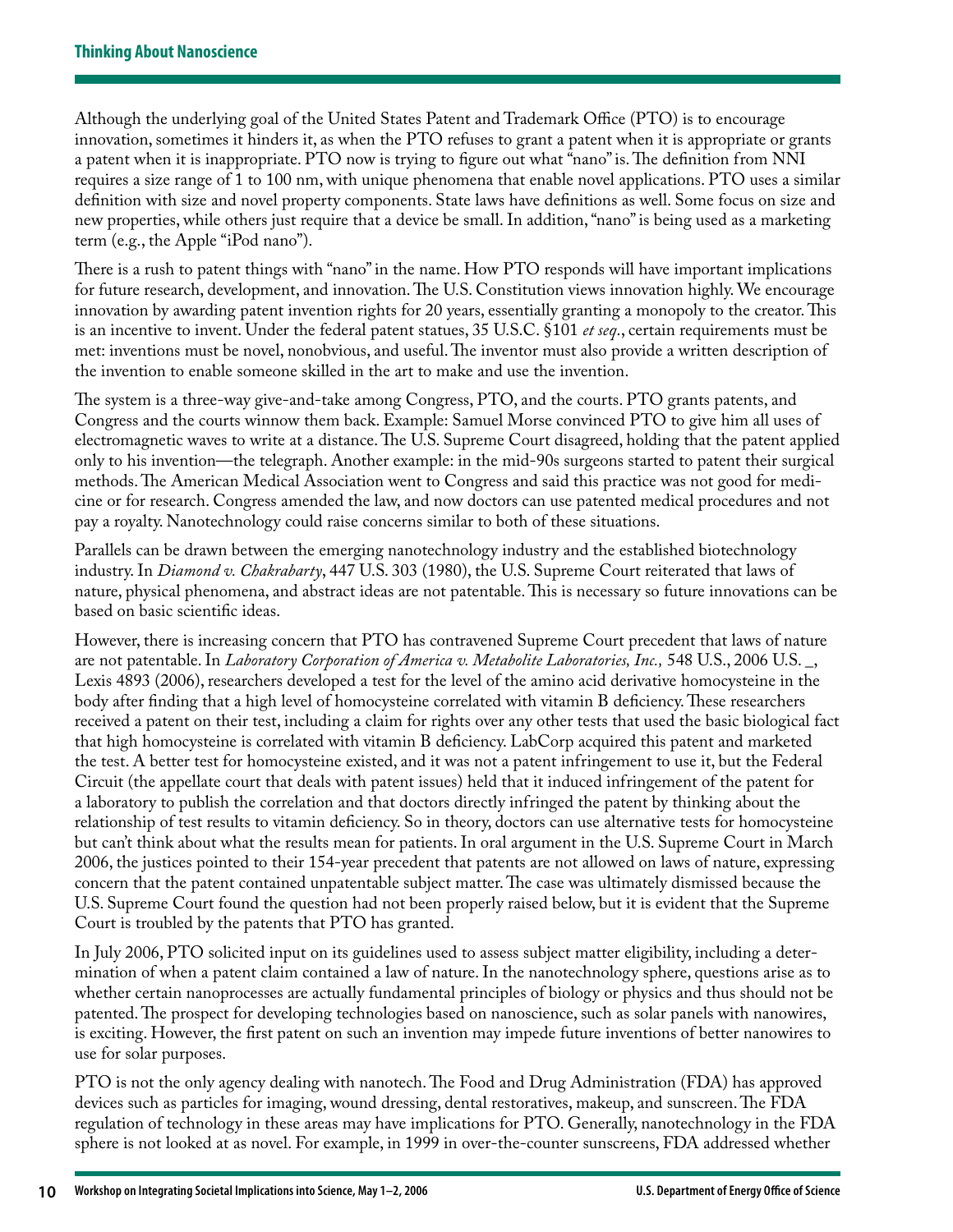nanoparticles were a new product. It determined that sunscreen manufacturers didn't need to seek additional approval for the nano form of previously known products. This shows short-sightedness, given the new properties nanostructures could have. It also causes concern about whether nanoinventions with novel properties will be viewed as unpatentable by PTO if the FDA has said they are not novel for FDA purposes.

Another patent issue is strict liability. Having the intent to infringe is not relevant in patent law; you may infringe a patent without meaning to. In the case of nanotech, for example, someone could sneeze and pass on a patented medical nanotechnology to another. The other person might not benefit or could even be harmed by the nanoinvention but still could be seen as infringing the patent and thus be required to pay royalties.

Also, inventions may be patented in some countries and not others. What if Canada produces or sells a less expensive version of a nanotechnology product or medical device? If people travel from the United States to Canada to take advantage of the lower cost, a U.S. company may sue people returning to the country for patent infringement.

In addition to legal issues, PTO faces many practical issues. A look at the DOE website ([http://www.science.](http://www.science.doe.gov/Sub/Newsroom/News_Releases/DOE-SC/2006/nano/index.htm) [doe.gov/Sub/Newsroom/News\\_Releases/DOE-SC/2006/nano/index.htm\)](http://www.science.doe.gov/Sub/Newsroom/News_Releases/DOE-SC/2006/nano/index.htm) shows the span of nanotech across many different disciplines. PTO is not organized to deal with technologies across boundaries; it has eight technology specialization centers. It doesn't have clear mechanisms for assessing inventions spanning multiple centers. So what will it do? It hasn't done well with new technologies in the past. For example, when the U.S. Supreme Court said patents were permissible for computer programs, PTO started granting overly broad claims because the examiners weren't trained. With gene patents, we found that 38 % of patent claims granted by PTO did not meet the legal requirements of the Patent Act. Nanotech is a whole new field of technology—is PTO ready to deal with it? Nano patent claims are scattered across PTO with no dedicated specialists or art units. PTO examiners may not be diligently researching prior art; in addition, they have financial incentives to grant patents. A huge number of patents already have been granted on nanotech, for example, over 1000 for "nanoparticles" alone, and we are beginning to see the first litigation arising from disputes over ownership. Overly broad patents stifle developing technology and waste public resources through litigation.

In terms of other issues, because of the large number of nanopatents and their broad scope of coverage, you need broad cost-efficient licensing. Patents, however, are distributed asymmetrically in this field and there is less of a rationale for voluntary cross licensing, which means the licenses might not be cost efficient. A disproportionate number of granted nanopatents are held by universities. This is an issue because universities tend to license their patent rights exclusively, rather than trade them or license them nonexclusively. Exclusive licensing often leads to expensive end products. As an example, consider that Myriad, the company that owns the BRCA gene patent test, charges about \$3000 for its breast cancer test, while other genetic tests are about \$100.

Potential solutions include nonexclusive licensing, march-in rights under the Bayh-Dole Act, patent pools, or compulsory licenses. An analysis of the current intellectual property landscape and comparisons with other technologies suggests that we can expect some contentious debates and court cases arising from the development and patenting of nanotechnologies, added to, in the near future, by the unfamiliarity of PTO and the courts with this new science. These debates and cases have the potential to impede research and stifle innovation.

# **Communication and Public Perceptions**

### **Dietram Scheufele (University of Wisconsin)**

We always end up saying that the public doesn't listen to us and that we need to do something. In my view, we haven't paid enough attention to social sciences that can inform us about what we communicate and what the public hears. The two are not the same.

Overview of my talk:

- There are several models of media effects: deficit models vs more recent models; •
- What we know about public opinion; •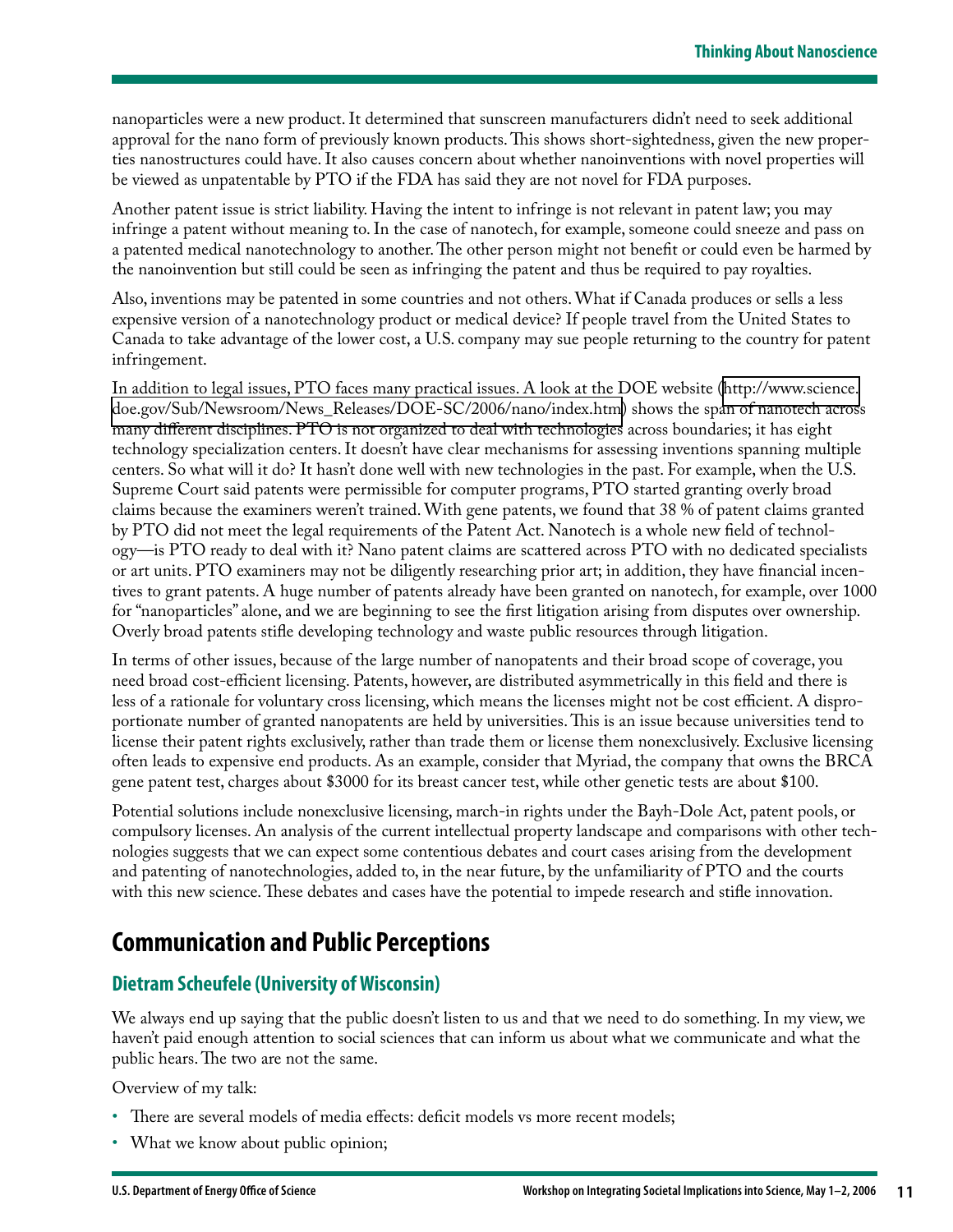- How it all fits together (i.e., how attitudes are formed and what it means for •
- successful public outreach and communication); •
- A few predictions.

### **Media affects models**

**1.** The science literacy model assumes that the public has relatively low levels of information about science issues, that it has uninformed attitudes and opinions, and that it needs more information. I challenge this. People form opinions and attitudes based on more than information. In politics, it is accepted that most people don't vote based purely on information.

**2.** A more precise effects model assumes people learn from the mass media. Most people can't place candidates on issues, but the gap narrows as we go through debates. People make decisions about trust and take cues from the mass media in the same way they do from entertainment. Consider that very few of us have direct experience with labs to base our opinions about science on. Most people overestimate becoming a victim of crime because of TV.

# **Public opinion**

There's a spirals-of-silence model that says that a lot of people form opinions based on what they think the majority thinks. For example, an organization called THONG (Topless Humans Organized for Natural Genetics) is opposed to developments in biotech and nanotech, saying that corporate America is trying to impose unsafe technologies on the public. This model says if people don't know much about an issue, then a vocal minority can create the predominating opinions. People tend to fall silent and this makes certain groups appear louder and more visible. Over time, this turns into the "majority" opinion because of the silence of others. One question to ask is, "Regardless of who you are going to vote for, whom do you think will win?" This turns about to be an excellent predictor of the winner. The spirals-of-silence model is critical for explaining movement against nuclear energy in Germany and the backlash against GMOs.

Framing is important in what we see happening now. This says that you can present the exact information as one group but if it's labeled differently it will evoke a different reaction. President Clinton changed the phrase from "gun control" to "gun safety." Suddenly the image evoked changes from a challenge to the Second Amendment and government regulations to pictures of kids getting killed. The language of the 21<sup>st</sup> Century is all about framing. The Republicans are good at this to get certain images across: conservation vs environmentalism. A 200-page memo on this continues to be very influential.

In common with all the above models is another model called the "cognitive miser." This holds that:

- **1.** People know very little about most issues, including scientific issues.
- **2.** There is a rationale for having a low level of information.

**3.** It doesn't make sense for most people to develop in-depth understanding of issues; there's too much information around.

**4.** As a result, they form attitudes on issues such as nanotech using heuristics or shortcuts.

Examples of such shortcuts include:

- **1.** Personal predispositions (e.g., religion, ideology)
- 2. Cues from mass media (e.g., costs and benefits), which right now, is positive toward nanotech

3. Other affective and emotional responses (influences of majority opinions, trust in scientists)

The following are a few findings from a 2004 survey done with Bruce Lewenstein (Cornell). This was a national random digital-dialing survey of 700 people who were interviewed about nanotech. A lot of money was spent making callbacks to people who initially refused, so they could keep their survey nonresponse bias to a minimum. We asked about basic and specific knowledge on nanotech and its economic implications; we found that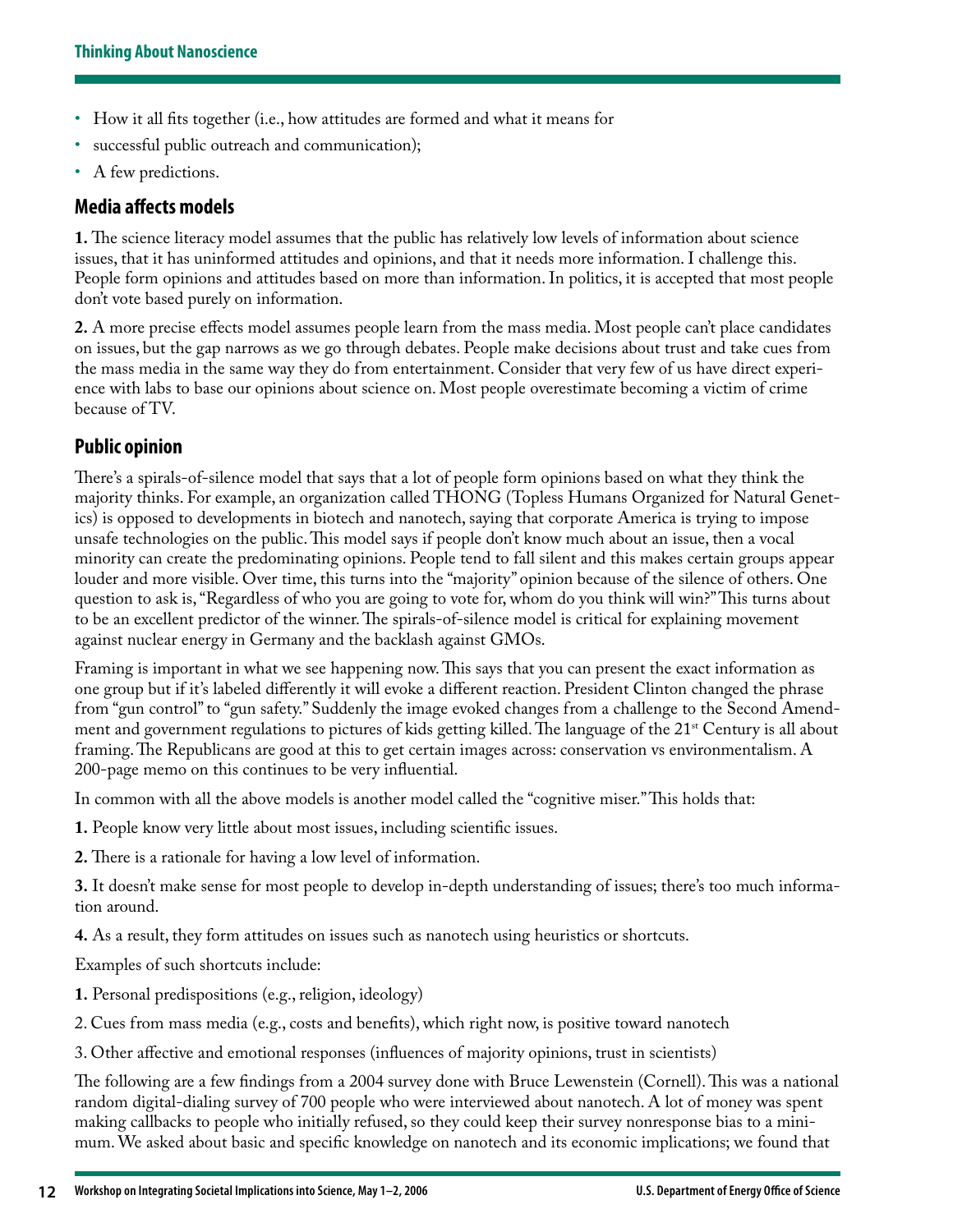people knew very little. We looked at perceptions of risks vs benefits. Respondents expressed a concern about the possibilities of a loss of privacy. For assessments of risks, we found no significant differences between aware and unaware respondents. For assessment of benefits, there was a consistent difference between these groups: the more aware people know and read more and are more optimistic (this would seem to agree with the deficit model that says all you need to do is supply more information to people). But we may be seeing the effect of current media coverage, which now is framed in positive fashion. The coverage is dominated by business and science writers like Rick Weiss (*Washington Post*) who wrote the first mainstream news article on "Magic Nano."

Since 2004 the percentage of risk articles in the United States has been fairly stable, but I predict nanotech coverage and spin will pick up. Some points:

**1.** At this time in the United States, there are mostly positive frames based on the economic and scientific potential of nanotech.

**2.** This will change.

Knowledge and awareness will increase. But mainstream media interest groups and policymakers will offer competing ways of framing and preserving the issue. Hard news and entertainment also will start offering competing frames, like Frankenfoods (GM foods). Some possible frames could be like those now emerging in Europe. Examples include a German article on "The Asbestos of Tomorrow?" and a different story with a more positive spin suggested by the use of the word "nanowissenschaft" (meaning nanoscience) instead of the word for nanotech, which carries Monsanto biotech baggage.

A few questions that we need to answer:

- What frames may trigger interpretive schema and perceptual lenses? People make decisions based on frames (e.g., Tony the Franken tiger).
- How will media coverage develop over time?
- How does media coverage influence audience perceptions?
- How can we use this knowledge to engage in successful information and outreach?

My project at Wisconsin is to collect public opinions using a series of surveys that match up to deliberative meetings at the Center for Nanotechnology in Society at Arizona State University. They already are beginning to track media content (e.g., frames used). They are used in an audience-focused approach that looks at information seeking and will do framing experiments using [whyfiles.org@UW](mailto:whyfiles.org@UW). They will use this as a test ground for presenting scientific information in the best ways. For more information, see: [www.nanopublic.com.](http://www.nanopublic.com)

# **PANEL DISCUSSION: What are the Key Issues?**

#### **Alper, Rubin, Vogt, Scheufele, and Andrews**

**Lori Andrews for Tom Vogt:** She was with a scientist who stopped a nanoproject because he couldn't ensure the safety of the masks he used. What suggestions does he have about what first steps could be done? These tie into scrutiny of the research phase.

**Tom Vogt:** The most important thing is to use best practices in labs, to treat every new material as a potentially toxic substance. I teach my students this, making a culture of growing up in that, it's an educational component. One also needs to make sure that when materials are manufactured we have more control. Right now it's difficult to detect particles when they go below a critical size in labs or even in clean rooms in industry. There's an issue of developing the instrumentation to detect these particles. From a regulatory point of view it's important. In the limited number of labs that can do inhalation studies for biomedical implications, we are looking at how certain materials we use as protective equipment behave: what is the nanoparticle transmission rate? Providing research dollars for these types of studies is important.

**Dan Drell:** From the standpoint of PTO challenges, what happens when we get more into nanobio?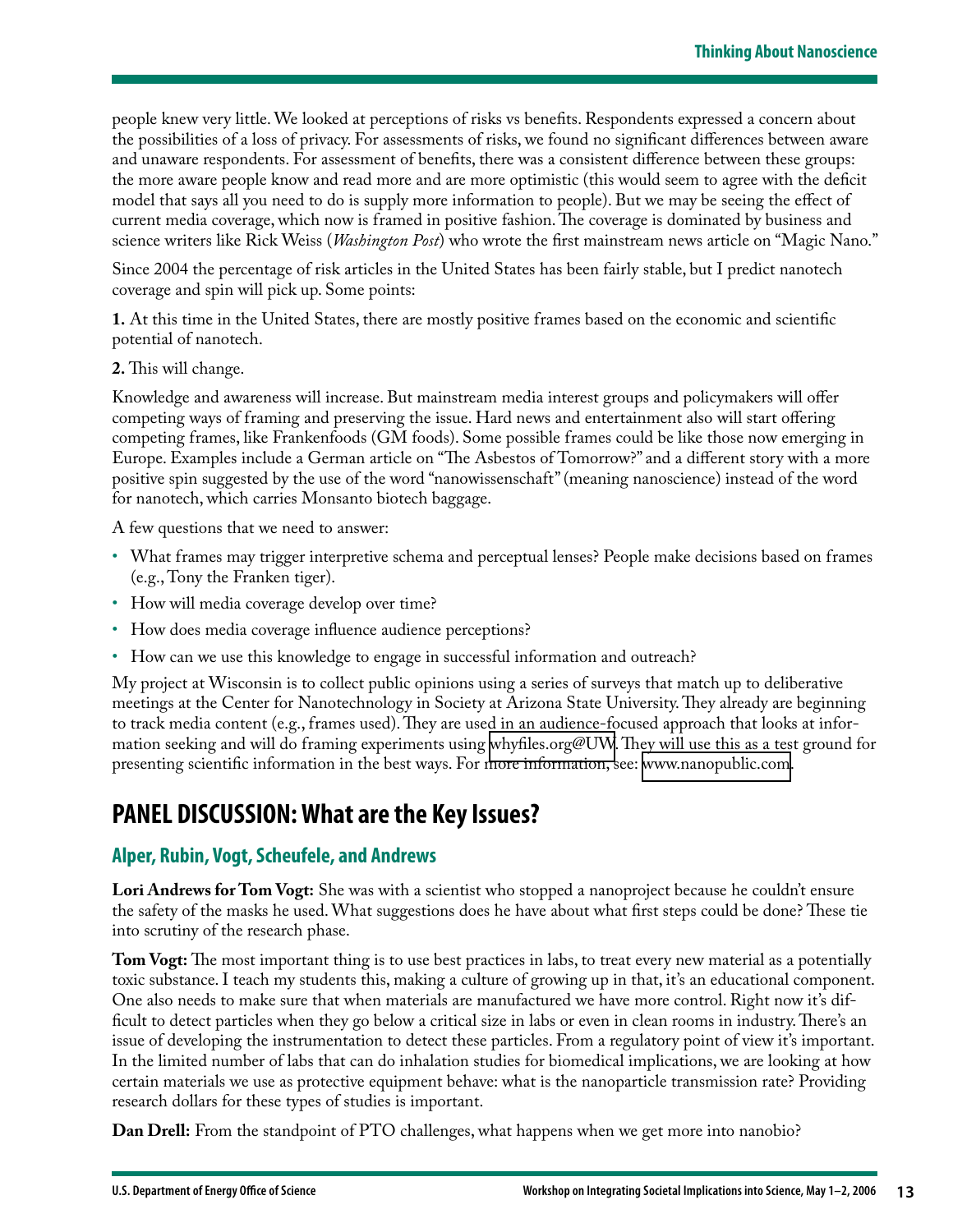**Lori Andrews**: We need changes in the way patents are scrutinized. There needs to be a team approach and more work done to make prior art accessible. A key point is that applying for a patent isn't like applying for FDA approval; nobody checks if it works, so you have a piece in science like divining for people below rubble. You want the patent office to screen patents once they are granted to make sure claims are borne out. This might be helpful in the bio/genetics field, where they are now retracting early correlations between specific gene sequences and certain diseases, but those patents are still out there. They (PTO) need to scrutinize additional issues that are raised. PTO is entering the foray of bioethics without having the mechanisms to deal with it. For example, a patent holder of a gene patent is sayings no to prenatal screening. Others might differ about whether this is appropriate; it's a bioethics discussion and shouldn't be decided by PTO. PTO punted on this manhuman hybrid claim but actually had no legal grounds to make the decision.

**Charles Rubin**: For the patent office to extend itself as Lori suggests may go beyond what they should be doing. Maybe burden of prior art should be on applicant.

**Lori Andrews:** Unlike in Europe, third parties can't challenge patents in the United States. It may not get reversed at the Supreme Court level; it may not even be challenged. You don't have enough representation outside the patent office. There are some gene patents on sequences that exist in nature; some scientists want to challenge this, but tech transfer offices at their universities tell them not to challenge it because they have patents on other genes that they want protected. Also, about prior art…are we willing to put the burden on the applicant?

**Robert Friedman:** Going back to Tom's point: researchers in his lab seem to have a healthy respect for the potential dangers, but is this common?

**Tom Vogt:** At the DOE lab where he worked, these issues were viewed seriously. Ultimately this could lead to loss of funding if you don't. At universities you are entrusted with undergrads and most people do take safety very seriously. Maybe one of the regulations we need to evolve is to make nano safety levels similar to biosafety levels. There has been an evolution in setting up bioclean rooms; if the right people get together and are empowered, they could come up with standards. Whenever you build labs for the future, it's best to use more caution.

**Doug Lowndes:** Tom covered this well—the rigorousness of safety practices in DOE labs is true. We've built a new research building and no research with materials is done outside chemical hoods or vacuum chambers. We are also monitoring particulates between 100 nm and 1 micron, which is below clean-room level in the past. We're finding that there are filters available to completely remove the 100 nm to 1 micron range. We do these tests routinely. Below 100 nm, it is harder to detect, and we need research to develop these tools.

**Mildred Cho:** To Dietram Scheufele on the whyfiles project: Given what you said about the deficit model, what would be a good outcome of your project? There is an inherent problem that the whyfiles face, which is the same as with public models: there are wide knowledge gaps. Certain groups of society learn more efficiently than others. Certain segments–usually based on socioeconomic status–pick up more quickly.

**Dietram Scheufele:** The whyfiles project wants to address gaps and usage. People who go there are highly informed: the rich get richer. A question: How do we improve citizenship through the internet, through nontraditional forms of participation? Is there a way to deliver information that overcomes these inherent biases to use easily available information? U.S. Internet penetration is at >70% now. It offers the potential for an interactive setting without a public meeting. For example, with cancer patients, they can now seek out physicians and build the information environment they want in collaboration with scientists and doctors. My group anticipates a similar information environment; the whyfiles is less for delivering data than a way for the public to interact with scientists in a cost-efficient fashion that doesn't require a face-to-face meeting. All of this is in the developmental stage. Note that we are using the why files as a vehicle; we don't own this.

**John Miller:** Safety practices are not used everywhere; it's not the case in many universities. There's a wide spectrum.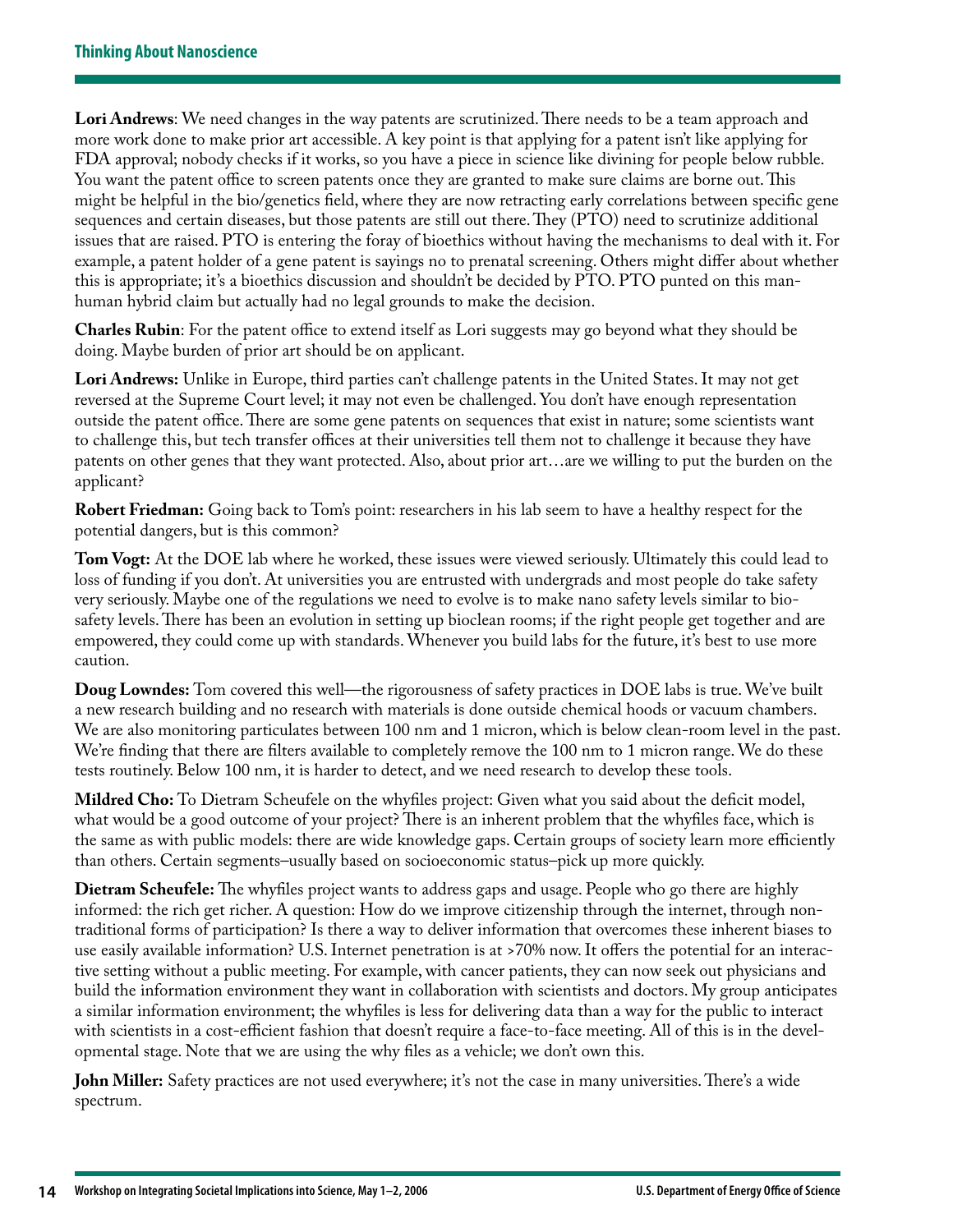**Lori Andrews:** In a project she knows of with novelists, geneticists, and artists, the artists (who sculpt) said they were prepared to use gloves but were looked down on by others as not macho. They were not appropriately concerned with safety.

**Question to Dietram Scheufele about Frankenfoods:** An official in Germany said he doesn't know why the United States is so nervous about having this ELSI nano discussion. You can explain the whole European GMO issue in economic terms–the value chain. The United States has been very slow to prime the pump of this conversation.

**Dietram Scheufele:** There are different factors in Europe and the United States. Some are economic–labeling of U.S. products closed markets. Press coverage of monarch butterfly studies (1996) said biotech (Bt) corn kills Monarch butterflies and Europe said it won't import Bt corn. Opposition was high in Europe, continues not to be high on the radar of the U.S. public. Some reasons:

- A two-party system doesn't lend itself to push certain issues. It's also related to issues that the Green party in Germany pushed. They've gone from obscurity to Joseph Fischer being the foreign minister. He was photographed beating a policeman in the 60s. There are reasons those views are important in Europe.
- Greenpeace had more success in Europe than in the United States by communicating with the public early on. Chaining yourself to a tree is important when you don't have a media outlet; now everyone in Europe can call a Greenpeace person. The key distinction is on the public opinion side; a lot of our research shows that heuristics carries over from one issue to next. If I don't like how Monsanto dealt with past issues, that will spill over to stem cells to other issues. It's a question of baseline trust.

**Dave Bjornstad (ORNL):** I have an intellectual property question. We're seeing a lot of business strategies being carried out—universities want to protect their patents, the Justice Department says you can have a patent pulled if it complements but not substitutes…do you see new things that will help to resolve this?

**Lori Andews**: [Defers to others who will be speaking later, but says the following] It will get more problematic. We're seeing multiple patents on the same technology. Carbon nanotubes have a couple dozen patents. We're going to see new players in this. Thinking and writing can violate a patent. System gets shaken up by new people coming in.

**Amy Wolfe to Dietram Scheufele**: In regard to changing opinions, how can that happen in terms of communication issues?

**Dietram Scheufele:** It depends on what you think is ethically acceptable. You could use a straight persuasive method. Advertising has spent a lot of time on this. There is a whole range of other tools. Most people don't have stable attitudes; they form new attitudes based on other issues. Why didn't Bush talk about abortion in his last campaign–he didn't want it on people's minds. Give them a bunch of other issues that influence what they are thinking about and it will prime them. You can use it in a persuasive way and don't make the Al Gore mistake. Gore had a long alphabetic list of issues on his Web site, while Bush had about 5. A lot of outreach programs are more Al Gore than Bush. We need to be more Bush outreach in terms of how we present this. People won't go through all that info. This is why he likes the why files–you can click down into it more if you want. Highlight the most important ones, and people can make decisions based on that. So, there is a range of different strategies; some are more persuasive and others more information based. It's not an equal plane. The moment a government agency engages in persuasive efforts, the more chance there will be of backlash. It's a fine line to not make the mistake of doing information overload that will not work and not be utterly persuasive.

**Cate Alexander (NSF) comment for Dietram Scheufele:** She's skeptical about correlating news coverage on technology with risk and benefit perception. So few newspapers have science reporters. Many studies look at the *Wall Street Journal, New York Times, Washington Post,* and *Science* magazine, but these don't reach a lot of people. On the other hand, stories that have legs are like Rick Weiss' "Nanomagic" story that are picked up by papers without science writers.

**Dietram Scheufele:** I agree. Early findings found the link between being more aware and more optimistic. If the stories do make it into other media outlets, they will be reframed. Think about local news–tying it to a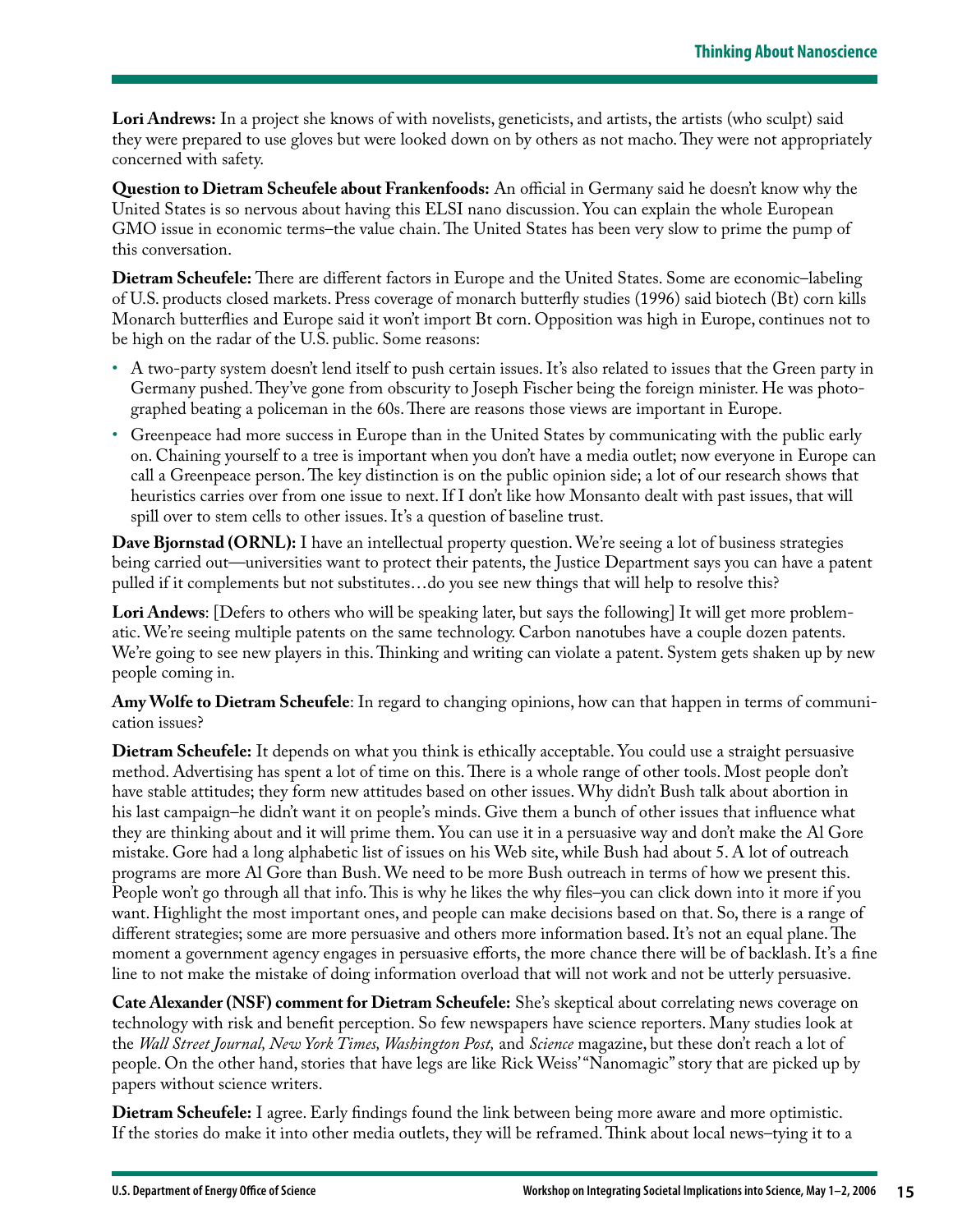specific instance of something that happened to somebody. The frames will change to more of a conflict frame that will create a more critical outlook and people will take their cue from that. Understanding the process is critical, and scientists need to be talking to journalists. Scientists may feel they are being misrepresented, but it reflects the difference in understanding between journalists and scientists. Journalists reduce the complexity and frame. It's the opposite for scientists, who want to talk about the limitations of studies. There needs to be middle ground to communicate with journalists - and it's important for scientists to understand what it means to successfully communicate with local journalists.

#### **Eric Juengst:** What's the Nanomagic story?

**Dietram Scheufele:** A small company sold a bathroom sealer containing a nanotech component. It's a parallel to the Bt corn—it's supposed to help the environment. A pump spray was used first and it didn't do anything, so they switched to aerosol and sold it in a cheaper market. Around 100 people developed severe respiratory problems. Ministries in Germany got involved in testing. One of the assumptions is that the coating of aerosol interacted with a nanofluidic liquid and that produced problems. The media are jumping on this. Scientists say it has nothing to do with nano—not quite true because it interacted with the container. We try to brand as nano when it's in our favor and move away when its not. It's the first issue that happened with a nanoproduct. The European public makes decisions in a similar fashion to us. I haven't seen convincing data that there is a difference in knowledge.

# **Thinking About Synthetic Biology**

# **What is Synthetic Biology, and What is its Promise?**

# **Drew Endy (MIT)**

I'll talk about synthetic biology, give some basic examples, and talk about why it's happening now and some societal issues I've encountered.

My definition of synthetic biology is on my web site [\(http://www.syntheticbiology.org\)](http://www.syntheticbiology.org):

- Design and construction of new biological parts, devices, and systems. •
- Redesign of existing, natural biological systems for useful purposes.

There is lots of information on this website. I'll give two perspectives on why one would be interested in synthetic biology from the point of view of the biologist and the engineer. How we learn about science is basically by poking and prodding and "testing by building." From the point of view of an engineer, biology is technology.

### **Science Perspective**

We learn about the natural world by poking and prodding, for example, working with retrotransposons. These elements make up 30% of human DNA by mass. They're simple things with two open reading frames (called ORFs) and an interesting life cycle. Their genetic material will be read out to make RNA and will be translated into proteins that interact with RNA molecules. The RNA gets back into the nucleus and DNA gets made from it and is reinserted somewhere else in the chromosome. They can copy themselves independently of chromosomal replication. The DNA content of these elements is nonrandom, very biased; for example, a prevalent mouse retrotransposon has about 40% adenine. A group at Johns Hopkins decided to resynthesize it and balance it out for bases and found its efficiency of going around the cycle was increased 200 times. This suggests that natural retrotransposons are under strong selective pressure to have a nonrandom distribution of base content and not to fill up the host genome.

Another basic example: We also learn by trying it out, testing by building. If you take apart your car, you still won't understand how it works until you can put it back together. So it is with our understanding of living systems. Here is a depiction of what we think the inside of a living cell looks like, but we don't really know. Here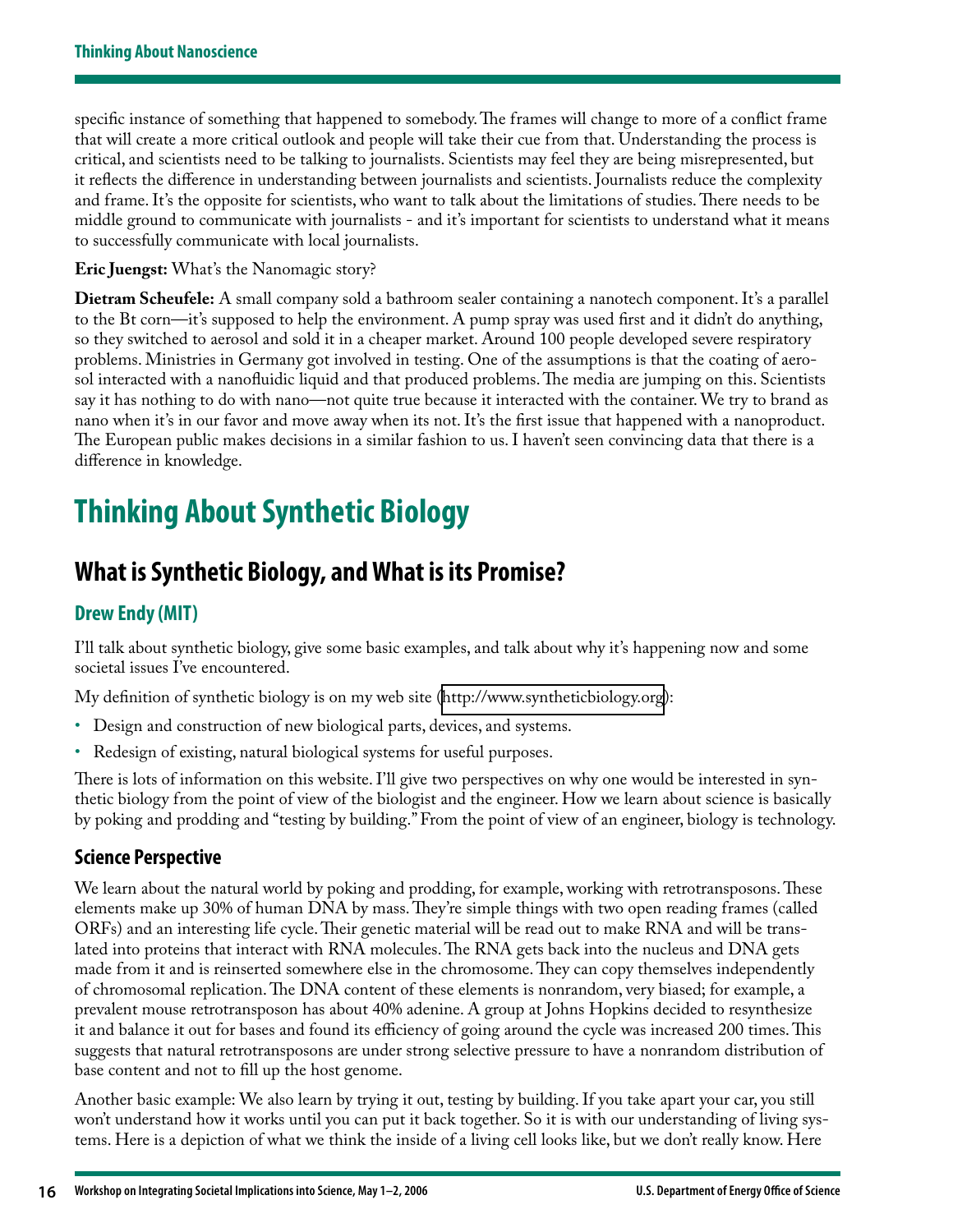is a billiard ball model of how a living cell behaves; you can figure out the math, but it's still not a picture of a living cell. So some physicists are starting to make measurements on how quickly proteins move around in the cell. They move about a factor of 10 slower than in a solution, but it still looks like random diffusion. Based on this, they have built a model of how they think proteins would interact with DNA. They built a ring oscillator, a little clock to turn DNA on and off; you can put bacterial DNA into the ring oscillator. When you do this, the bacterium controls the level of fluorescent protein—replicating cells, although not in phase. We can't explain the variation.

These examples describe why we want to build biological systems from the scientific perspective—to construct biological systems and see what happens.

### **Engineering Perspective**

Now I'll talk about biology as a technology. Some examples: A group of students engineered bacteria to be responsive to light and change their color. They used this as, in a way, genetically encoded photographic film. They published a paper on this in November 2005 (Levskaya, A., et al. *Nature* **438**, 441–442, 2005). Two months ago, another group published a general programming language to fold DNA into whatever pattern we like in two dimensions. Nanoscale shapes and patterns were published.

Biology is good at making chemicals: Jay Keasling's group at LBNL is engineering bacteria to make arteminisinic acid to treat malaria. We hope to make a lot of chemicals directly from engineered organisms. Green fuel—an MIT company is growing algae to reduce  $CO_2$  emissions. At UCSF, a group is trying to engineer bacterial cells to respond to other bacteria and low-oxygen environments—for example, in tumors. They are trying to build engineered bacteria that can impose environmental controls on invasion of cancer cells. A recent paper from the Weiss lab at Princeton describes how they programmed spatial pattern formation using engineered cell-cell signaling. They have induced bacteria to produce a bull's eye pattern. Recently, scientists achieved the reconstruction of the 1918 influenza virus. Cloning of one organism's genome into the genome of another organism has been demonstrated (using the microbe *Bacillus subtilis*). The point is that it's possible to construct pieces of DNA 10 Mb long. So you can, in principle, construct any eukaryotic chromosome. The Fred Blattner group reported very recently that they had removed all the mobile genetic elements from an *E coli* genome. They then constructed a new version of *E. coli* that doesn't evolve as much; when you prepare DNA from it, it's much cleaner. My group reported in 2005 the "refactoring" of bacteriophage T7. Redesigning a genome will help make it easier to understand it.

#### **Why is all this happening now?**

Thirty years ago, modern biology began, based on recombinant DNA technology where scientists took two existing pieces of DNA and made a chimera. In the 1980s, polymerase chain reaction (called PCR) came along, and then automated DNA sequencing emerged. Synthetic biology makes good use of these three technologies but also is driven by three new, emerging foundational technologies: automation of DNA synthesis, standardization of biological parts, and abstraction (the definition of a useful hierarchy to begin to characterize biological complexity). These three additional new technologies are as important as the previous ones above.

#### **Synthesis**

Synthesis lets you go from information and raw materials—DNA bases—to compile a physical piece of DNA. There are productivity improvements in synthesis and sequencing. Synthesis is lagging behind sequencing, but it is increasing. (If you don't know what to synthesize, you won't do it). How does this impact the practice of biology? People spend about 50 % of their time to get the right DNA. Synthesis technologies drastically reduce this. Define the DNA we want and produce it. The way to think about synthesis is this: the living world is encoded by material (DNA that propagates); sequencing is the technology that gets us the information (sequences), and synthesis is the technology that lets us recompile that material. So we're decoupling the physical designs of organisms from their previous forms so we can get all sorts of things. This will impact our security landscape, the control of material transfer agreements, and ownership of materials.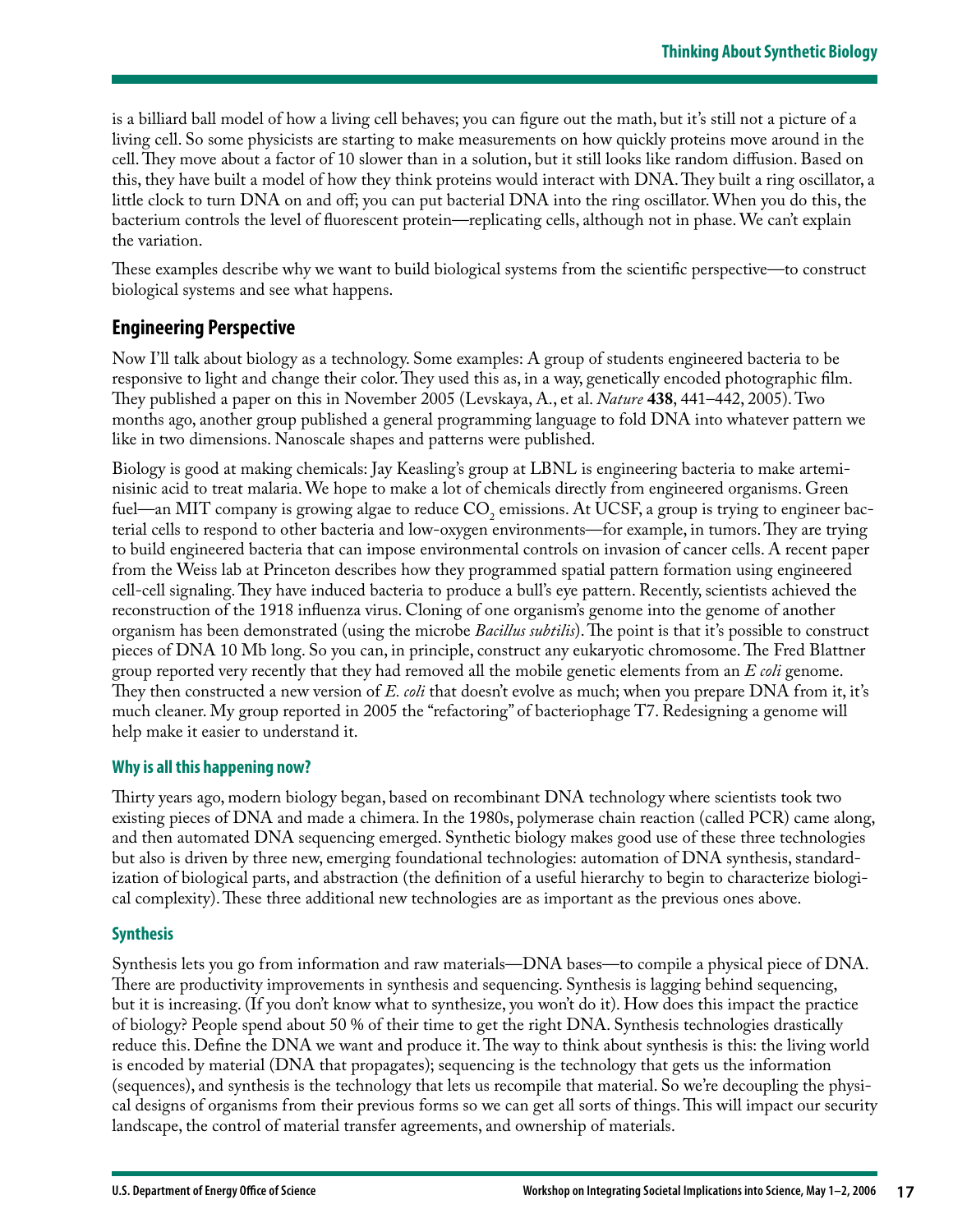#### **Standardization Technology**

In 1864 Will Sellers in the Franklin Institute developed a standard for screw threads and nuts. If you have a standard, you can get a replacement part. Today we want to know what is a standard for constructing DNA, for measuring a protein inside a cell, a standard for a genotype, what an operating system for a cell is—the answers will make engineering biological systems easier. My group now collects standard biological parts in a registry it's the beginnings of a catalog of biological functions. A high-water mark has been a signaling genetic device that receives a signal in the form of a small modified sugar outside the cell and converts that to gene expression. It's a replicating biological system.

#### **Abstraction Technology**

The science of biology celebrates complexity. This is not good from an engineering standpoint because we're very good at engineering simple components but not at engineering complexity. We develop tools to manage the complexity. We have developed the beginnings of an abstraction hierarchy for programming in DNA. There are four levels:

- DNA
- Parts (e.g., F2620)
- Devices (does something we define)
- System (more complicated). Someone working at a system level doesn't need to know what DNA is made of. •

This abstraction starts by paying attention to how information is exchanged across levels. We are trying to push this knowledge and know-how worldwide. To this end, we even published a comic strip about it.

#### **What are the ELSI issues we've run into over last 5 years?**

- Understanding and perception •
- Ownership, sharing, and innovation •
- Kisk and security
- Community •

#### **Understanding and Perception**

iGEM: international Genetic Engineering Machine competition. Teams of students (from around the country and the world) are making genetically engineered machines and showing them at MIT. Coverage on the MIT website shows a photo of smiling students with the caption "Synthetic biology students keep it real at the iGEM jamboree." MIT alumni are writing in and asking, What are you guys doing making biology students? Thus one misperception ("synthetic" students). Another example is a brochure from a Cambridge team. There's really tough security in the genetics and microbiology labs there, and the photos in the brochure show serious people well dressed in lab coats looking as though they are paying a lot of attention to safe practices--one way of "framing" this activity.

Lori Zoloth (San Francisco State University) has a list of a dozen issues she's presented to the community. Among them are DNA as the really real self; nature is fixed; nature is normative… . The question to propose here is the following: Can we as a society accept responsibility for the widespread and direct manipulation of genetic information and material?

#### **Ownership Sharing and Innovation**

We operate the standard biological parts registry, and it's free to the public. If we consider, for example, a programmable biofilm that's made up of five key genetic functions, how are genetic parts now treated from the standpoint of economic strategies? Patents are the front line of protection, innovation, and sharing. I want to take low-level genetic functions and recombine them to make new DNA programs. Think about a piece of computer code—How different would it be if you had to get a license for each piece of the code? Too many patents are being granted; we should be considering other sorts of legal technologies as well. A paper he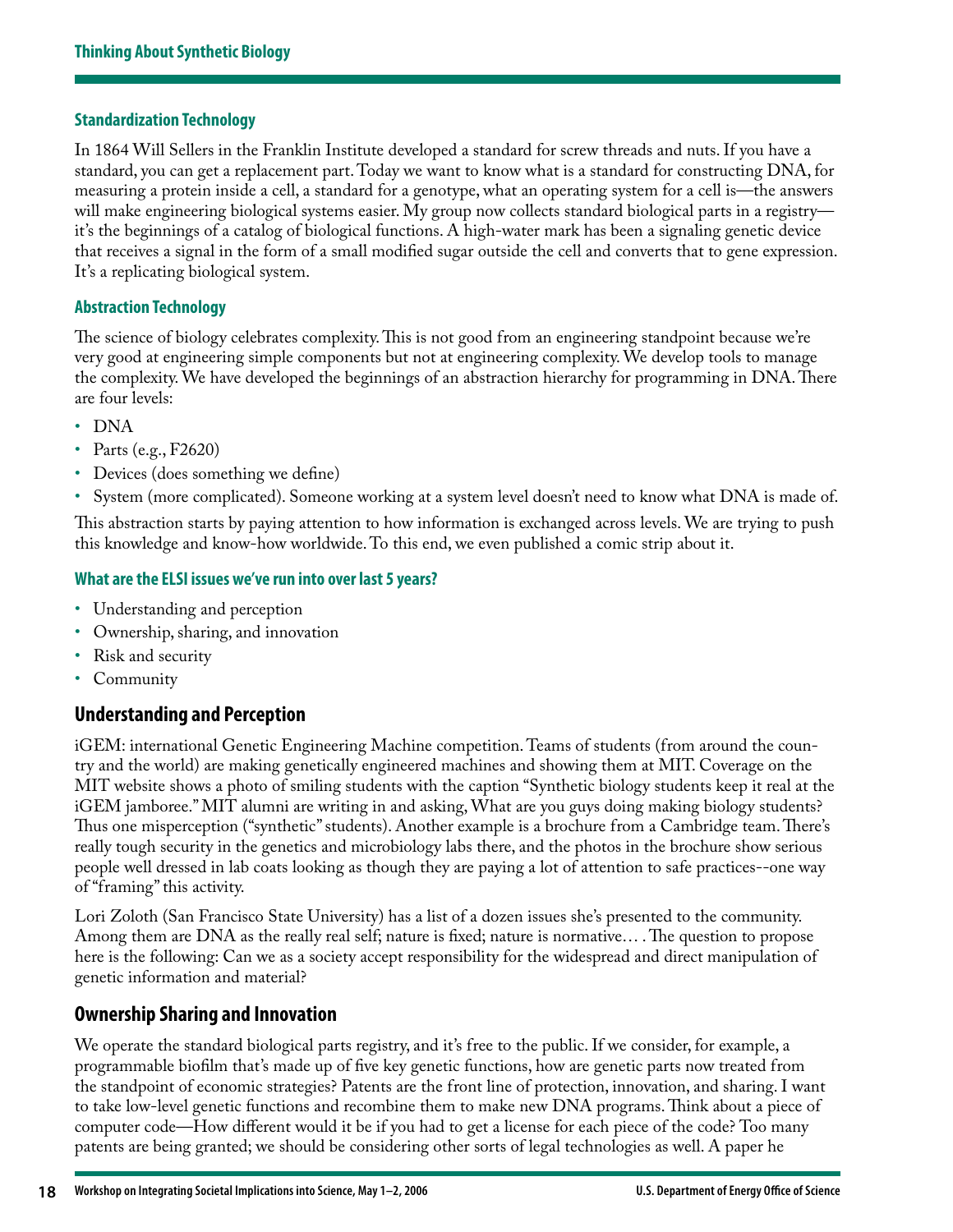cited [A. Rai and J. Boyle, "Synthetic Biology: Caught Between Property Rights, the Public Domain, and the Commons,"*PLoS Biology*, Nov. 6, 2006] argues against all these alternatives:

- Patents are expensive, slow, and exclusive.
- Copyrights are already horribly "munged" and potentially dangerous if misapplied (they last too long) •
- Contracts—leaky and have high transaction costs
- Public domain—incentives; vulnerable to other approaches •
- Sui generis—cost, could go terribly wrong.

["Munged" is a technical term meaning that some lawyers think copyrights never should have been applied in the first place, and the idea of applying them to biology is even more horrifying to them.]

Two points: 1. How can we, as a society, optimize ownership, sharing, and innovation, beyond consideration of patents and 2. A challenge to this group, what combination of legal and economic strategies would best support innovation in synthetic biology?

### **Risk and Security**

How does synthesis of DNA change the risk landscape? You can get access to objects you couldn't before. Three classes of pathogens to which synthesis gives access include one that is locked up (smallpox), one for which the natural reservoir is not known (Ebola), and one that didn't exist until very recently (1918 influenza). Who are the folks with access to this technology? In principle, everybody. What are their intentions; do we need to do anything about them? Most are disposed to doing good. So the question really becomes, "What do we need to do to maximize that group?" Short-term challenges include avoiding remilitarization of biology. There is a low probability of this but high consequences if it were to happen. We don't want to shut down modern technology. In the long term, we must recognize that, inevitably, future biological technologies will be actively misapplied by small groups and individuals; how can we make this not matter? An analogy—I wouldn't be thinking about computer security starting from the assumption that no one would make a computer virus in the future. Let's admit that somebody will be making living viruses from parts.

#### **Community Organization and Culture**

Who are the synthetic biologists, and how are they looking for answers to some of these questions? Presently, they are not very well organized. Here is a picture of the third annual meeting of the American Society of Civil Engineers (from 1865) and today, 30 years after the invention of recombinant DNA technology, where is the American Society of Genetic Engineers? If you want to think about social norms, a culture of responsibility maybe think about how professional societies could play a more active role than they have thus far; here's where engineering communities could bring in some interesting perspectives .

# *Societal Implications of Synthetic Biology*

# **Where We Have Been Before, and Lessons Learned**

### **Mildred Cho (Stanford)**

I was a student at MIT right after the moratorium on recombinant DNA was implemented. Now we're back talking about recombinant DNA again. I will talk about a few situations that we can look at to learn from. There is now a variety of technologies that enable us to manipulate biological systems, especially the genome.

The Asilomar conference marks a profound event in the history of biological research. It was initiated by scientists and attended also by journalists, in Asilomar, California. It was sparked by a set of experiments that researchers contemplated (but hadn't carried out) that would entail taking DNA from the SV-40 (cancer-causing) virus and putting it into *E. coli*, a bacterium that lives in humans. There was a plausible concern about the potential for harm.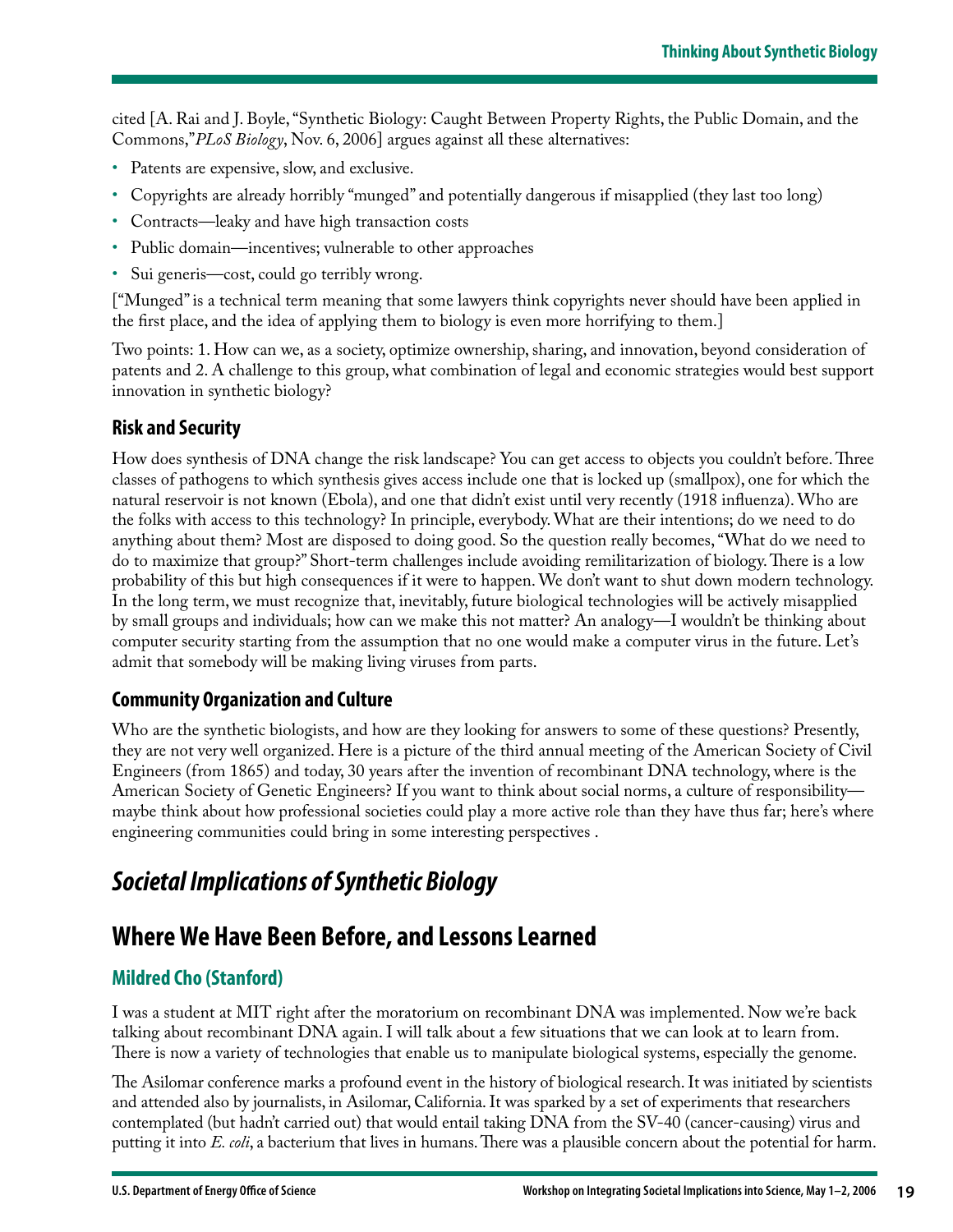This led to discussions on whether to proceed with recombinant DNA research. Mainly, it was the scientific leadership who were raising these concerns. This resulted in a temporary voluntary moratorium on selected experiments. These scientists identified issues in terms of health risks. Many authors have written about such lessons since the late 1970s. Paul Berg (Stanford) commented that scientists took the initiative in raising the issue, and public trust increased because of the transparency of the dialogue. A criticism was the failure to consider the ELSI of plant and genetic engineering. So, one lesson here is that questions should not be framed only in terms of a narrow set of physical harms but the discussion should be broadened to include other topics that may not be best addressed as scientific questions.

Another topic brought up earlier was GMOs. Given the history of the Asilomar conference, how GMO research played out in other fields like agriculture showed a lack of organized discussion about agriculture and public risks. The trajectory of that research went in different directions in different countries. In Europe it led to the precautionary principle that places the burden on scientists to prove there are few risks; this is a different route from that taken for the introduction of other technologies. Another lesson from the GMO experience is the lack of trust in scientists and their willingness to acknowledge risk. When asked in a survey who could be trusted to talk about this, 26% of Europeans named environmental groups and 6% named scientists.

Our experiences with gene therapy and gene transfer present some lessons. The first gene transfer studies were done in late 1980s and early 1990s with a high level of review and oversight. They used an administrative model developed in the recombinant DNA era a decade before and then applied that model, which involved individual levels of review and high scrutiny. The field ran into trouble later, and some of those problems were summarized in a 1995 report commissioned by NIH to assess that agency's investment in gene therapy research. The committee was headed up by Stuart Moltkin and Arno Motulsky. One conclusion was that expectations were great and clinical efficacy was not obtained; thus, more basic research was needed. Overselling this technology led to the widespread perception of success that was not matched by what was achieved. This kind of outcome threatens confidence in the integrity of the field and may hinder progress. So, while the safety of gene therapy was better ensured with a high level of regulatory scrutiny, there still were problems with how these experiments were portrayed and our inability to meet these expectations. This experience has lessons for implementation of any new technology such as nanotech.

Another issue that came up in gene transfer was the role played by industry. This is not unique to biotech. Not long ago, a research subject at the University of Pennsylvania died on a protocol and the investigators, the university, and the dean of the medical school all had financial ties to the research sponsor. Science's ties to industry—a phenomenon now common in biology—attracted a lot of attention. A quote in a *New York Times* story about the death of the teenager Jesse Gelsinger noted that the family felt they were duped by scientists who cared more for profit than safety. Another lesson here: the importance of trust. This all happened against a backdrop where people were not well informed about gene therapy yet were in favor of it. There's a natural tendency to want to support future benefits. When asked if the benefits of genetic engineering outweigh the harms, survey respondents showed a drop from 65 to 55%.

Now we're in era of human embryonic stem cell research with a ban on funding and an acrimonious public debate. Scientists haven't been silent, particularly in California. They stepped forward to serve as advocates but haven't taken on ELSI. The National Academy of Sciences has recommended guidelines for oversight, but this was based on the research going forward.

Some emerging themes include the following:

- Scientists are well served by initiating and being involved in ELSI. •
- Discussions shouldn't be limited to risks for humans but environmental risks also.
- Engage in broader concerns—ethical, legal, and societal issues. •
- Portrayal of benefits should be realistic; it won't help generate trust otherwise. •
- The biggest lesson: social context is always changing. If we were to have Asilomar today, it wouldn't be done the same way. Paul Berg says things have changed too much. So all our discussions are important, but to place too much emphasis on actual science, benefits, and risks misses the point. It's about the people: those •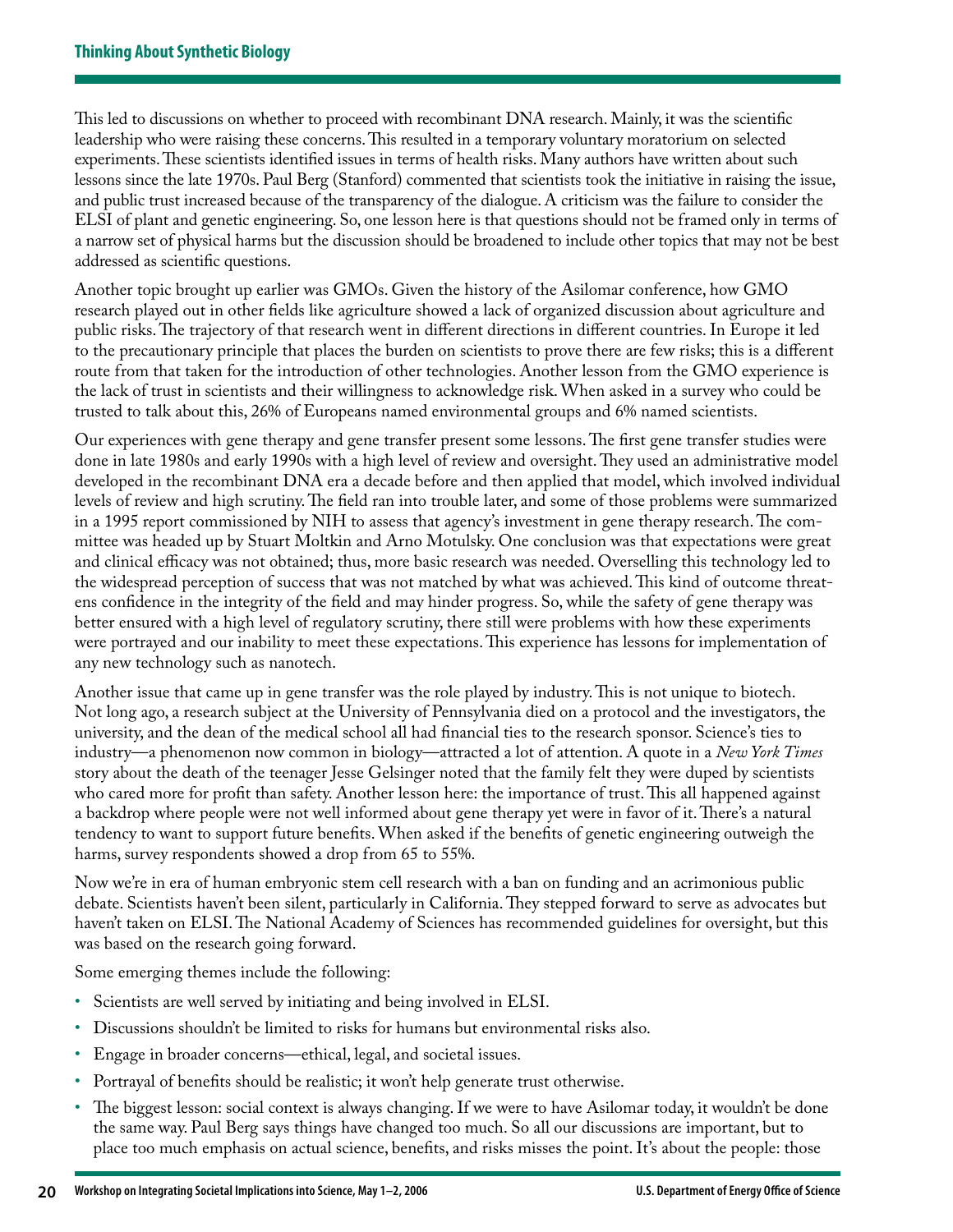who do the science and the trust others have in those people. We've had similar discussions about synthetic biology and nanotechnology that are parallel in terms of risks and benefits. This points to the fact that the things we need to attend to are the social context and the players. Scientists should be a part of dialogue and think of issues in terms of educating the public. We need to understand why there are perceived lacks of benefits and perceptions of harm. We also need to understand that scientists are perceived as actors with self interests, that researchers may not be acting as fully ethical players, and that the role and perception of corporate interests and scientists are seen as being part of that. We need to build up trust in the scientific community to allow science to move forward.

# **Synthetic Genomes: Risks and Benefits for Science and Society**

# **Bob Friedman (J. Craig Venter Institute)**

We are doing a year-and-a-half study funded by the Alfred P. Sloan Foundation to explore how synthetic biology technologies might be used by, for example, bioterrorists. In synthetic biology, we construct large stretches of genes or whole genomes. I run the Venter Institute policy center. Our study partners are

- Venter Institute (Friedman and Michele Garfinkel) •
- Center for Strategic and International Studies (Gerald Epstein) •
- MIT Synthetic Biology Group (Drew Endy) •

The study goals are to

- Construct and evaluate policy options to address possible adverse consequences of synthetic genomics. •
- Evaluate the risks and benefits of this new technology.

The study is funded by the Office of Homeland Security, DOE, and the National Scientific Advisory Board on Biosecurity.

Potential societal concerns include the following:

- Bioterrorism
- Ethical and religious issues (Mildred Cho was involved in a 1999 study for The Institute for Genomic Research where some of these were looked at)
- Harm to the environment
- Lab safety •
- Ownership •
- Others

Scale: Oligos, Genes, Genomes

- Building blocks: nucleotides
- Basic unit: the base pair
- Oligonucleotide: 25 to 100 basepairs •
- Gene: hundreds to thousands of base pairs.
- Genomes
	- Viruses: 1000s to 100,000s **–**
	- Mycoplasma: 600,000 **–**
	- Average bacteria: 5 million **–**
	- Human: 3 billion **–**
	- Plants: typically billions or tens of billions **–**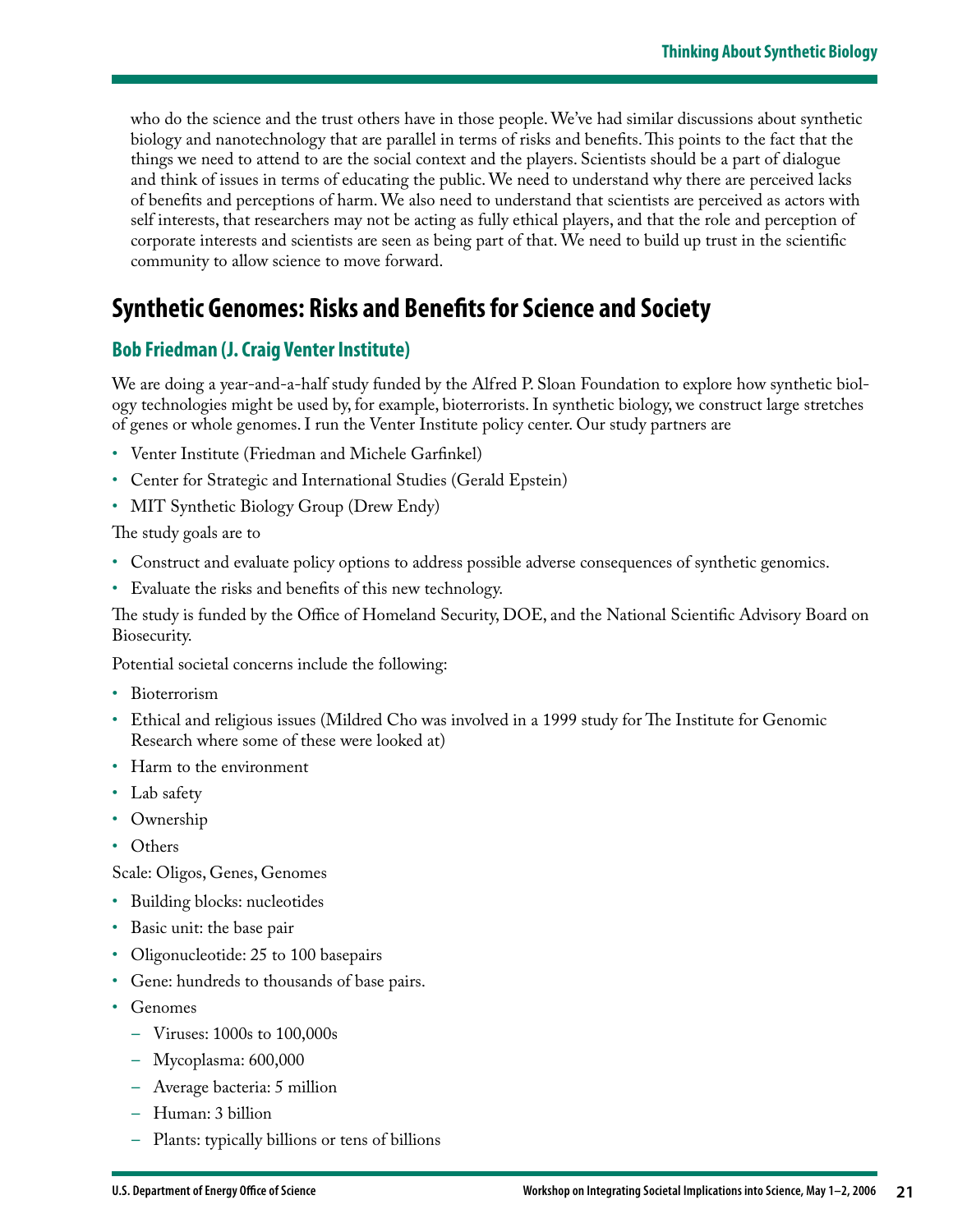We are now at the point where we can synthesize any virus, although some of the larger ones are still very difficult. We can't synthesize a bacterium yet. The basic approach to synthesis starts with ordering shorter pieces of DNA (5 to 10 kbp). The Venter Institute wants to build a minimal genome on the order of the *Mycoplasma* genome (containing some 580 kb). We are attempting to take out the nonessential genomic elements and end up with a stripped-down bacterium. Then that will be put into an empty cell to see if it can reproduce itself. The reason is not to "create" life, as the press puts it, but to reconstruct life. It still means going from chemicals to being alive. We want to be able to do experiments in a high-throughput fashion to understand the basic mechanisms of life. There are many potential applications.

Early work at Venter Institute included synthesis of phiX174 bacteriophage that infects bacteria. It's a 5-kb piece of DNA, and there's a "cookbook" for doing this. It was funded by DOE.

We have had three preparatory workshops focusing on different aspects of synthetic genomics technology, looking at three issues: synthesis technology, risks and benefits, and governance. We also will hold a large invitational meeting that includes the policy community. Working papers (by staff and being commissioned) are being prepared and will be made freely available at the conclusion of the project. The societal concern focus has primarily been on bioterrorism and biosafety.

Workshop attendees include the following:

- A core group of 15 people for all workshops. Half were technology developers and users, and a third were policy types
- Government observers to observe and assist
- Additional participants to augment core expertise on specific topics •

Participants are diverse and include scientists, engineers, social scientists, and policy analysts. But we couldn't have everyone at the table, and participants at the invitational meeting will help broaden the expertise and points of view represented. The study's focus is on risks, including the nefarious applications of bioterrorism and risks to workers and environments in the case of accidents. We are looking at possible countermeasures to bioterrorism and epidemics or pandemics. We felt it would be most beneficial to look at the new risks and benefits, but we keep coming back to "old" issues (i.e., the GM debate), and now we think the notion of distinguishing new problems from preexisting ones may have been wishful thinking. We aim to offer options for decision makers focusing on potential adverse consequences and to evaluate the pros and cons of each. And we aim to construct and evaluate options to address potential adverse consequences of synthetic genomics. These will include a "no action" option and options for governance (targets for possible policy interventions).

The first workshop was on synthesis technology. We examined both the raw materials and equipment needed to assemble DNA into long stretches and the knowledge or know-how necessary to do it. Two topics were considered:

- End-to-end look at interventions to reduce the threat of bioterrorism
- In-depth examination of software to screen orders to synthesize oligos and genes

To summarize, we examined production factors for genome synthesis to look for points of intervention or interception to deflect nefarious users (e.g., raw materials, sequence information, equipment, and know-how). We also examined a series of scenarios to see where one might intervene. Seven genes would be needed to reconstruct the 1918 flu virus, so we looked at whether there could be a way to flag a request for something like that.

The second workshop, which was just finished, was on risks and benefits. We examined incremental risks and benefits. We realized that we cannot resolve currently unsolved problems regarding conventional biotech, much less as-yet-to-be-defined problems imaginable in the future. These risks include bioterrorism and accidents. For benefits and applications, we need to understand the basic biology, both for countermeasures against bioterrorism and epidemics. There is a broad array of applications.

Some conclusions thus far:

Bioterrorism •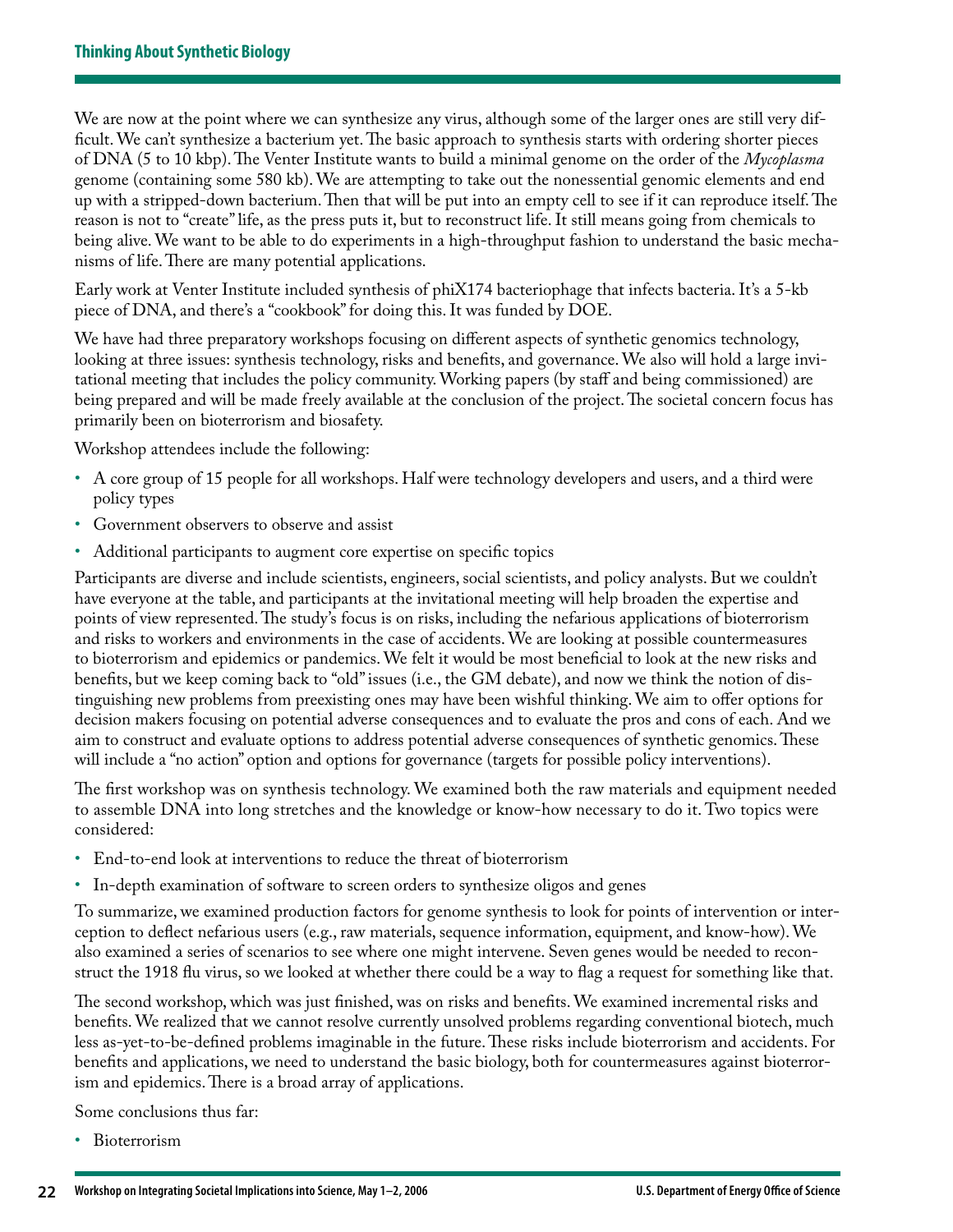- Today it's far easier to obtain pathogens by other means than synthetic approaches; in 5 to 10 years, this may change.
- No policy intervention is fail safe. **–**
- Biosafety
	- Are current oversight mechanisms sufficient and appropriate? OSHA and TSCA have oversight mecha-**–** nisms for dealing with DNA: institutional biosafety committees. But new approaches present different challenges; a whole new group of folks are coming into the field—engineers—and they need to be included. We now have the ability to take pieces of pathogens and put them into nonpathogens. Our current biosafety systems deals with that somewhat, but the scale is greater than before.
- Benefits
	- Clear benefits for basic biological research **–**
	- Some potential for countermeasures (e.g., DNA vaccines), but there's no silver bullet **–**
	- Intense interest in applications (e.g., energy or drugs) **–**

We don't want to overbill this. There is tremendous interest and excitement but it's not a done deal.

Third workshop at end of May will be on governance:

- Possible targets for policy intervention
- Technical controls—bioinformatics screening (e.g., black watch software). Other means? Registration of oligo synthesizers?
- Societal controls: institutional review, professional codes of conduct
- Research and information needs: how can the community and scientists help us understand levels of risk?

These three workshops will feed into an invitational meeting that will probably take place in late summer or early fall. The ultimate goal is to construct and evaluate options to address the potential for adverse consequences of synthetic genomes.

# **A Perspective on What May (and May Not) Be Coming Our Way**

# *Something Wicked This Way Comes—Or Not* **Pilar Ossorio (University of Wisconsin)**

This is a complex set of issues and we should avoid simple-minded thinking (all "good" or "bad"). There's no crystal ball, and there's a tendency to make grandiose proclamations. A lot of predictions are simple minded and not helpful. We are hoping to avoid analyses that assume one impact or that will affect different sectors in the same way and over time. Societies, cultures, subcultures are complex dynamic systems with many factors that impact them.

There are ways in which synthetic biology and nanotech are extending trends we've had going on for awhile, and we may be able to make some reasonable predictions about what may and what may not happen by looking at related events.

There was one case in which Leon Kass (Univ. Chicago) and a radical feminist actually agreed on something, and they both turned out to be wrong. They assumed that new reproductive technologies would be bad for children and familial relationships. Both thought that "test-tube" babies would present a situation in which the parentchild bond was disrupted or denigrated, in the sense that parents would view these babies as a reflection of their preferences and thus might lose their ability to respond to them as separate individuals with their own needs. But the evidence shows that babies born with assisted reproductive technologies are not really any different, and, if anything, there are some hints that there are actually better relationships. This teaches us that assisted reproductive technologies didn't change the nature of children. This is not surprising—when a much-wanted baby comes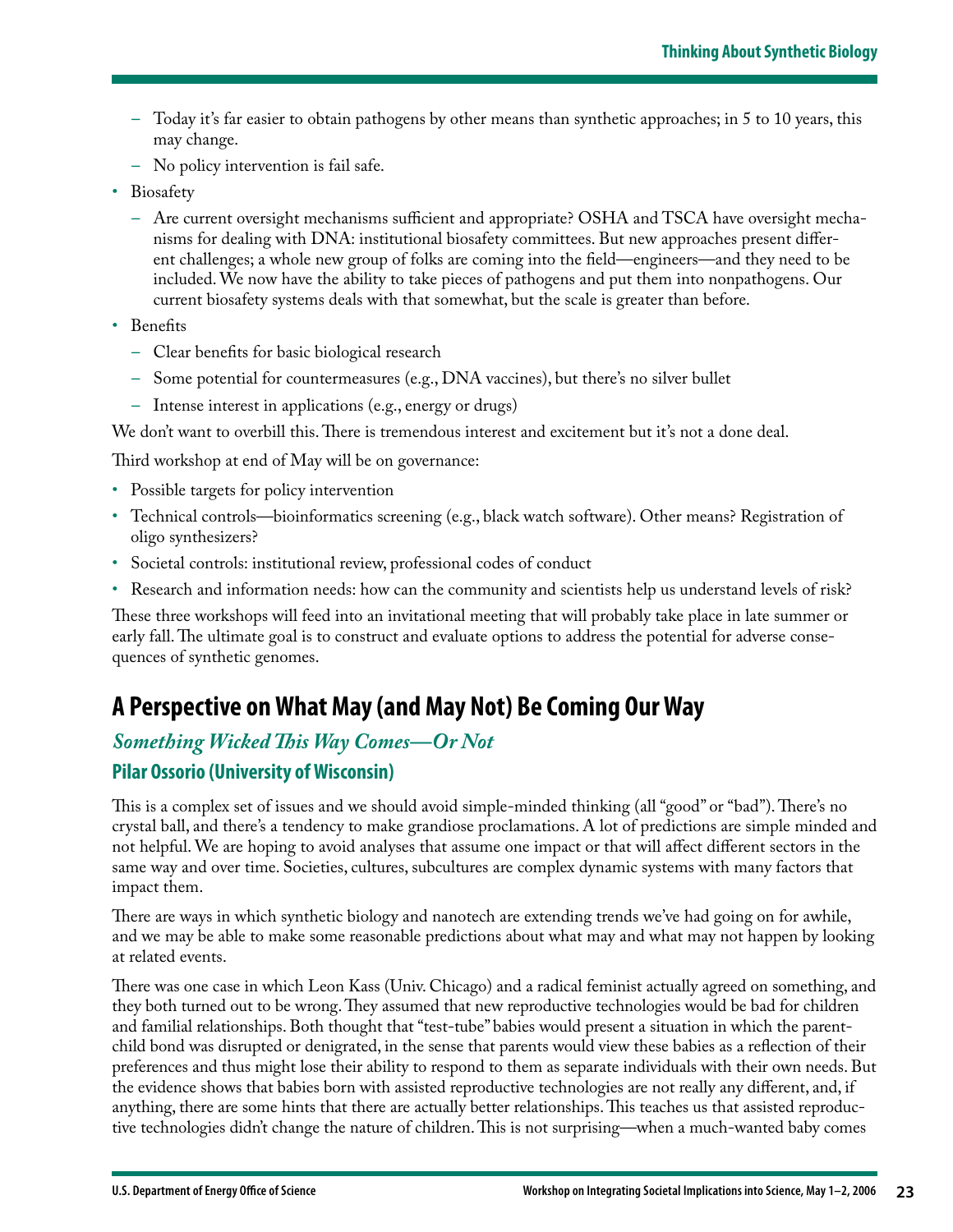along, everyone is thrilled—it's a baby. The conception part is actually a very small component. It's useful to look at cases like this to extract some trends, some useful principles.

About synthetic biology—making a world—we've been doing this a long time. Now we're accelerating and extending the possibilities and maybe making new ones.

Some tools for prediction (described further below) include:

- Think about path dependence. The reception of a new technology will be path dependent. •
- Use knowledge from social and cognitive psychology. •
- Look for and model effects on social networks. With respect to the Human Genome Project, people weren't thinking about relationships and social networks as ways in which the reception to a technology is changed.
- Use a variety of analytical frameworks—need to try different approaches. •

#### **Social impacts are path dependent.**

- Which technologies are introduced first?
	- Who benefits? If golden rice (containing more vitamin A to fight blindness) came out first, reception to **–** GM foods might be better.
	- Which company or industry is promoting it and their reputation? **–**
- Recent history of regulatory successes and failures •
- Recent history of scientific successes or failures
- Impact of recent events on trust in government in general

#### **Use knowledge from psychology.**

- Heuristics
	- Information cascades, framing, available heuristic (an easily remembered outcome) **–**
- Procedural fairness. There's a whole world of social and experimental psychology looking at what factors of an institution cause people to judge it as fair or not
	- Affects views on legitimacy of agency (authority) actions **–**
	- Affects willingness to comply with rules **–**

There are reproducible data available that show if people feel they have a voice in the determination of a policy or a range of policy options, the more they are likely to feel that something is fair. Ask whether existing mechanisms give people a voice.

#### **Social Networks**

- Interactions among people who previously did not interact may create opportunities for new institutions (self-organizing or intentionally organized). A higher frequency of interactions can fundamentally change relationships. For example, wireless technologies are changing our stereotypes of male relationships, that they do things together but don't talk. Now they talk and e-mail all the time.
- Changed context of interaction can change nature of relationship. •

#### **Possible Frameworks for Analysis**

New technologies for people--- or "new" people

• Doing the old functions better (medicines)---or doing something new.

However you frame it, there will be short-term impacts vs medium-term vs technology influences.

Some Possible Productive Future Activities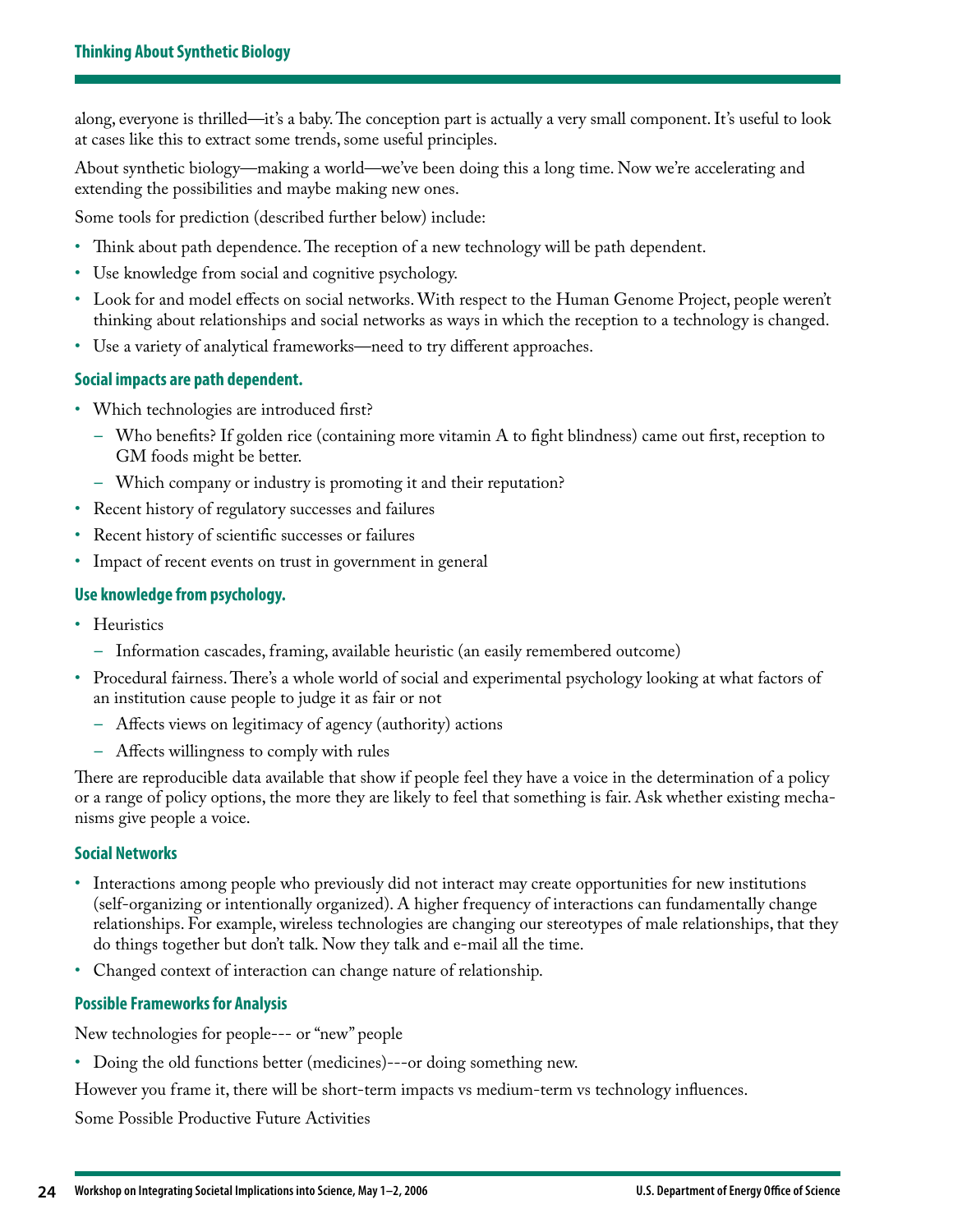- Use value theory (see below). As a society we are resistant to this kind of conversation. We're pluralistic and instead have a public discourse in which values are hidden. People have been working on this for a century and it's relevant but it's been ignored in bioethics.
- Develop and test institutions and mechanisms for pubic discourse. •
- Develop new governance models (see below) and study old ones better. The law and policy world talks about governance and not about regulations. It's used more generally and means all the ways that shape a certain behavior. In this case, scientists and producers of technology. There's a body of literature. There are models there to examine how agencies should relate to people.

#### **Value Theory**

- John Stuart Mill asked: is it better to be a miserable person or a happy pig? To what do we attribute impor-• tance and significance? Articulate areas of agreement and disagreement.
- Articulate why we think some future worlds are better than others. •
- Consider possible transition costs among this world and desirable future worlds. •

#### **New Governance Models**

- Cooperative. In a lot of agencies that attempt to develop structures that don't rely on regulations, various par-• ties do cooperate.
- Standard-like strictures rather than rule-like strictures.
- Not a strong enforcement focus. If you don't have rules and rule-like form, it's difficult to enforce. •
- QI-type approach to regulation. •
- De-biasing through law and governance. There's a literature forming about how we can use the rules to counteract cognitive short cuts and create a situation in which tradeoffs get better consideration. What are the implications of having DOE and government shape how people think about something?

# **The Intellectual Property (IP) landscape**

### **Lori Knowles (University of Alberta)**

I'll try to show the space where synthetic genomics might run up against IP.

Background of my talk

- Societal issues with respect to IP generally
- Societal issues with respect to IP and genomics
- Points of convergence or distinguishing factors between recombinant and synthetic genomics
- Is there anything new here? The short answer: there isn't that much new. Most of what would be societal issues are going to be very similar to what's happening with gene patents.

#### **Society and IP Issues**

- Concentration of ownership with respect to perceived public good in private hands •
- Blocks to access thru higher prices or limited licensing •
- Blocks to innovation •
- Nonresponsiveness to values (public health) •

I will present societal views of gene patents and then ask if there are corresponding or new issues with regard to synthetic biology technologies.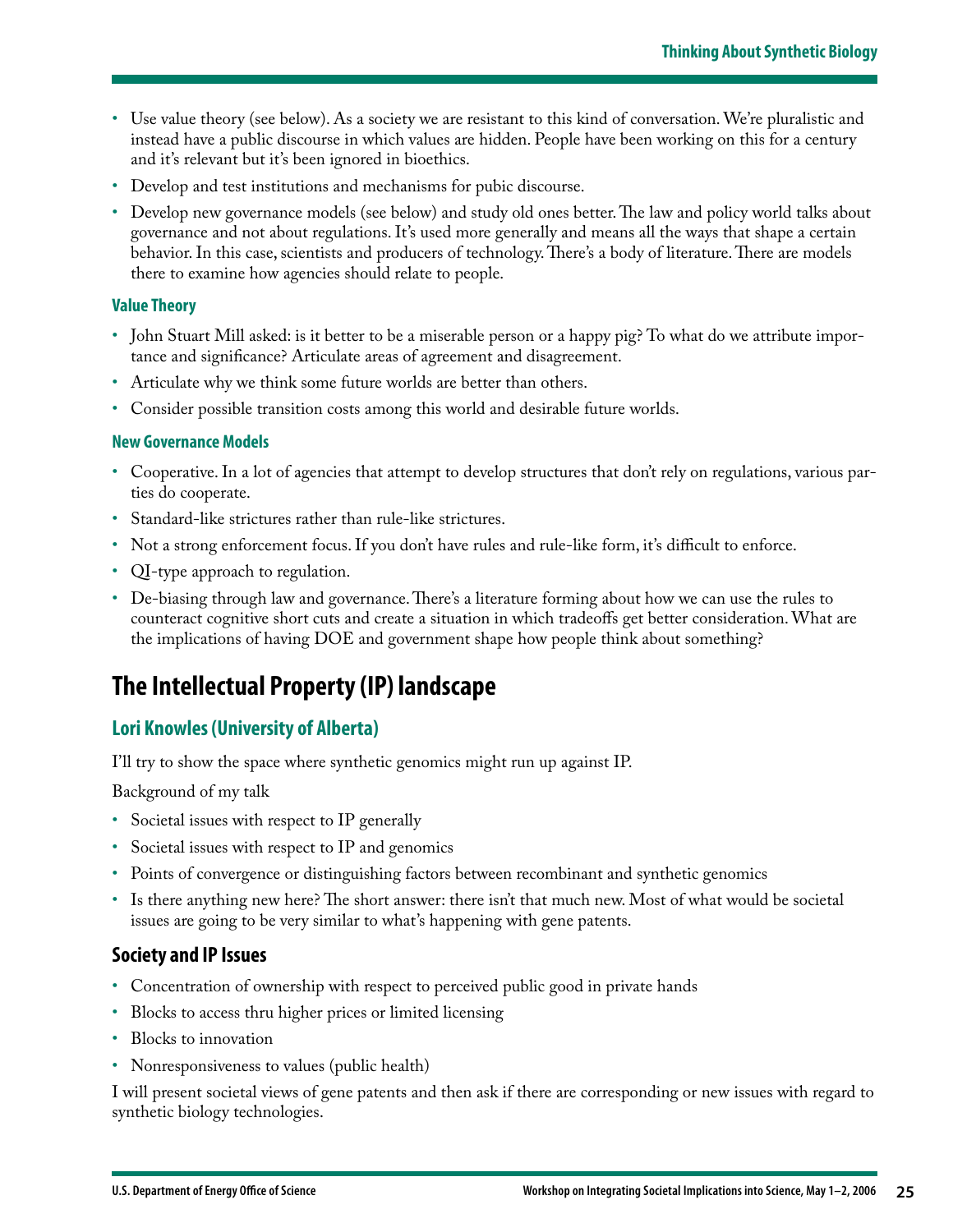### **Gene Patents and Society**

Society takes different views on this.

- Privatizing is a common good. Human DNA is our common heritage and biodiversity is a common good. •
- Exploiting vulnerable individuals or societies. Bioprospecting vs biopiracy. Relationship of tissue to source. •
- Hindering downstream innovation
	- Through patents on SNPs, broad gene patents issued
	- Creating thickets; Opportunities missed and other research not done **–**
	- Blocking further innovation and improvements **–**
	- Harms to human health **–**
	- Higher drug prices (AIDS) **–**
	- Blocking access to necessary testing (Myriad) **–**
- Harming the environment
	- Gene flow (Schmeiser vs Monsanto case); gene "escape" **–**
	- "Terminator" technology (sterility). The public debate doesn't correspond at all to the scientific debate. **–** Scientists feel it's irresponsible to release something without "terminator" technology. Public says that's unnatural—you look at a plant and it looks natural but it's sterile—this bothers people.
- Creating new organisms (transgenesis)
	- Crossing species barriers **–**
	- Playing God—fluorescent mice **–**
- Owning life
	- From living organisms to higher life forms to human cells. Harvard oncomouse was not held to be a **–** "manufacture"—the mouse was not subject to IP. but the process can be. They said you should not be able to own higher life forms. Jeremy Rifkin filed applications to the PTO to push the system to look at human-animal hybrids. In France there is no ownership of human DNA and body parts.
- Immoral uses
	- Nonbeneficial utility. Chimeric organisms—the benefit is not making it through to society. **–**

### **Society and Synthetic Genomics**

Is there something novel here? What threads can we pull out of genomics?

- Privatizing as a common good? Synthetic DNA will have less resonance than recombinant DNA with people. I don't think we'll see friction with society here. •
- Exploitation of vulnerable individuals or societies? Not really. •
- Hindering downstream innovation?
	- Yes. Ownership of basic biological functions creates a directly analogous situation where there is bal-**–** kanization of these functions that impedes research. Could necessitate negotiating a thicket of thousands of patents.
	- $-$  This situation is worse now due to the pace of the technology.
- Harms to human health
	- This is a significant issue. Blocking further innovation and improvements. If we get a case where it hap-**–** pens to block the common good, it might change something.
- Creating and owning new organisms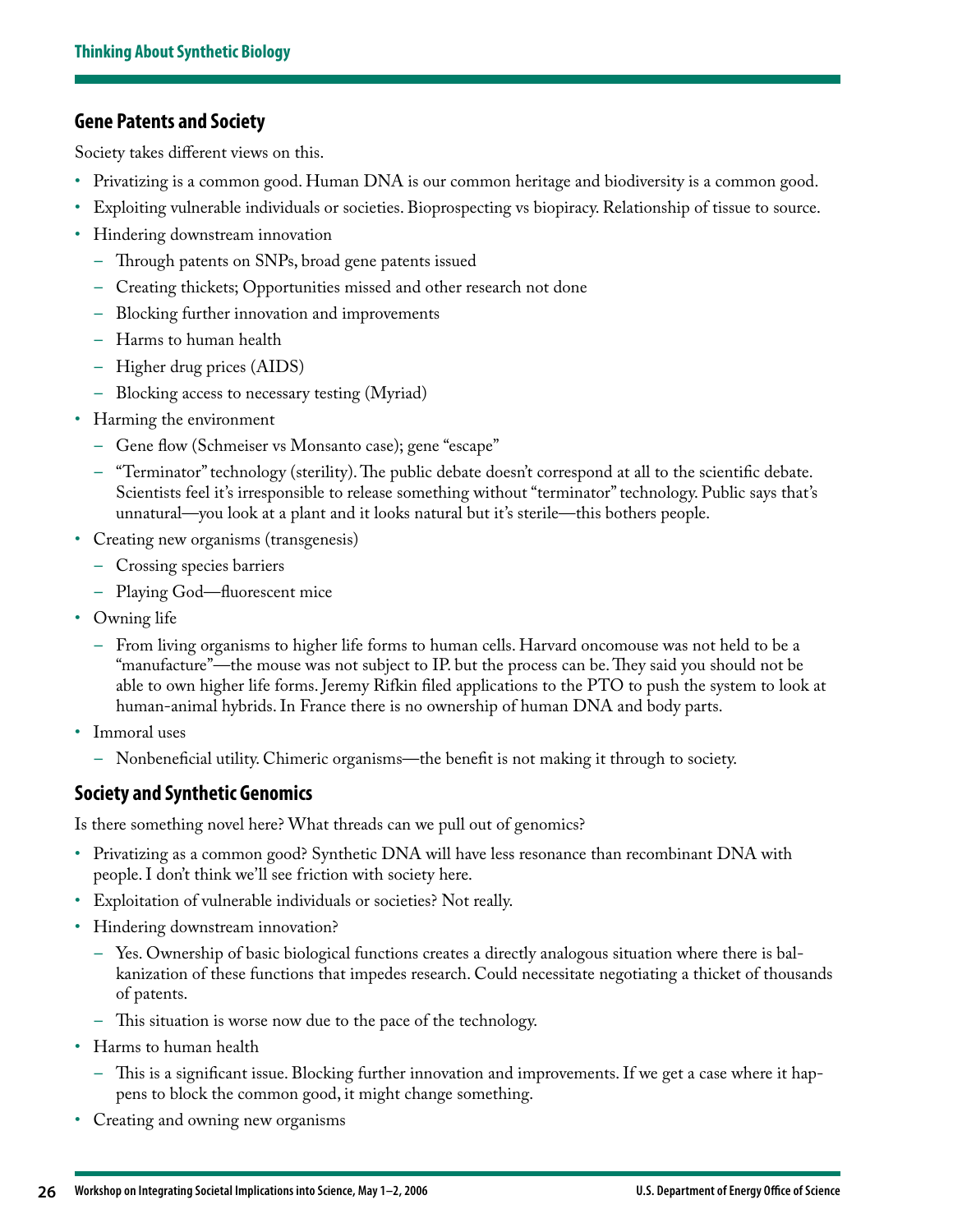- Conflation of the higher organism question with synthesis and synthetics. If you could synthesize a per-**–** son, people will talk about it. You can't say this is human so not a synthetic manufacture. This is different. Can be a cloning type debate.
- Creation of chimeras—brand new. We've always been uncomfortable about that and how it fits into IP is **–** difficult. Escape of novel organisms.
- Evolution. **–**
- Engineered sterility or death **–**
- Immoral uses
	- Creating novel viruses and organisms that could be used for bioterrorist activities **–**

### **Beyond Patents**

- We'll be dealing more with an information platform than the current materials platform. Drew Endy said ultimately the information will be more important, like what is happening in the music industry.
- Copyright or patenting
	- Stretching copyright to fit **–**
	- Research exemption for copyright but not for patenting **–**
	- Copyright length could be even worse? Straining to see where these things should fit. **–**
- Sui generis
	- Limited time frame or licensing restrictions. Precedent: semiconductor chip. **–**
- Open science model—Drew Endy does this with his Biobricks (modules). Put things out there and get people to use them, keep them as a public good.
- Importance of cultural architecture along with legal tools so if you want to create an open source you need to get in at ground floor and create the culture with those people. That has possibilities with these groups—it's a small community and they tend to talk with each other.

# **A Few Predictions**

- $\bullet$  The first application that grabs social interest and attention will likely surprise us.
- Any talk about synthesis of humans and higher animals outside the lab will likely be misinterpreted, and this will merge into cloning debates.

# **View from the Bench**

# **Susan Ehrlich (Arizona Court of Appeals)**

Forgive me if these remarks are not as developed as I would like. First, I am only a last-minute substitute. Second, much of what I would have liked to say has been said already.

I foresee innumerable issues that will be legally and intellectually fascinating. A court, however, does not so much shape law as it interprets law in the context of the case before it. This means that the court is always behind the social curve. A public perception of necessity or adverse events usually precedes regulation. In other words, laws are the result of our democratic (and republican) process. Their societal implications are matters of social perceptions of responsibility and propriety, matters different from their legal implications. Indeed, the law neither does nor should encompass every ethical responsibility, every moral duty. Rather, the law is a social contract. And I am of the opinion that our social contract—the Constitution and the Bill of Rights—is the most glorious that a people has yet developed, because it is a viable social contract.

The events of 9/11 made us sensible of our vulnerability. In an obviously different context, the pace of discoveries in the life sciences also has made us feel vulnerable, concerned about the unknown. In this environment, it's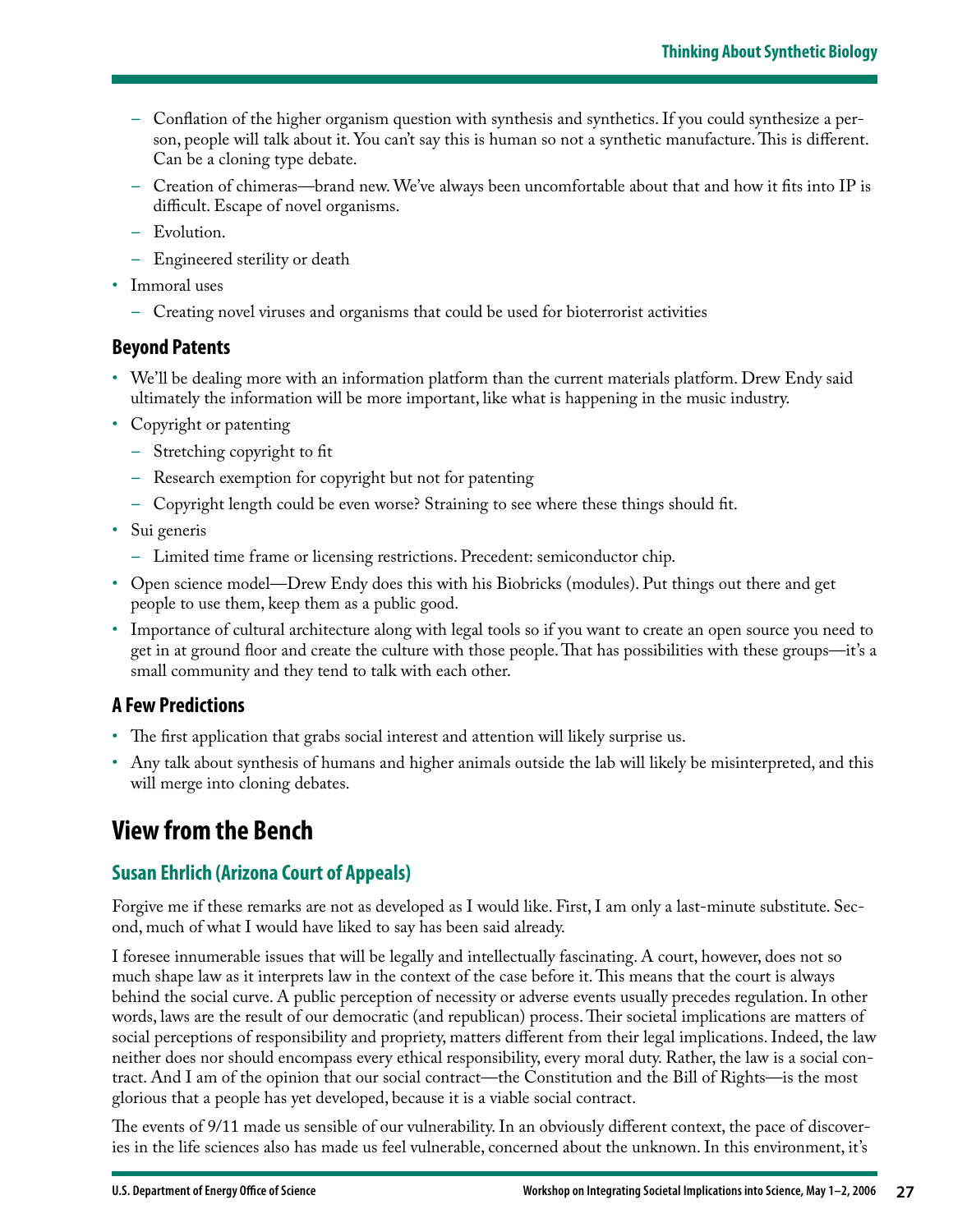very easy to succumb to the false promise and sense of security that we need more regulation, although within the last century we saw that strict regulation can be utterly ineffective (i.e., we amended the Constitution to ban liquor and then we repealed the amendment). Indeed, overly strict regulation is likely to be double-edged. My understanding is that, in the U.S. Code, there is a prohibition addressing the variola virus, one which makes it more difficult to develop countermeasures, including vaccines. I view law as a management tool and judicial decisions as a mechanism for filling the gaps because laws cannot address every factual situation. Even all the excitement surrounding nanotech and synthetic genomics won't necessarily change the type of legal issues.

Examples: Bioterrorism is a new crime, as is the use of certain biological agents. While the bioscience component may be a new element, this will not change the underlying nature that there has been a crime, the murder or assault of one person or many persons, or a tort. In healthcare, the standard for appropriate treatment is the same whether it is the provision of a tetanus shot or gene therapy. And the patent process, which is outdated, will present challenges.

I have signed opinions with which I disagree because the principle with which I agree most is deference to the legislature. Society has acted through its representatives, who have passed laws and regulations. Now that I have told you how limited my sphere is, I'll change from my black judicial robes and put on black preacher robes. It's important for judges to be educated, as well as jurors, parties, and those who will read about the case and its disposition. Rules of evidence are applicable to scientific and nonscientific evidence and judicial interpretations of those rules, all of which operate as a practical matter to make the judge a gatekeeper for the jury. But we're dependent on the lawyers before us to educate both us and the jurors. This brings us back full circle to scientists—who have a duty to be educators from their (lab) benches, an obligation that well exceeds the needs of individual cases. The expertise that scientists possess obliges them to think seriously about these issues and participate in the public discourse. Without such engagement, we will not have societal understanding or, concomitantly, good laws and regulations.

# **PANEL DISCUSSION: What are the Key Issues?**

# **Endy, Cho, Freidman, Ossorio, Knowles, Ehrlich**

**Dan Drell:** The first publicly recognized recombinant DNA application was human insulin, which had no down side. What in a comparable sense might be the first publicly acknowledged success of synthetic biology?

**Drew Endy:** Antimalarial treatments outside the United States. DNA vaccines in people in the United States.

**Question for Bob Friedman (Venter Institute**): Should we think of societal implications that have less risk but may be of greater frequency? For example, if we can correct genetic defects, what of diversity and how do we know if the original differences (i.e. mutations) had a purpose? How do we discuss and assess more the fabric of society, and how can we incorporate that into this discourse?

**Friedman:** So the question is why take on first-order issues like bioterrorism and harm to the environment. Synthetic genomics and biology hold great promise for understanding how cells work, and if this knowledge emerges, it will extend to many other applications. We need to get past the first step to allow society to move in that direction. Don't know what intermediate issues will be. I came from the legislative side of Government (i.e., the Congress), where we worked on reactive issues. I'm a believer in adaptive governance—qualityimprovement government. That's all we can do.

**Pilar Ossorio:** There's another issue here. If we want to spend time and money, people need to discuss the things they care about. We need to figure out why we want to have these discussions.

**Susan Ehrlich:** I saw an ad on TV for a show about Avian Flu, a drama showing people with masks in the street and general hysteria. It was compelling. It's easy to discuss bioterrorism, easier than other discussion topics. With all the information that comes at us, it's an easy substitute for thoughtful discussion.

**Ossorio:** There's a reason why it's important to have a session that focuses on value and what kind of society we want to have.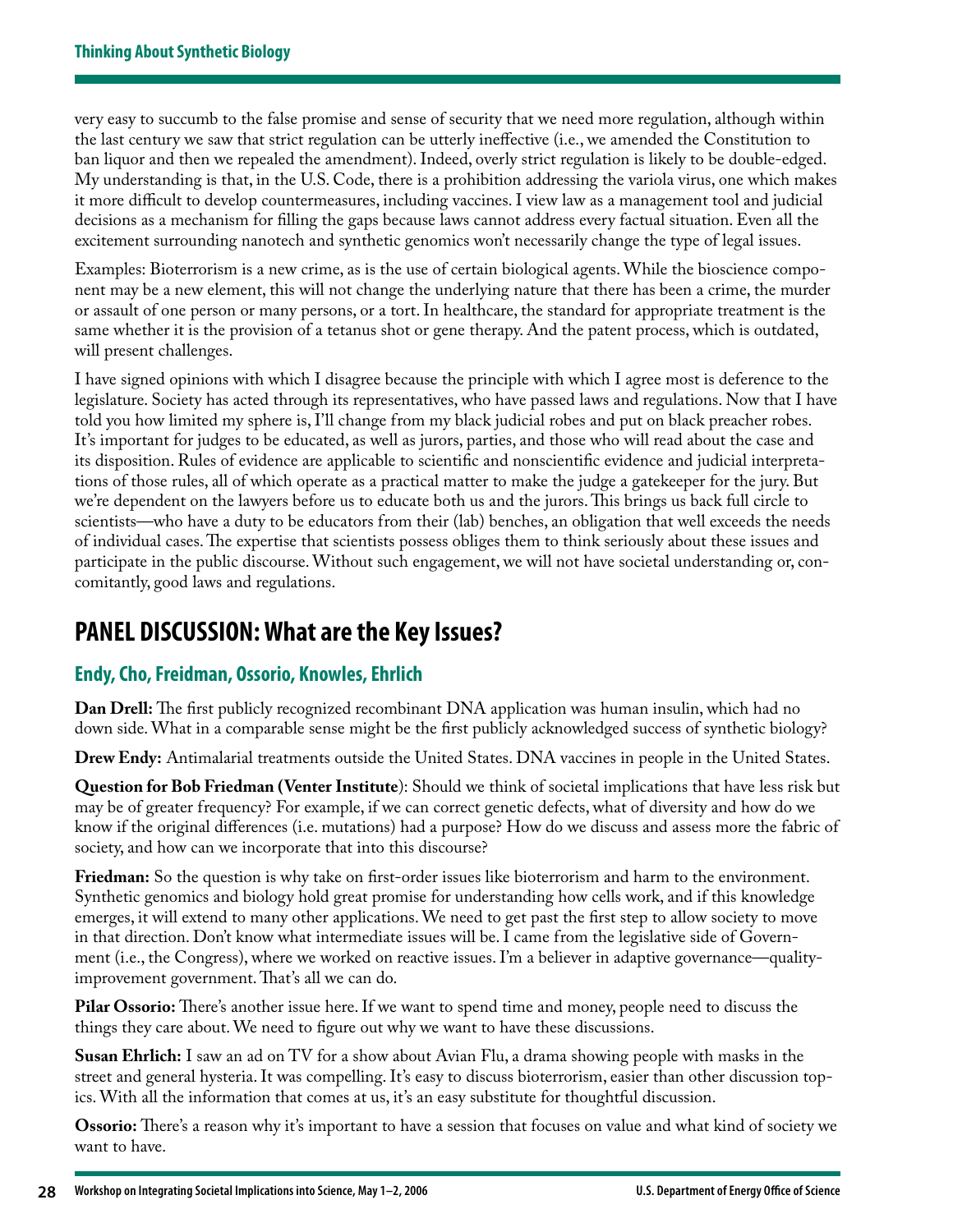**Mildred Cho:** It's a good point about lower drama, more pervasive issues. If you have a discussion of values, the scientific community doesn't have a lock on that, and other voices need to be brought in. They did studies on people's views on having a predisposition to sickle cell disease. Unless you include people who have this disposition, you couldn't anticipate the opinions. For example, if you talk to people in United States who are carriers, they don't necessarily think of it as bad but rather see this DNA as a way of validating their lineage to Africa. They are members of a valid group whereas, in the United States, they feel disenfranchised.

**Question:** A more cooperative, less enforcement-oriented regulation is an interesting model to consider when some vocal advocacy groups are calling for more regulation. Why do you think it would work, and how would it affect trust in government?

**Ossorio:** I don't know that it would work; it's a model to examine. They are negotiated regimes, so activists might find the structure acceptable if they are at the table.

**Ehrlich:** There's the Prohibition example. The point is, I am worried about the U.S. Code being used for micromanaging. There are fewer issues having to do with Federal regulations because they are more easily changed and thus can be more exhaustive. Fear is curtailing the openness that's essential for research and our ability to counter mischief, and much of this has to do with an easy response to a public that is not well educated.

**Drew Endy:** Regarding the code against smallpox material, people didn't know about it for 6 months. I was surprised by the story in *Science*. This screening technology that puts a filter in front of synthesizers is worrisome. It needs to be embedded in groups of individuals.

**Ehrlich:** Also, it gives a false sense of security.

**Friedman:** We're dancing around different issues—how and where technologies are used, regulating the research environment, and regulating the production environment to produce products. You look at governance tools used in a particular environment. Different sets of regulations have been experimented with since the 1970s, and there is no perfect instrument. There are better instruments for specific purposes. The goal is to try to carefully match the instrument with the problem. When a new and r rapidly moving technology comes along, we agree on the need to be looking at more flexible instruments because brittle approaches are woefully inappropriate.

**Doug Lowndes:** The courts have a lot of flexibility in dealing with infringement—can courts help in terms of infringement penalties?

**Ehrlich:** The Blackberry case shows us the courts can't. Blackberry settled but there seems now to be discussion about whether the patent was viable. That creates a lot of commercial unease—no finality. Also there not being one patent claim but hundreds in case one is viable. But it is not the courts that can change the law.

**Ossorio:** The court has developed a doctrine of nonobviousness as a condition for a patent, and this is intended to be the hardest hurdle. If you can develop that doctrine to find more patents not valid, it would create improvements. With patent thickets, part of the problem is incremental knowledge improvements. It won't stop PTO in terms of their approach in looking at patents.

**Endy:** He says if there's a better option, we should explore it. He'll propose two research projects: (1) undercapitalized companies should document projects they didn't pursue, and (2) a strategy should be worked out for incentivizing innovation around low-level functions of biology, recognizing the uncertainty of that. Need some analytical work to present a framework to make good decisions.

**Ehrlich:** We also have to decide on interests in globalization—who can patent, file, who can object.

Robert Cook-Deegan: The problem is figuring out which things to focus on that matter in the real world. Do we have a short list that could help think about this?

**Endy:** I listed four in my talk from the perspective of a practitioner.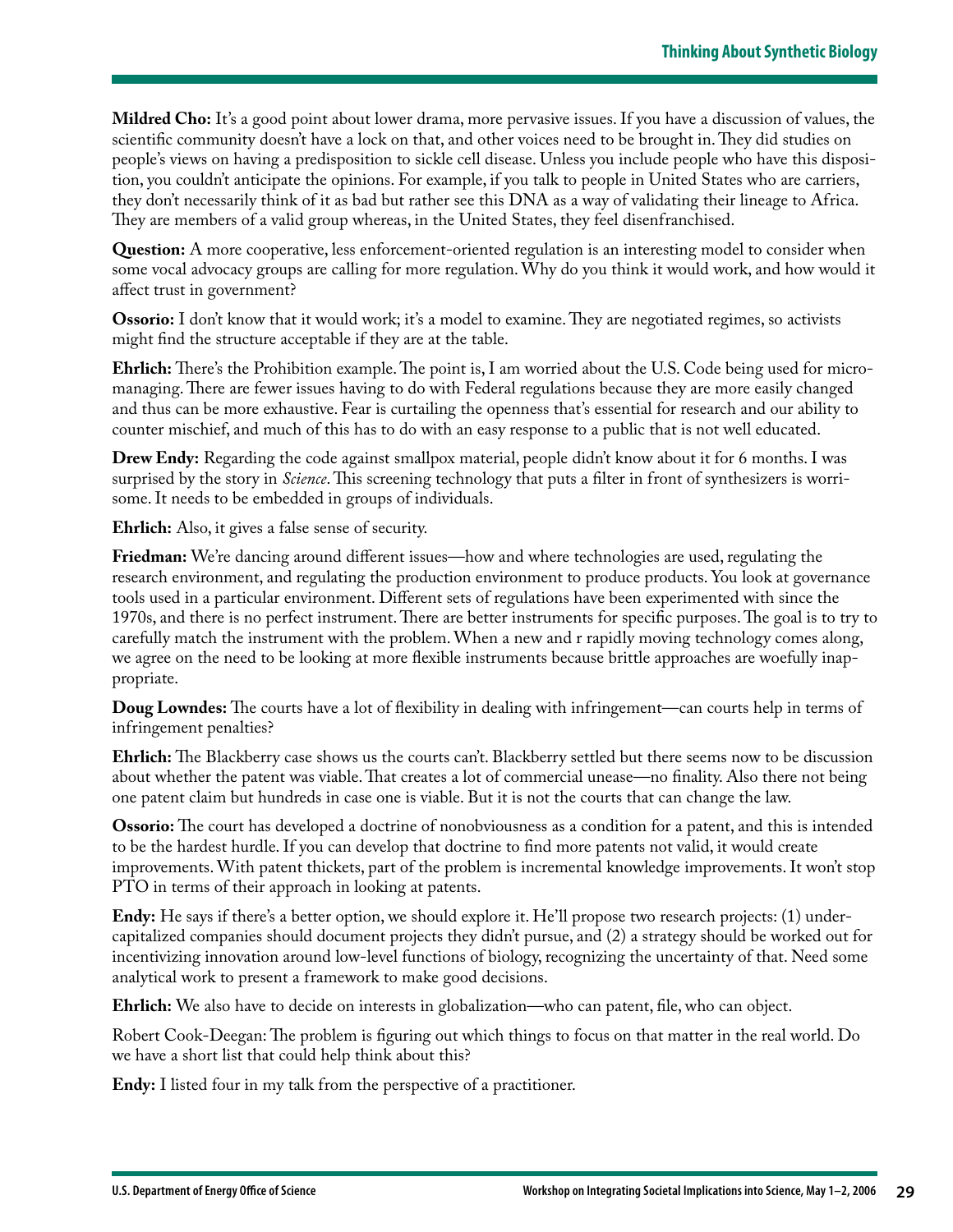Friedman: We need to clear out the noise—get rid of some bioterrorism issues (that's under way), lab safety issues, looking at risks to the environment. Past that, the next candidate is to figure out what people are going to do with this technology. We don't have a good sense of that yet.

**Lori Knowles:** We are looking at one area where we have a body of law and problems that sifted out. I'd like to take it further like biosafety convention on modified organisms—and extend to synthesized organisms. Are they the same, are they different? Look at the tools we already have, IP in just one area.

**Cho:** We need to talk about purpose. What is your purpose here? Preservation of scientists able to do science? I wonder about this when we talk about public dialogue. What does it mean to be bias free? Maybe bias is good (emotion impacts moral decisions, and that's not necessarily a bad thing). What's the goal of looking at societal impacts? How much do we want or need to understand about what counts as an impact?

**Ossorio:** When you say take on issues that matter in the real world, they matter in terms of what people care about.

**Charles Rubin:** If you have a critter that glows green and you patent that, if the price is too high to use it, you ask if that's the only way to glow green. You encourage ingenuity in a different way.

**Endy:** There's the cost to invent, cost to refine, cost to work around (is this the only instance of this function?). You encounter a full spectrum from free to infinite costs. For example, with a low-level biological function like engineered DNA binding proteins—all IP will be locked up in a single company. Business model is to deliver a product through big pharma for single-use application. A patent on an early technology will play out over a long time scale.

**Ossorio:** The patent law does encourage "inventing around." We need to figure out what it is we have to fix.

**Knowles:** This technology is starting in an environment different from other industries. Basic functions in those other industries are not tied up.

**Rubin:** So it's something like locking out the "Print" command to everyone else.

**Endy:** Need to consider deploying a complete strategy around the costs.

**Ossorio:** That's where NIH ELSI is moving—looking at what are good licensing schemes.

### **Tuesday, May 2**

# **Perspectives on Societal Implications for DOE's Office of Science**

### **Ray Orbach (Director, Office of Science)**

My perspectives are not off-the-cuff remarks because the Office of Science has been involved (through Dan Drell's ELSI program) from the beginning in this, and over the years we've developed sensitivity to these issues. About a year and a half ago we talked about a path along which to proceed with this in such a way that the science was enhanced. Because I'm a physical scientist, sometimes ethics comes in at the back end and is viewed as an inhibitor. Is it possible to integrate ethics in the beginning?

There are some similarities to how Office of Science functions with regard to safety. In DOE we have integrated safety management (ISM) from the outset: as an experiment begins, safety is built into every aspect of the process. Ultimately it's cheaper, more effective, and fairer to workers than waiting for an accident to happen and then trying to fix things. ISM is a process that involves people in the safety business at the same time researchers are figuring out their paths forward to new knowledge. National security has picked this up and, for a number of years now, they have been instituting Integrated Safety and Security Management. A safe and secure work environment helps those carrying out the Department of Energy's vital tasks, and there's a real feeling of camaraderie among those involved as well.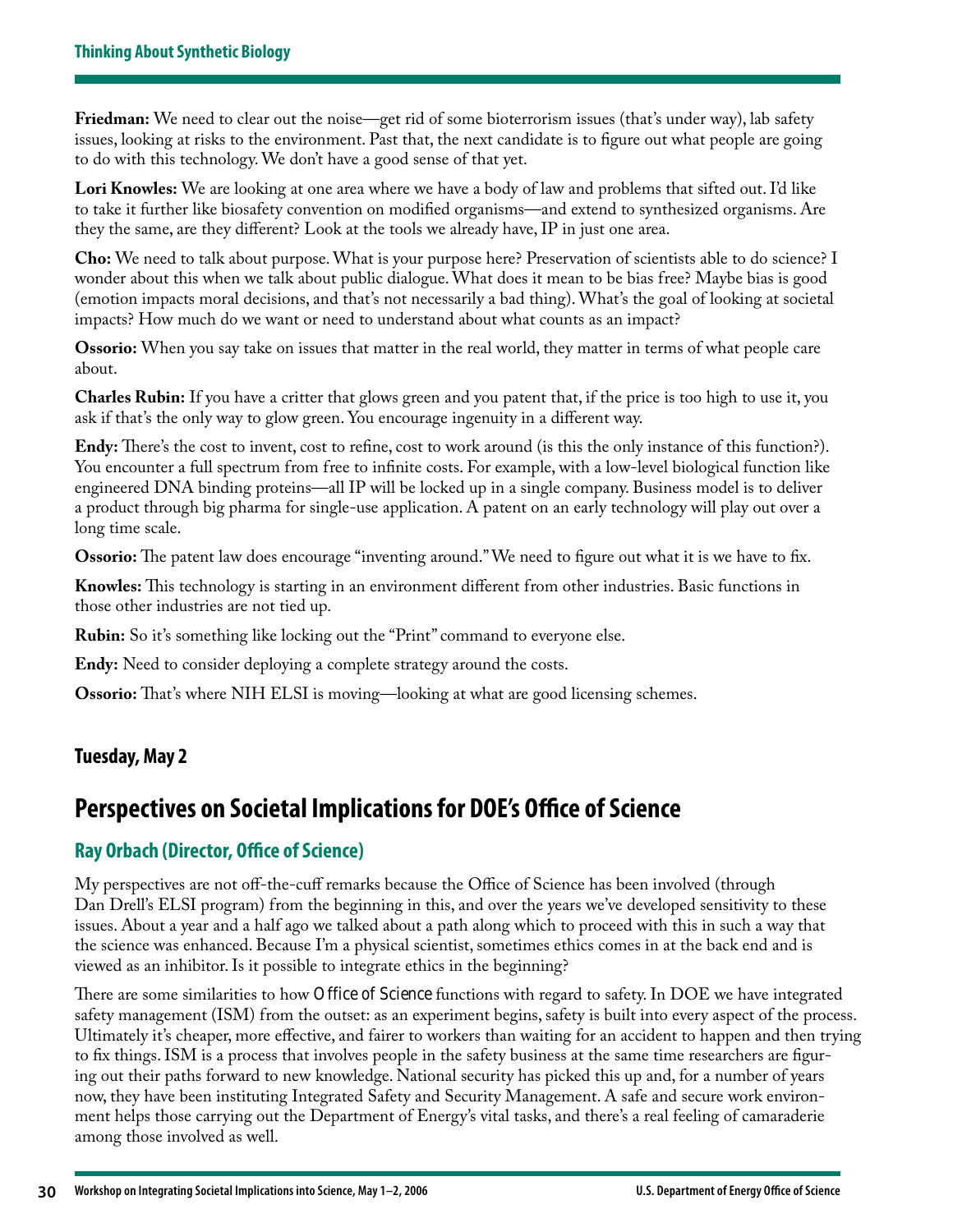I believe ethics should be treated similarly. We all read the scare books on nanotechnology and global warming; there supposedly are lots of scary things out there that could turn us into monsters instead of scientists. It gets our backs up, and, before you know it, there's antagonism and opposition. We want to chart a path forward that enables us to integrate ethics into every aspect of the operational fabric. We want to recognize that ethics management will enhance the science and that the relationship should be supportive, not punitive. We're struggling with nanotech, which has gotten a lot of press and fears, and genomics (which has gotten a lot of hype). These areas are major foci for Office of Science , which is approaching nanoscale research with five major facilities at national labs; these will come online in the FY 2007 budget. At Lawrence Berkeley and Oak Ridge national laboratories, we're well on our way to opening nanoscience centers; at Sandia and Los Alamos national laboratories, nanoscience centers will open in the summer. The operating budgets are around \$19.2 million a year, so it's not modest. This will enable people to come from all over the world to carry out their research, starting at the atomic scale and moving to the macroscopic scale. Computational facilities in existence now can function over the full scale of material sizes. A new industry is coming together, and the opportunities are enormous for both a new science and for benefits to the nation. The risks are enormous as well, and it's important to integrate the ethical perspective into the scientific fabric.

Here you're going beyond that to deal with the future also. We need you to outline the issues that we will face to define this territory for future integration. This is not regarded in a defensive posture by Office of Science. We believe in this as an essential feature of our function. It will make nanotech and the other realms of advanced science that we support a more exciting and productive area.

My first experience in this field came from a remarkable paper in *Science* coauthored by Mildred Cho, from the effort started by Craig Venter on synthetic biology. This was the integration of an interesting group of tough individuals who were considering issues around artificial life. More recently, Craig Venter and Hamilton Smith were able to synthesize a phage in 2 weeks. They are doing very exciting things at their Institute, and the opportunities for all of us from their work are superb. But in that initial step arose the question, What happens when a microbe gets out? The trick here was to design a genome that would die if it left the lab, to make it a built-in feature from the beginning, and this actually reduced the difficulty of the synthesis, so here's an example of ethics enhancing the science.

There's a larger issue here—How do you, in our social fabric, create an environment and a trust in the public that enables the science to proceed more effectively for the public interest? It's pretty easy to use scare tactics, and it's much harder to convince the public that anticipated fears have been dealt with. Lack of trust in government is what we wrestle with all the time. There's a constant need for a policy of openness with respect to publication and dissemination because, as soon as people think you're hiding something, they don't believe you and that distrust persists for a long time. A good example is the tritium leak at the Fermi National Lab. Tritium is a radioactive isotope of hydrogen that the body can absorb like water. Fortunately it has a relatively short half-life, but you shouldn't mess with it. Scientists at Fermi Lab detected tritium in one of the creeks around Fermi that was at an extremely low level, but the sensitive devices there could pick it up. It was orders of magnitude below what was allowable. Fermi lab immediately informed the public about the leak. The lab did get cited by state of Illinois for a violation, but, because of their honesty and openness, there's a sense of trust in the community around the lab. Handled differently, the lab could have been shut down.

So the issue of trust is critical. There was an element of trust that enabled Craig Venter to go forward in a way that was helpful to him and to us. There wasn't a Congressional investigation about what we were doing with our funding. You have the strong likelihood of opposition when people become afraid. Regarding the program Genomics:GTL, Ari Patrinos and I once spent an uncomfortable Sunday before Congressional committees about who had jurisdiction on the word "life." There was some wording that was implemented for us, that the DOE Office of Science should have nothing to do with research on human health. Thus there are political consequences that emerge from the lack of trust of what agencies may fund and what the consequences will be.

I hope this will be the beginning of the kind of relationship we will need in the long term. We don't know what we'll find in nanoscience or synthetic genomics. We know there's enormous promise in both fields. We have an inkling of the opportunities but, to be blunt, we're still learning what happens at the atomic level. It's a very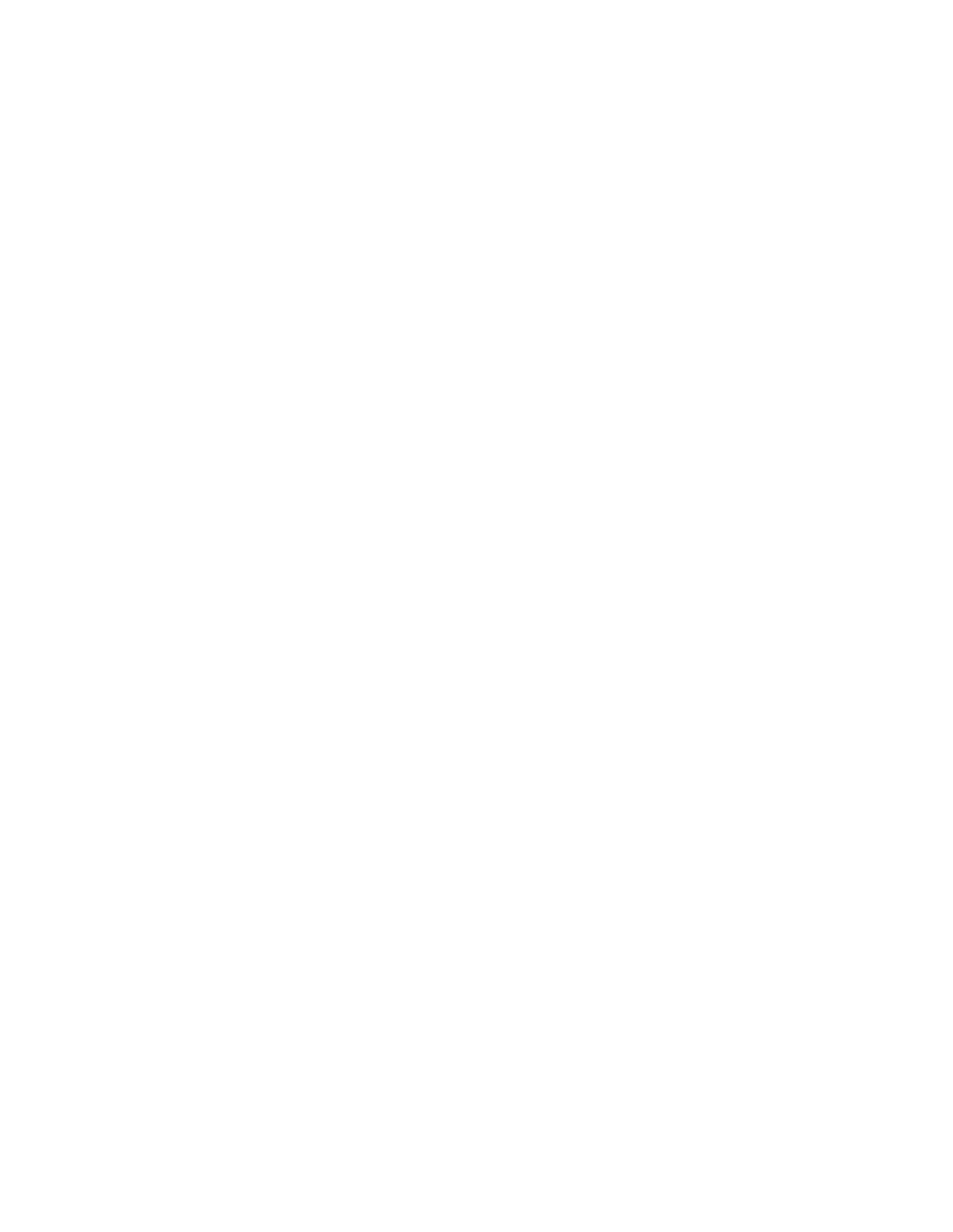I'm talking about this, I realize that we will actually not use the CD series for that because we want to avoid construction. We'll be setting up centers, there will be an Funding Opportunity Announcement this summer, and we are requesting letters of intent by the end of the calendar year (with proposals due early next year) and making awards a year from now. We need to build in these considerations at the time of the award or maybe even at the time of the announcements if we can work that quickly. We will do that in areas that aren't necessarily CDs 0-4 but are comparable. We're talking about leased space for these Bioenergy Research Centers. There will be other CDs that we will be going through, and I'd like to see ethical perspectives integrated into them. It is interesting that safety has already proposed this for our process. We need help on this to do it in a noninhibitory way, in a helpful way that enhances the construction process and the resulting science.

# **Why Do We Need Ethics? What Does It Actually Contribute?**

# **Bob Cook-Deegan (Duke U.)**

We talk about the early history of recombinant DNA in our classes to glean lessons about social responsibility in science. It's not an entirely simple story. It's not clear the "crisis" at the time was as severe as it appeared to be, since microbiologists had been working with extremely nasty microbes for some time, but it was new to molecular biologists. If the involved scientists had talked to their colleagues in microbiology a bit more, they might not have been as worried because there were practical things they could have done. But potentially nasty bugs (common to the experience of other researchers at the time) were new to the molecular biologists, and grounds for concern were very real.

It was significant that insulin and growth hormones were the first human genes cloned. These were the genes associated with violations of the self-imposed moratorium. So, documented violations of guidelines gave birth to the biotech industry. This story was told by Steve Hall and involved Eli Lilly and the University of California. It's not an entirely happy story, and it's relevant to today. One reason it's not known is that the violation was kept secret by U.C. and NIH. This happened partly because there were 16 bills pending in the U.S. Congress that would have imposed legislative oversight of recombinant DNA research and the scientific community, and the NIH didn't want them to pass. In fact, NIH's creation of RAC was probably the best outcome, but it's an ironic and deeply conflicted story.

Another story is about the birth of the DOE ELSI program. Under the directorship of one of Ray's predecessors (William Happer), a genome program manager, Ben Barnhart, attended a hearing where Senator Al Gore was asking James Watson (of NIH) and Robert Wood (Acting Associate Director for the Office of Health and Environmental Research, the predecessor of today's Office of Biological and Environmental Research) about their commitments to ELSI. At that point the momentum behind NIH ELSI was strong and they were pledging 3% of their genome budget to ELSI; DOE hadn't decided what to do. It was obvious where these questions were going—it was clear that all were in agreement on ELSI being a good idea. The only one not convinced was Bob Wood of DOE and he took some browbeating for it. Why is this significant? It took Congressional pressure on DOE to create an ELSI program. That hearing was not the end of the story. At the joint NIH-DOE quarterly meeting of advisors after that hearing, Ben Barnhart again expressed trepidation about DOE supporting an ELSI program. Jim Watson told him Congress would "cut him off at the knees" if he didn't, and the directors of genomics at Los Alamos, Lawrence Livermore, and Lawrence Berkeley national laboratories all agreed. So the DOE ELSI program was grudgingly inaugurated.

So what do you get from an ELSI program?

You get a combination of representation, perspectives, and research.

• It's a process of thinking about science that opens it up to voices at the table that are not scientists. It brings in social sciences and humanities and it matters because people who do think about those disciplines think about the implications of the science in a different way from scientists. And those who bring "real world" perspectives on problems, for example, groups concerned with specific diseases, bring urgency but also concern for end-users of the science. They sometimes criticize the science. The question is, Is that criticism fair?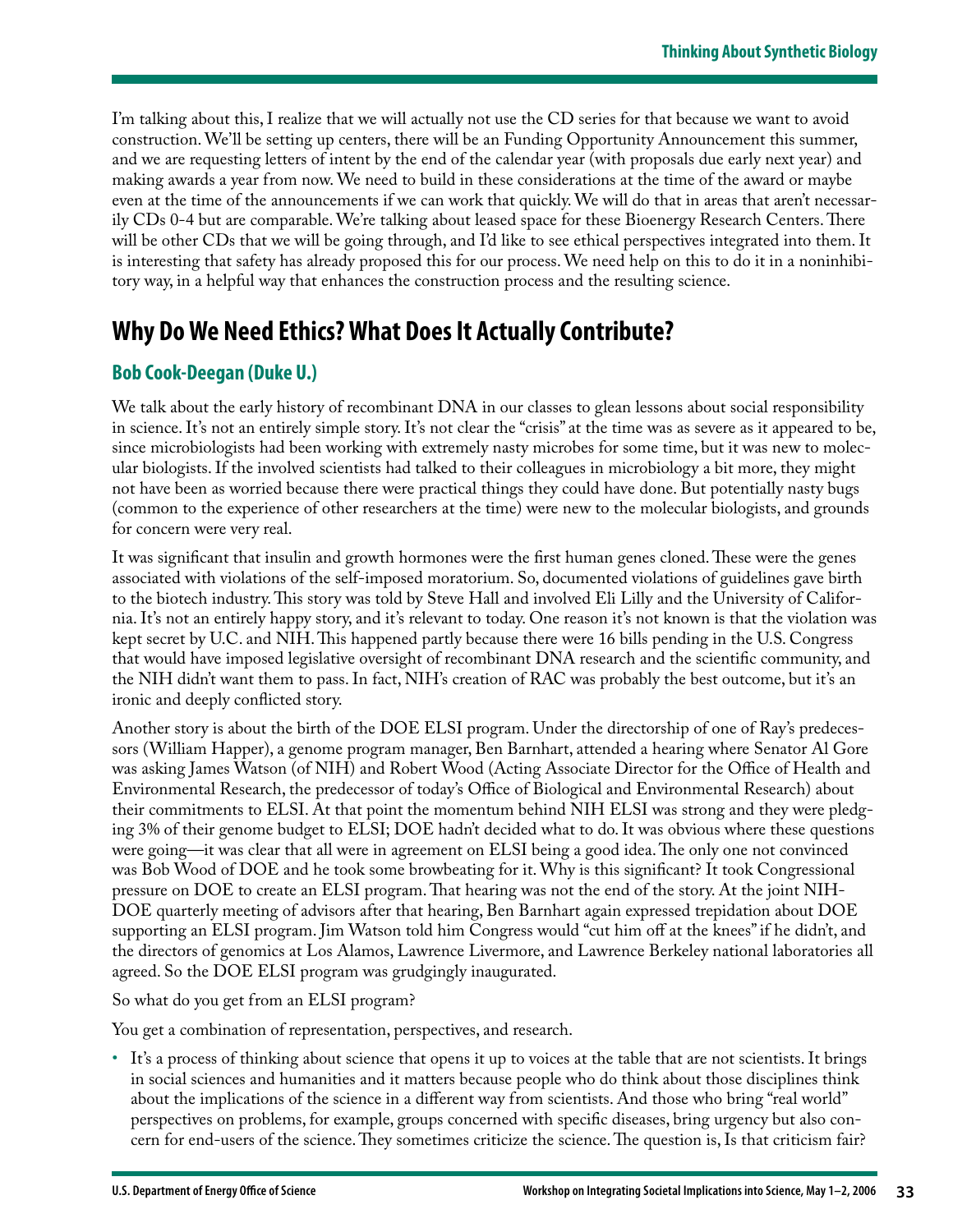Whether it is or not, it does bring a new set of perspectives even as you are planning the science. And like it or not, science is a political enterprise, dependent on public funding and hence public support.

It generates resources for doing research. And it creates folks who think about those issues for a living, who • get paid to worry.

Why does it matter?

- It helps discipline how you do and think about the science and it may influence what you do. •
- It also helps folks think through the applications of the science.

I'll give some examples of where it could have made a difference and didn't and two cases in which ELSI research has made a difference, one where policies may change and another where it's still in play.

**First example:** The Human Genome Diversity Project (HGDP) and the social debate about race. Pick up Jenny Reardon's book—*Race to the Finish*. She's an anthropologist who followed this study as it was happening over the better part of a decade and has written a book about the process. The questions behind the HGDP were interesting—how are current populations related to those of the past, and where do we come from? We know it was from Africa at some point, but what about in the intervening millennia? How and when do you choose to draw the line when naming your ancestors? Proximal to this science looms a distressing history of misuse of human categorizations. The Holocaust is the searing event of  $20<sup>th</sup>$  Century, and it's coupled to racial hygiene and that is coupled to eugenics which was deeply embedded in human genetics. That history matters to genetics and science and the humanities. HGDP was taking an interesting question and proposing to probe it technically, but it came a cropper at the hands of the political issues surrounding it. The population geneticists and anthropologists would have loved to duck the issue of race. But they could not, and their boat got sunk in a political storm they had hoped to avoid but took few measures to steer around.

The problem the project encountered was not that the science was bad, but it had failed to take into account a much broader social debate and a much richer literature about the social meaning of race. Racial concepts do overlap with biological notions of race but are not reducible to them.

You can't understand the significance of decisions you're making on a technological level unless you understand the history of the words you are using. And you need to think about the history of the concepts that your science is feeding into and how the people you are explaining your results to will understand them. Jenny Reardon tells a sophisticated story about how we think about race in our culture, and in the United States, it's different from Europe or Brazil.

Culture, with all that means, makes a big difference in how the science is interpreted. And in the end, HGDP encountered obstacle after obstacle, largely because of the politics surrounding this extremely volatile notion of race. Lesson: it would have been smart if we thought about bringing more voices to the table when we were thinking about the science. It would have been smart to know more history. It would have been smart to know how American Indian tribes must guard their autonomy zealously in light of history and how science could threaten the processes by which they even determine their own membership. Listen to the voices that are not from the lab next door. There's an analogy between what we're talking about and synthetic biology and nanotech. I'll make that connection at the end of my remarks.

**A second example of ELSI making a difference**: Mildred Cho and Jon Merz's work is doing very simple things, keeping track of patents and diagnostic genetic tests and surveying what people say they are doing. Can you put together a complete story about what's going on in IP based on this? No. But there's enough information to identify a problem in diagnostics. We don't need a lot more evidence that there's a problem. Some cases show how the way patents are being used is getting in the way. Some labs have abandoned testing. It's more expensive than it needs to be, there is a hassle factor in having to ship samples to patent owners because that's how they've decided to configure their business regardless of health system efficiency, and there's little evidence that we have more innovation or higher quality as a consequence. Indeed, quite the contrary. That points the way to solving a problem—either stop patenting the way we do or get patents and handle them differently through licensing practices. Empirical information is playing into this, arguing for how we should license our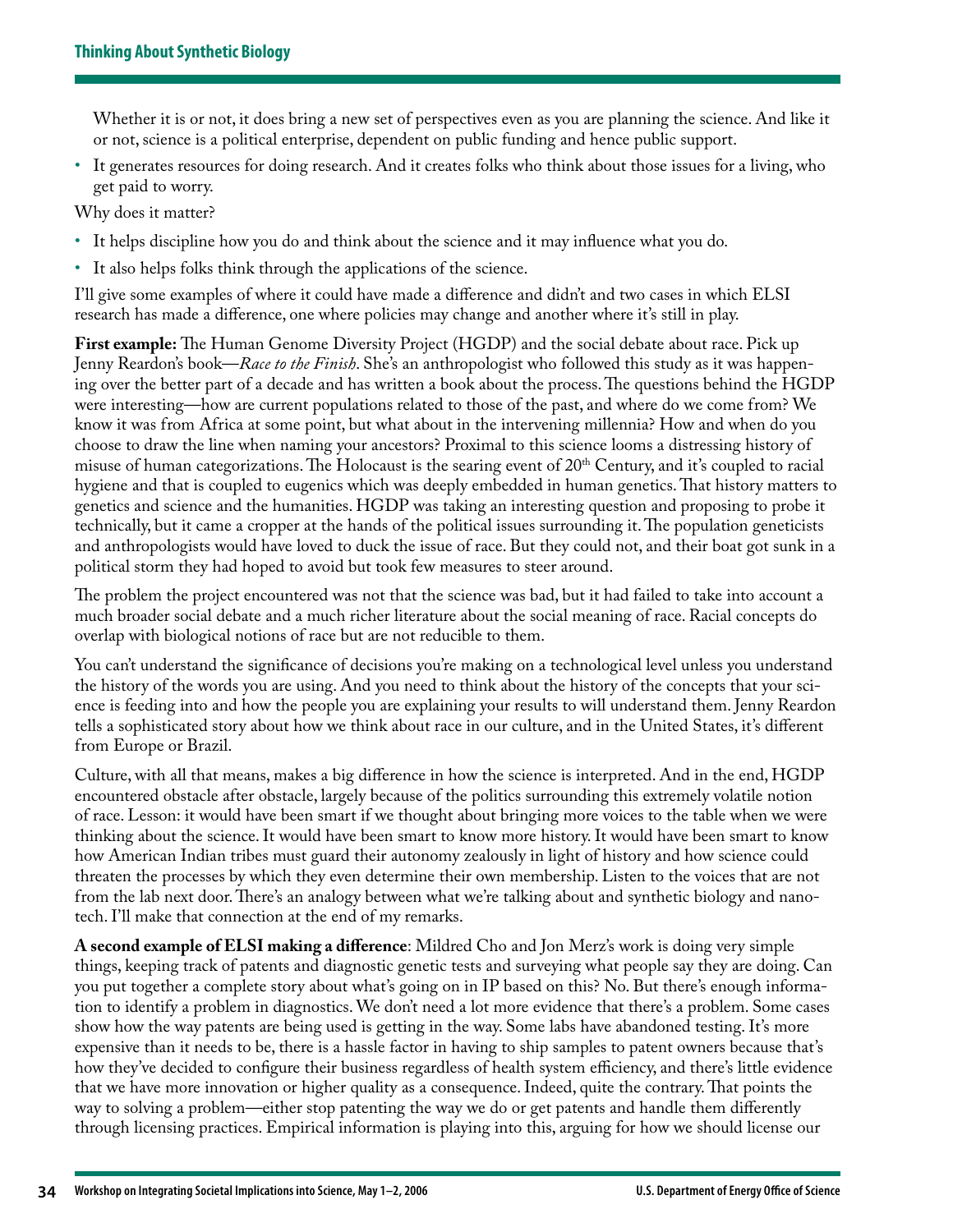diagnostic patents in the future. Duke is one of the problem places, and we've discussed whether the ApoE genetic testing patents should have been licensed as they were. So these data matter.

**A third example is under way right now.** We've had many discussions over the years about the potential for genetic discrimination. This was one of the original "sanctioned anxieties" (to use Diane Paul's apt term) of the ELSI program as it got started in 1989 and 1990. One argument is that genetic discrimination is not really happening and in fact we don't know how significant the problem is. We have pretty good data on how the *perception* of the risk of genetic discrimination alters behavior for taking one gene test or another. We also have some empirical information about the market for long term care insurance. There's no evidence for genetic discrimination, but there is some preliminary evidence for the potential for adverse selection based on people knowing their risk of developing Alzheimer's disease in the wake of getting high-risk test results from ApoE genotyping. If they have the type 4 allele, a preliminary study suggests they are more likely to change their insurance-seeking behavior—specific to long term care insurance (there are weaker, but not statistically significant, effects for health insurance). This is a genetic test for risk of a disease that accounts for a significant fraction of long-term care use impinging on a private voluntary insurance market. This perfect storm sets up the potential for adverse selection. What's going to happen? If you're an actuary for a long-term care insurance company, you're going to be paying attention. You're either going to set a price by assuming everybody is high risk, or you're going to stratify to take advantage of the fact that you can get information about that person's risk before you offer them insurance, and you'll offer high rates for high-risk people and low rates for low-risk people.

Is this a good or bad outcome? It's the outcome we'll get unless we have a social consensus that we should subsidize long-term care insurance for everybody. It's what we will get from current policy. This conflicts with the notion that you don't choose your genes. Is it a problem? A voluntary private market could drive us to pay for our risk as opposed to the intuitive sense that we shouldn't do have to do that if it is beyond our control. This pits actuarial notions of fairness (pay according to risk) against "behind the veil" notions of fairness (you don't choose your genes, so should not have to pay for risks associated with them). This will play out in real world, assuming that this study is borne out. The study needs to be replicated but it's a foreseeable problem This is evidence that there is a real problem of adverse selection if ApoE genotyping becomes common. If so, it will probably play out in the real world as actuaries will use the data and change policies; then the world will need to react to that.

This is how policy usually works. A problem arises, and the political system reacts. You can say it's the ELSI program that caused the problem because its research led to finding the problem of adverse selection, but it's a good thing to know that bad things are happening in the world. I trust in the deliberative process of democracy if you give it enough time—three decades and we'll be fine. OK, so give me five decades (and I'll be dead and you can yell at my kids if it's still a problem).

Those are three examples for why an ELSI program matters in the real world. So, turning to priorities from yesterday's discussion, I'd like to comment about synthetic biology and nanotech. There will be two big areas of concern different from other things we've talked about. These are in two general categories. I looked at Drew Endy's suggestions for priorities, and it fits under these general umbrellas: the notion of dual use and a set of questions about innovation and intellectual property and ownership and how the capitalist system works with new technologies.

"Dual use" is being used in at least three different ways, each rich with policy implications. The first meaning has gotten all the attention—dual use meaning that well-intentioned science is used for nefarious purposes. The science is intended to understand how nasty bugs work and how they can harm or shorten people's lives. Science is expected eventually to guide ways to prevent bad things from happening in the natural world by understanding how these bugs work and affect human hosts. "Dual use" is when I publish some information that is intended to further knowledge for everyone's benefit, but other people in a cave in Afghanistan can use it to create a nasty bug and harm us. It is using good information for bad purposes. That's the dual use that everyone's been thinking about, and it's real. It's something that four NAS reports focused on in the last 3 to 4 years. It's an issue that's going to be really hard to contend with, that will hit big time because these fields are rife with incredibly promising applications. Partly because of that, they have all sorts of foreseeable nasty uses. We'll have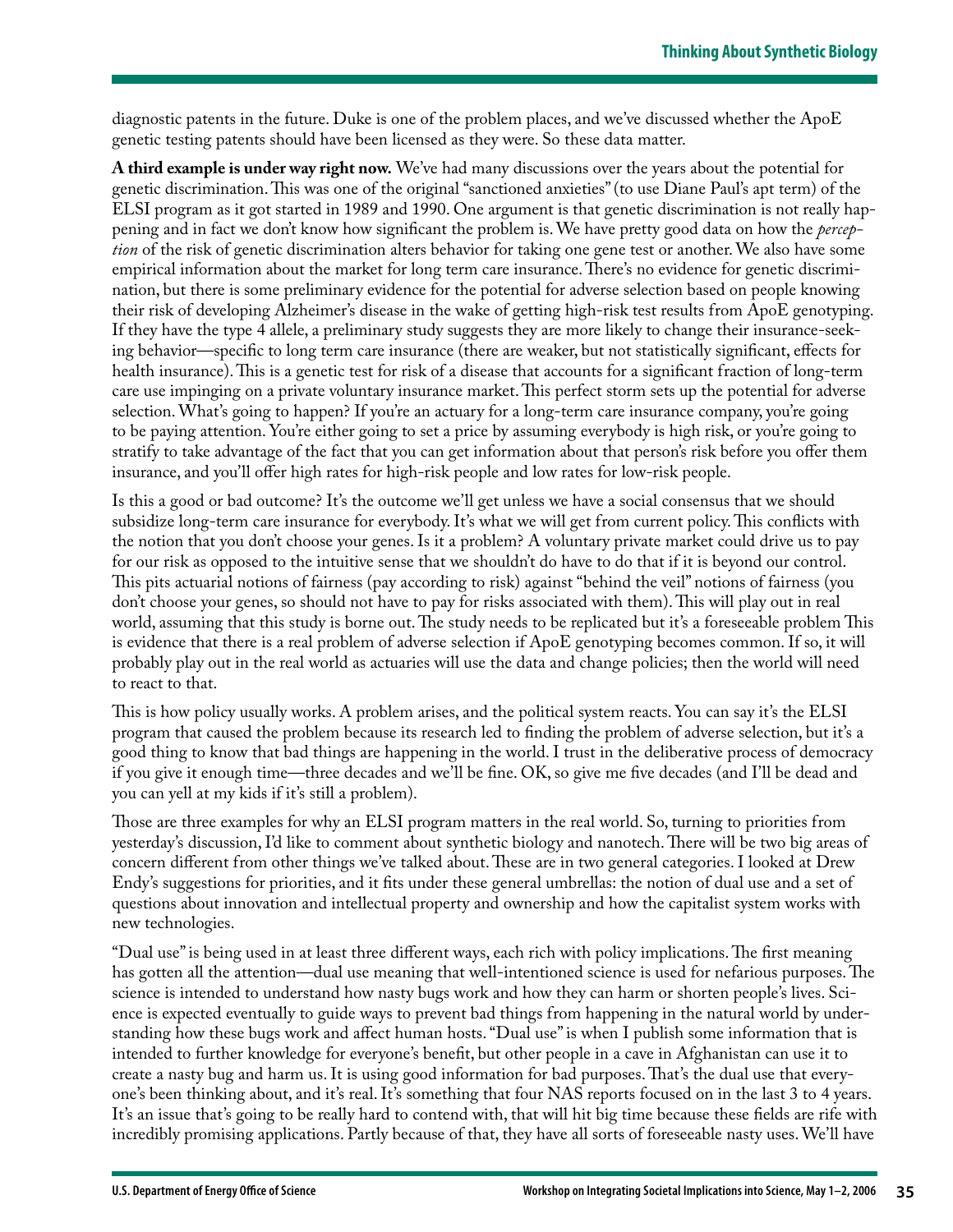to think about this issue, and any solutions we devise will look like processes and procedures that we trust. So we'll develop criteria for thinking about them and processes for dealing with those issues that are not unlike the judicial system; they are likely to produce a form of scientific regulation, probably self-regulation a la recombinant DNA oversight to begin with, at least. So we can expect some kind of review for dual use in the process of funding and publishing scientific results about virulent pathogens and technologies for dispersing them.

Another dual use is getting a lot of attention at my institution (Duke). Many technologies that can be used for dealing with anthrax or developing vaccines rapidly for an outbreak of something that's affecting (or threatening to affect) people in the rich parts of the world could, with a bit of effort, be just as applicable for all sorts of diseases that kill a billion people on the planet, mostly those living in poor parts of it. Those people can't afford the new technologies. The benefits for people in the developing world won't happen without policy interventions, and people need to be paid to intervene. Examples: When you turn your attention to making technologies cheaper, it can sometimes work. Drew Endy referred to Jay Keasling's work. Keasling's trying to make an antimalarial drug much more cheaply and make it more widely available. That sort of use needs to get funded. You can think of all kinds of bugs causing bad outcomes all over the world. It's getting attention from entities like the Bill and Melinda Gates Foundation and dozens of nongovernmental organizations. That domain of policy is relevant to lines of research on pathogens and host reactions to them as well as technologies for developing vaccines and drugs at low cost. Whether DOE wants to take responsibility or even think about it is up to DOE, but it's a good idea. It matters.

A third type of dual use is destructive use by our own governments, a misuse that happens systematically behind closed doors that could be avoided if done in the light of day. This is an uncomfortable thing for DOE to think about, but it's a big deal. The anthrax that was used in the attacks in Washington, D.C., was cycled through our own defense establishment at some point. It came from Fort Detrick, and it does suggest that sometimes by increasing the amount of government activity in an area you can worsen a situation in the real world. We could be boosting biodefense capabilities but simultaneously increasing probabilities of a misuse. It's ironic but it could happen if we don't pay attention to that set of issues. It could happen even if we do pay attention to them. If I were to pick one thing, this is a high-probability event—a government misuse of a technology if there is no public scrutiny of the science and its application. It sounds like DOE is ready to move in that direction. It's an important focus for keeping the public trust. It's part of responsible science.

### **Innovation and Intellectual Property**

Two questions need attention.

**1. Do we know whether intellectual property helps or hinders genomic innovation**? There is no answer yet. Drew Endy's characterization of the literature is not far from the truth: we analyze one feature of the IP system after another and say "Here's what's wrong with it," but there's a set of problems in the real world that all those pieces of IP would have been in instituted to solve. Copyrights and patents do real work in the real world—and while we continue to say there's something wrong with the patent system, we don't come up with a substitute. And genomics has hardly a desert for innovation, more like a fountain. Is this despite or because of 38,000 DNA patents? We need to move beyond this easy critique of what's wrong and think about concrete things that could be done to improve it.

It is not likely that the patent system will be restructured any time soon. Patent law will be out there, so *sui generis* kinds of solutions to the problems caused by patents in these areas of rapidly developing science are not going to be found by creating a completely new form of IP. It would be much more productive to turn our attention to how IP is used and assume that the current forms of IP will be pursued vigorously. The 38,000 DNA-based issued patents in the United States are evidence that someone is willing to pay for IP in genetics. Much of the policy is about how people use it, what the rules are when you use someone else's invention. One deep problem here is that it's impossible to study because much of the information is buried. Much of it is kept secret, except when a lawsuit goes to public litigation. If I were focusing my attention on policies, I would be trying to get more information into the open; it's a completely nontransparent system. Even universities who are using Federal dollars to create Federally funded inventions and licensing them under Bayh-Dole don't have to report to their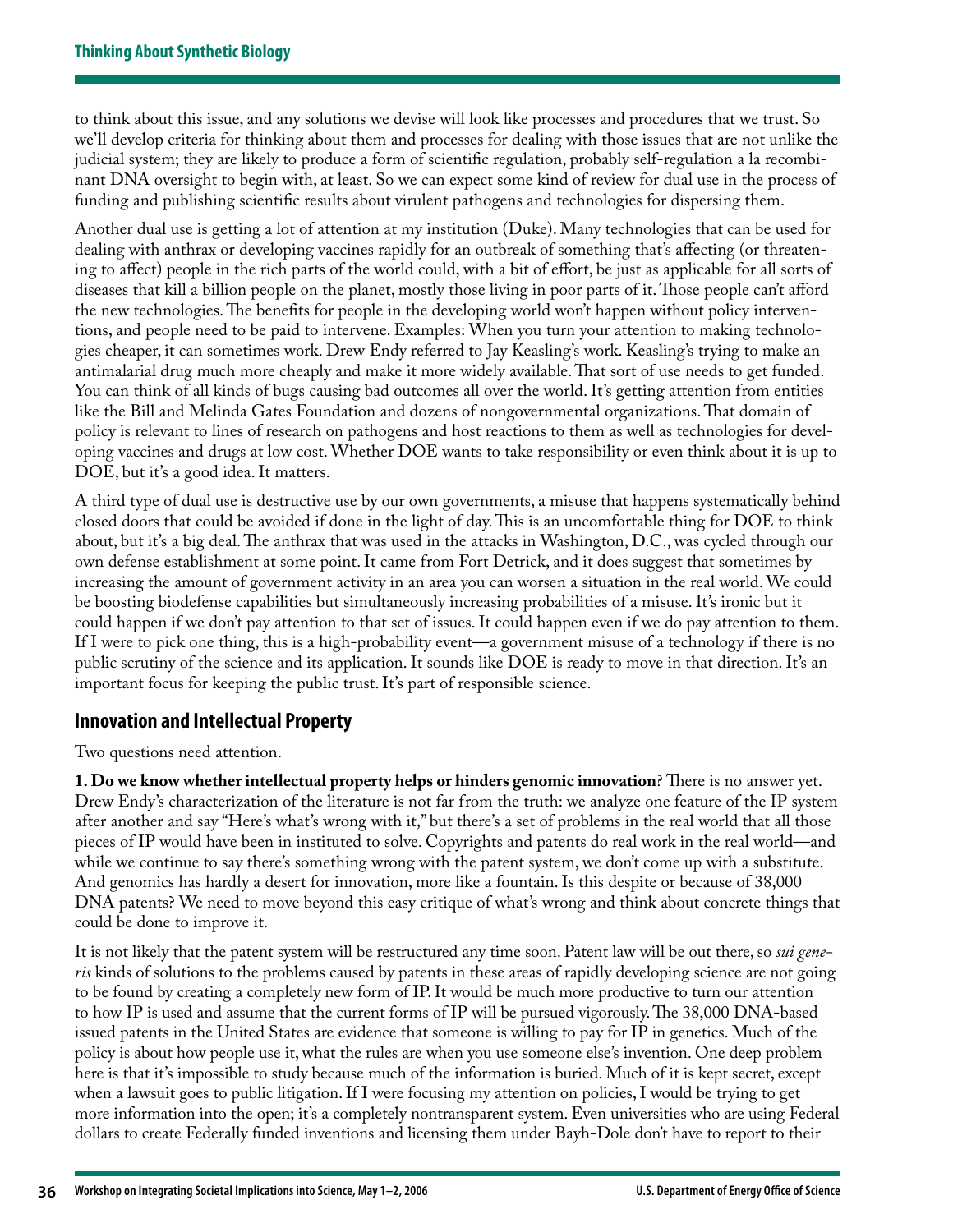project managers at NIH how they use their patents. That's why we did the survey through Georgetown to figure out what universities are doing with their DNA patents. Grantees do report on their patenting and licensing to a part of NIH, but it doesn't go the people who are making decisions about funding, to the NIH technology licensing office, or to those responsible for information-sharing policy concerning grantees and contractors. It goes to a database that's handled by a different staff. I believe public accountability should follow public research dollars: open up the system so we know what people are doing with IP created by federal spending. I would also argue this for privately funded inventions, but that's a different matter and a weaker argument.

**2. What happens when the science is foreseeably valuable in the commercial sense**? (NIH will resonate with this; conflict of interest has been a policy priority in the intramural program there for the last 2 years.) Commercial value is apparent in many areas of molecular biology and will be for both nanoscience and synthetic genomics. It's problematic that the issue has been framed as conflict of interest because that framing reduces it down to the level of individual scientists making decisions about how they behave, and it's not a promising way to solve these problems. Disclosing company affiliations doesn't necessarily change behavior (nor should it necessarily do so). Nor is "buyer beware" the only way to handle this. I don't think disclosure will solve most of the problems; the problems are system bias. Why do we really care about such conflicts? Well, when you're putting drugs or biologics into peoples' bodies, you want to know that the people volunteering to participate in those studies have all the information they need to know about whether something is likely to be safe and effective. It's not about whether a researcher has a conflict of interest, it's about whether they have provided to the research subjects all the information they need to know prior to volunteering in a study. If the researcher has a stake in the outcome, then trust in the system is reduced. Indeed, we have a problem even it just means researchers are more blind to safety concerns, publish only positive trial results, or design trials that miss safety concerns or bias towards finding efficacy. Conflict of interest plays into that if somebody in the network of science favors some information becoming public while other information remains in oblivion. The deep problem is system bias that is slanted toward finding positive outcomes for new technologies and neglectful of safety concerns or negative results.

That's where we've been getting in trouble in clinical trials—a system bias in favor of reporting results that favor the folks funding the research in the first place. Can we design a study to produce the results we want? To some extent. We are all better off if we have a system that produces valid information. Do we need information about how many tests have been done on a certain technology? Yes, we need to have safety information on that technology, and we don't have a system that produces that information. Again, we need to push for transparency and for thinking about these issues of high-stakes science where there's a lot of money to be made at the back end (this is a good thing—lots of drugs have made it to the market and are saving lives). At the same time, the public is right to be suspicious about the system if it pushes results that curry favor with the folks funding it. We need to come up with a system that works better and it won't be by disclosing of interest, although that may be a necessary step. The only solutions proposed thus far have tended to be in the form of disclosure. But we really need serious thinking about system bias.

### **Questions and Discussion**

**Q:** Another category of dual use is economic. Looking back at the history of Internet development, we observe today that maybe the largest category of direct Internet commerce is porn. There's been some discussion along the way about whether to put that into a particular category for the Internet and discussions of taxation of that and so on. When we look at synthetic biology and think who might be the earliest adopters, it's easy to say that the illegal drug industry—sophisticated in many regards and with long supply chains that are frequently disrupted—could be an early adopter if it could find ways to have small-scale distributed production to develop many new products and deploy those products in markets at the garage-biology level rather than supply chains from Afghanistan. I wonder what your reactions are to that and how one might think about it from a policy perspective.

**A:** I don't know what to think about that. If you can think of a scenario where these technologies would be used for that purpose—and it seems plausible—it's time to worry.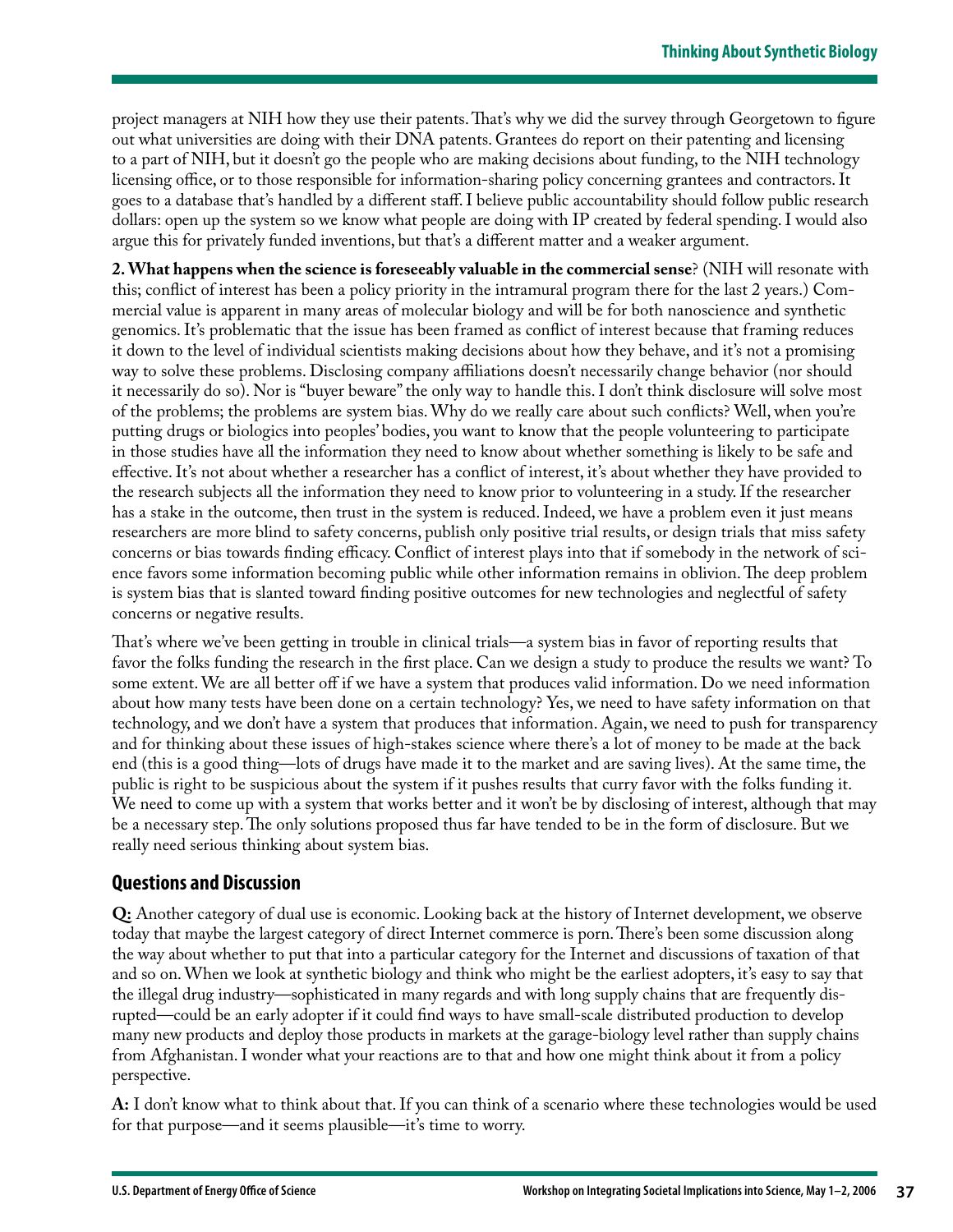**Mildred Cho:** There is another thing along those lines, in terms of safety; I'm concerned about the possibility of a molecular kudzu, well-intentioned uses that go awry. Something is released into the environment that can't be controlled.

**A:** There are lots of ways to handle that. We've had a 3-decade debate about testing new technologies, mostly in agbiotech and livestock applications. There are some really interesting, controversial areas there. In North Carolina, we're having an active debate about GM conifer trees that last for many decades and spread their pollen over huge geographic areas. Most current policy focuses on restricting or circumscribing field testing for plants whose pollen goes short distances and that have relatively short lives. The game is different with living things that last longer than humans and spread their gametes for hundreds of miles. So we're already having these debates at least in this context. We kind of understand GM food and crop plants, but as soon as you modify a pine tree, the potential for growing uncontrollably is real. Yet you want to encourage the development of new stocks—so it's a tough question that folks are beginning to struggle with. It's helpful that the biologists are trying to engage others in this debate.

**Mark Alper:** I thought I understood your category of government misuse as dual use until you made the anthrax example.

**A:** I wasn't clear. I did mean to refer to governments or individuals within government research establishments pursuing deliberate actions that are destructive. All we can say about the anthrax story is that at some point the thing used badly was part of the biodefense-bioweapons establishment. We don't know if government workers did it. I sure hope it wasn't a result of systematic government action.

**Dan Drell:** A comment about Mildred's point. There's a distinction between the introduction of genes and whole organisms that raises the question of where to draw the line: one gene, one operon, one chromosome, more? When might this become unsafe?

**Bob:** So many things are in play in connection with self-replicating organisms, you have containment strategies that could be physical or biological and are usually both. If you're only changing a bit of the genome, maybe you can feel confident enough that it's not that big a deal; well, it depends on which part you're changing and what it does. And that in turn can depend on deep knowledge of biology, and it may be quite difficult to create bright lines, yet law and regulation do best with bright lines. So I'm not sure, I haven't thought it through.

One other point to make—one way of thinking about ELSI programs is that they are freestanding research enterprises and there is value in that. Our Center for Genome Ethics, Law & Policy is not free-standing. It is one of six centers that together comprise an overall Institute for Genome Sciences & Policy at Duke. That structural fact matters in how we work. The most significant thing for an ELSI component of our genome institute is not always its research—although it is prestigious to get an ELSI grant for Duke—and we're creating new ideas and data. But often our value comes from giving advice in an operational sense. Every week I go to a meeting with other centers who are doing science and making decisions about how to shape and frame that science. How to think about creating a repository, how to do population genetics and pharmacogenetics studies--these and other discussions take place, and having someone think about the ELSI of doing this science and how it will be applied or how the world will react affects how decisions are made and which way those decisions go.

DOE supports institutions that are pretty large and hierarchically organized—that may be a frame for an ELSI program for DOE that would be advisory to line authority—an assemblage of people thinking about ELSI issues as decisions are being made. I don't know if it will work or if it will matter, but it's colored the way I think about how a policy and law component to any scientific enterprise should be—thinking about a set of issues and bringing those to the table in real time. It's different from thinking about ELSI as a purely research enterprise. Also, I think research is important, but it is not the only way to go about this business. What may be the most important thing is influencing the decisions at the margin as they are being made.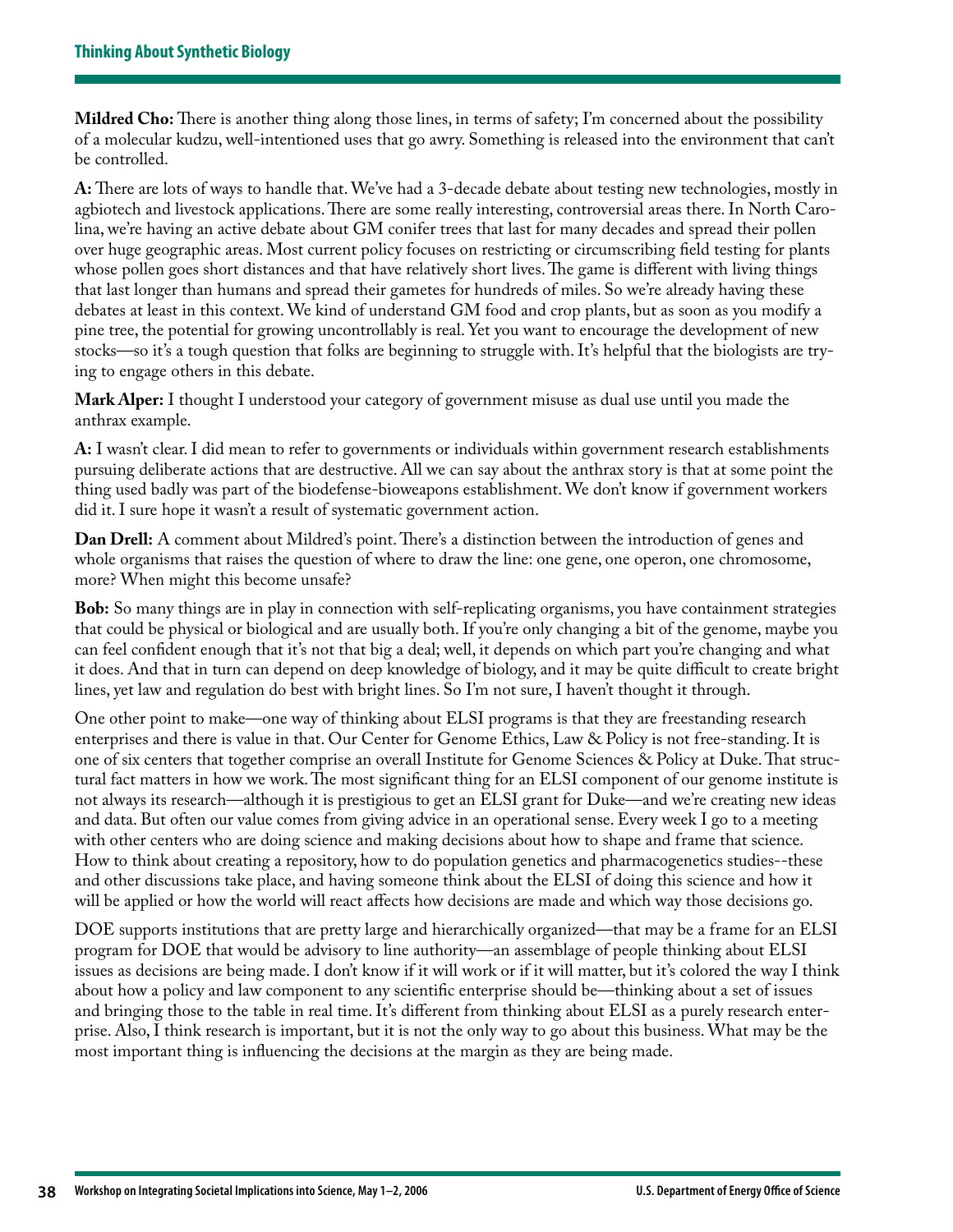# **How Might We Respond to the Issues Discussed?**

Dan: Now we'll raise some possible models for how the Office of Science might institute a capacity to deal with the issues we've talked about in the context of what Ray Orbach said—integrating societal implications into the early stages of a project.

# **"Benchside Consultation Service" Model**

# **Mildred Cho (Stanford U.)**

The program at Stanford is based loosely on the idea of the bedside consultation service used in hospitals. Ours is called the benchside ethical consultation service. It's a service for bench and clinical researchers that is proactive and intended to provide a rapid response. The key features are that it's

- Proactive, allowing researchers to raise issues before the fact.
- Integrative
- Anticipative
- Educational in the sense that it educates researchers and consultants.

The short-term goal is to provide real-time advice to answer the specific questions asked by these researchers to the extent that is possible. The longer-term goal is to create a mechanism for trust building among scientists so they can learn to trust others to talk helpfully and constructively about issues outside their own community. This is just one facet of other programs that could be instituted in parallel to create a forum for facilitating dialogue in a safe environment for scientists.

The service includes a multidisciplinary team consisting of a core that includes an ethicist (Cho), a philosopher, and someone from the law school, along with a larger set of consultants at Stanford. This team can receive queries by e-mail, phone, or in person; they try to provide a response in 48 hours even if it's not complete. All these consultations are initiated by scientists. We hope that at the end we can suggest some kind of answer and that it can be generalized to help others outside that laboratory.

Since November when we started a pilot test of this, we've done eight consultations at a variety of stages in the research process. These range from "we're thinking about doing this research" to "we have funding and are halfway through our study and someone died and we wonder if we should have done something to prevent that." In looking at this over time, we'll see if the consultations change. We're hoping they will come to us earlier and earlier in the research-design process. It would be nice if they came before funding, so we could build this service into the proposal.

We've done consultations on a range of things: mostly human-subject research, some genomics, and other things. I'll talk about some outcomes thus far. In several cases we can see suggestions of trends in the kinds of issues that come up. Already in eight cases, some themes come out: One topic is the incidental findings of research—findings not anticipated by the researchers. A question that arises is whether those findings should be reported to the research group or the participants. Another topic is conflict of interest in all different forms.

Some consultations have led to institutional policies being developed about issues not anticipated before; some were administrative, such as clarifying which kinds of researchers fall under regulations, or other conflicts of interest. Some issues will lead to workshops like this in which groups outside Stanford will be brought in to address topics with bigger implications than can be addressed in 48 hours.

Examples of more to come out since November (2005): the integration of this kind of consultation service into large grant proposals. Proposals for two major grants have gone out that include support for ethics consultation services alongside research core facilities like bioinformatics and biostatistics. This indicates a shift in thinking towards integrating these activities into the research process. We've also done some consultations for funding agencies with questions about whether to fund some research projects because of ethical questions. We were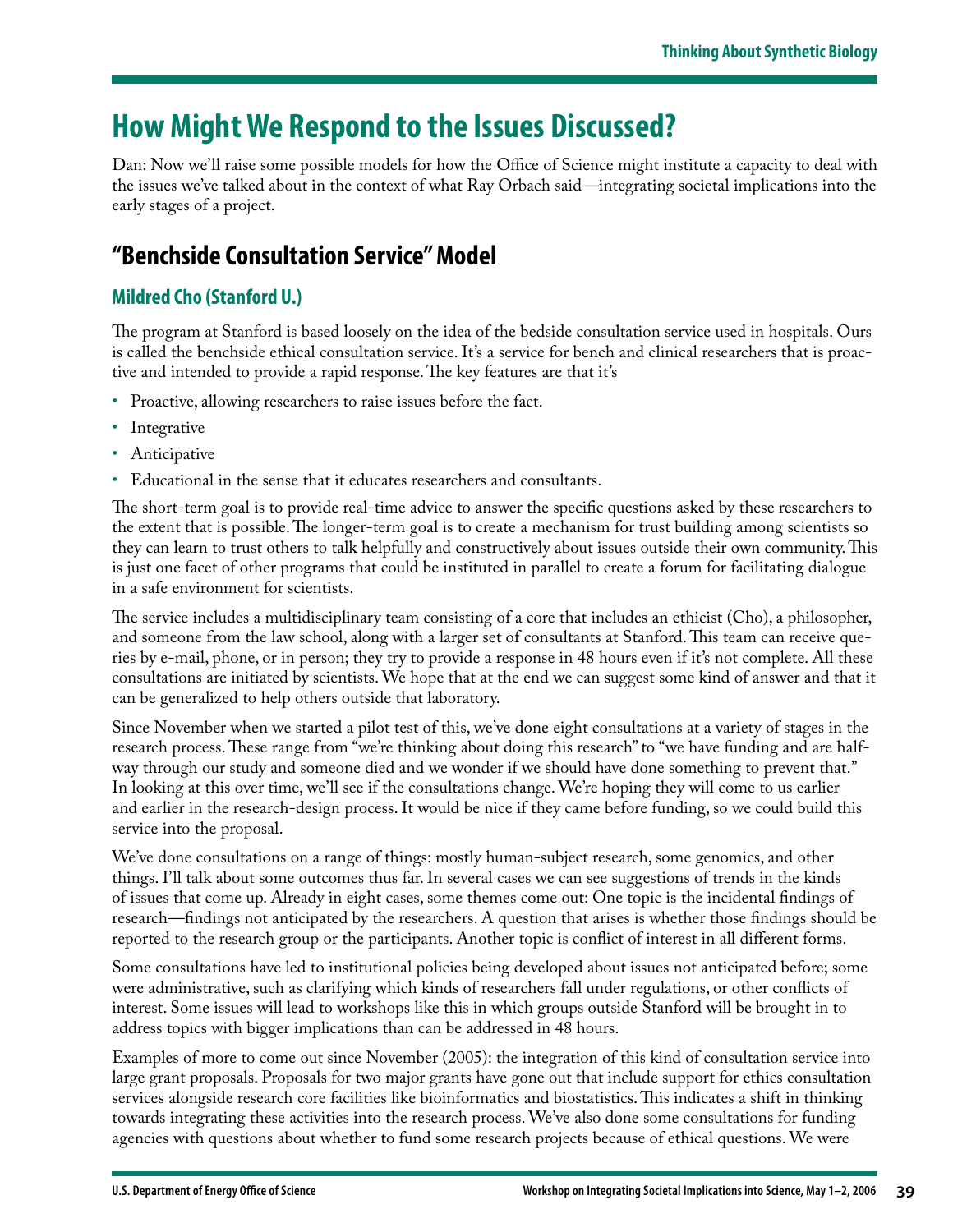also approached by some companies in the private sector with questions about how or whether to proceed with new or early research.

We are just coming to end of a 6-month pilot phase, but we are already seeing that this kind of service will be useful for generating dialogue and providing this service to communities. Over the next few years we'll be tracking these cases, following outcomes and asking whether this leads to researchers changing what they do. If so, how? How often do they ignore advice? How is it presented in publications? How do researchers feel about these interactions—were they helpful? There are other questions as well.

# **Asilomar Model**

### **Bob Friedman (J. Craig Venter Inst.)**

My talk is labeled "Asilomar model," so I'll explain that term. A meeting was held at the Asilomar conference center at Pacific Grove, California, in 1975 with about 140 guests, many from Europe, some carefully chosen members of the press, and some others. The purpose was to respond to a self-imposed voluntary moratorium on recombinant DNA research that was originally proposed by a National Academy of Sciences committee. The meeting attendees wanted to discuss whether the moratorium should be lifted. There was a strong incentive for the science community to participate: they wanted to use a very powerful new research tool. Paul Berg, David Baltimore, and Sydney Brenner were on one side with James Watson and Joshua Lederberg on the other. (There's a great *Rolling Stone* article about the workshop that came out shortly after the meeting.) The meeting ended up recommending lifting of the moratorium with conditions: a set of progressively more stringent lab procedures to follow as the experiments increased in potential risk—the precursor to our current Level 1-4 biosafety system now. The meeting proposed a very novel safety feature: organisms used in experiments must be biologically incapable of living outside the lab. The attendees also proposed education and later reassessment of conditions. So, some stringent controls were put in place and were lifted as we learned more to help us understand about the new technology. So it was a wonderful outcome, often posed as a self-governance example.

There may be another perspective on this—it was a visible indication of the introspection and concern by the scientific community, their concern for what the public and policymakers thought. Many of the sentiments behind this were due to Congress being ready and willing to legislate the use of this new technology. The perspective I like is that it was a wonderful example of participation by the scientific community in governance of research, a willingness to hear the concerns of other segments of society. The *Rolling Stone* article talked about some other attendees; one of the most influential was a lawyer who talked about potential liability concerns, which came as a surprise to many present. When I think of Asilomar, a lesson I like is the notion of participation by the scientific community along with others in the actual conduct and governance of research.

There's another dimension that's useful to explore. The moratorium was proposed by a smaller group, a National Research Council panel, which is a traditional route used by the scientific community to work at that time—a small and elite group. This is the first example of "policy by hot tub" within a scientific community. Bring lots of folks together with lots of perspectives in a nice environment. The meeting was very controlled by a small elite group (about 140 people were present), but the openness of the dialogue with others is a good dimension to capture again. Policy, governance by a small group, consideration of ELSI in a larger group.

Bob Cook-Deegan talked of another dimension that is important to this discussion: the research aspect, or dealing with real-time problems as they occur. Asilomar was a response to a moratorium, a problem faced by the scientific community. Another real-time problem was Congress wanting to get in there. That balance of mobilizing and dealing with urgent issues is important for an ELSI program to keep in mind.

Other experiments are out there—Bob also talked about the issue of GM conifers. Knowles and I participate in a small struggling nonprofit—the Institute for Forest Biotechnology—that brings together industry, government, academics, and public interest groups to try to look at what may or may not evolve into a new use of biotech. It's really at the edge, on the horizon. There are strong similarities to the Asilomar model. The added twist on that model is that we do it repeatedly.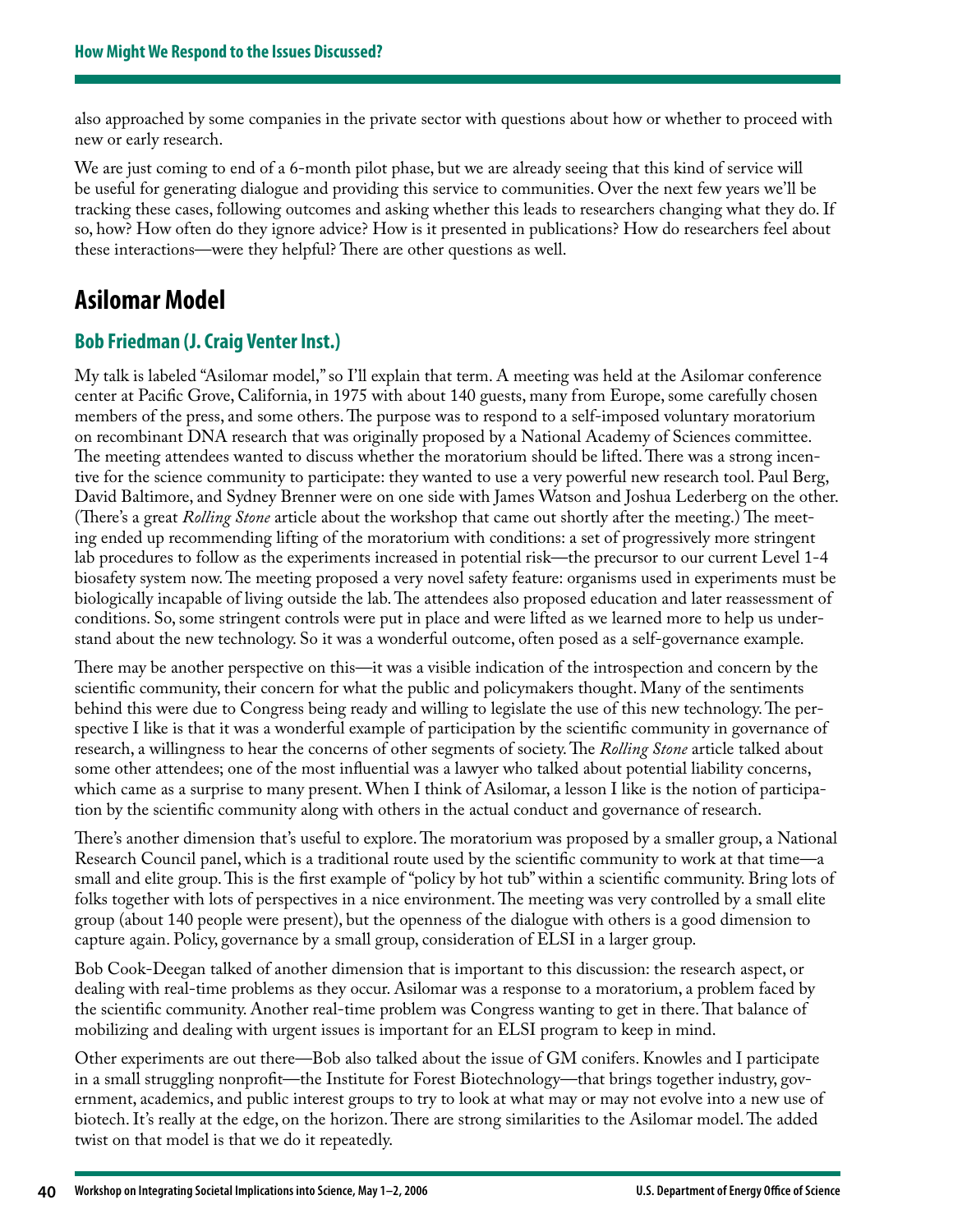One other thing: Mildred Cho, Bob Cook-Deegan, and we at the Venter Institute are starting to see research institutes putting small policy groups inside the fold. This is the next logical extension of making policy—bring the outsiders inside the fence and continue the dialogue on a real-time basis.

# **ELSI Model**

### **Eric Juengst (Case Western Reserve U.)**

Dan Drell and I were the first two program officers for Human Genome Program ELSI. It started when Watson was asked by a reporter about whether he was concerned about the societal issues that the Office of Technology Assessment and National Research Council reports had identified. He said of course and that about 3% of the budget would be used to address them. NIH had to jump on this and established an extramural grantmaking program over the next 5 years. There was a lot of uncertainty about what the program should be, but by the end of 1995 it settled into a recognizable model which I call the "UnCommission." As opposed to a blue ribbon task force doing "top-down" policy formulation and producing task-oriented responses to specific issues, what came out of this was a research program designed to build ("bottom up") a capacity in this field. The aim was to build a stable community of researchers who would take these on for a career and would stand ready to respond to urgent issues as they came along but would also be a stable resource for society to draw on (including researchers).

The "UnCommission" was characterized by the following attributes:

- A focus on cultivating a stable community of independent researchers and policy experts who speak the lan-• guage, take the issues as their vocation, are prepared for the next surprise, and will train the next generation.
- Building the capability to seek out and plug into the variety of policy "receptor sites" (i.e., create a sustainable "social immune system" rather than a series of "magic social bullets").

This is a model DOE could take. Put resources towards generating a field of people interested in the issues of synthetic biology and nanotechnololgy. It would do the academic things of looking after its progeny to raise a generation of young researchers who would stick with these issues and create a field that would be variegated and that could be plugged into a variety of receptor sites (i.e., "customers" for its output). To frame it in the most positive way, the goal of this model is to build a sustainable social immune system ready to react to challenges rather than social antibiotics or magic bullets aimed at curing the next specific infection that comes along.

There are tradeoffs to the UnCommission concept:

**Among the cons:** It is not task oriented (it can't hammer out federal legislation against genetic discrimination in an afternoon), it could be expensive, it could be hard to control, and it could be hard to measure its success. ["Beware becoming broad and squishy," F. Collins admonished prospective applicants for research centers in 1996.]

**Among the pros:** It could be long-term, it could be self-perpetuating, it could be infectious (others could pick up on this idea). There is now a flourishing field of ELSI studies in the Science Technology and Society [IS THIS A PROPER NAME?] community unfunded by others, and it could be insidious (insinuating itself into cores of other kinds of institutional centers).

My later talk will cover some lessons learned in getting this model established.

# **Other Models**

### **Bob Cook-Deegan (Duke U.)**

The ELSI created at NIH and replicated at DOE is basically a research program. At NIH a policy office is separate from the extramural grants program; it has a different function that includes liaising with the White House and Congress and responding to the politics of the day. Research is cultivating this also, however, not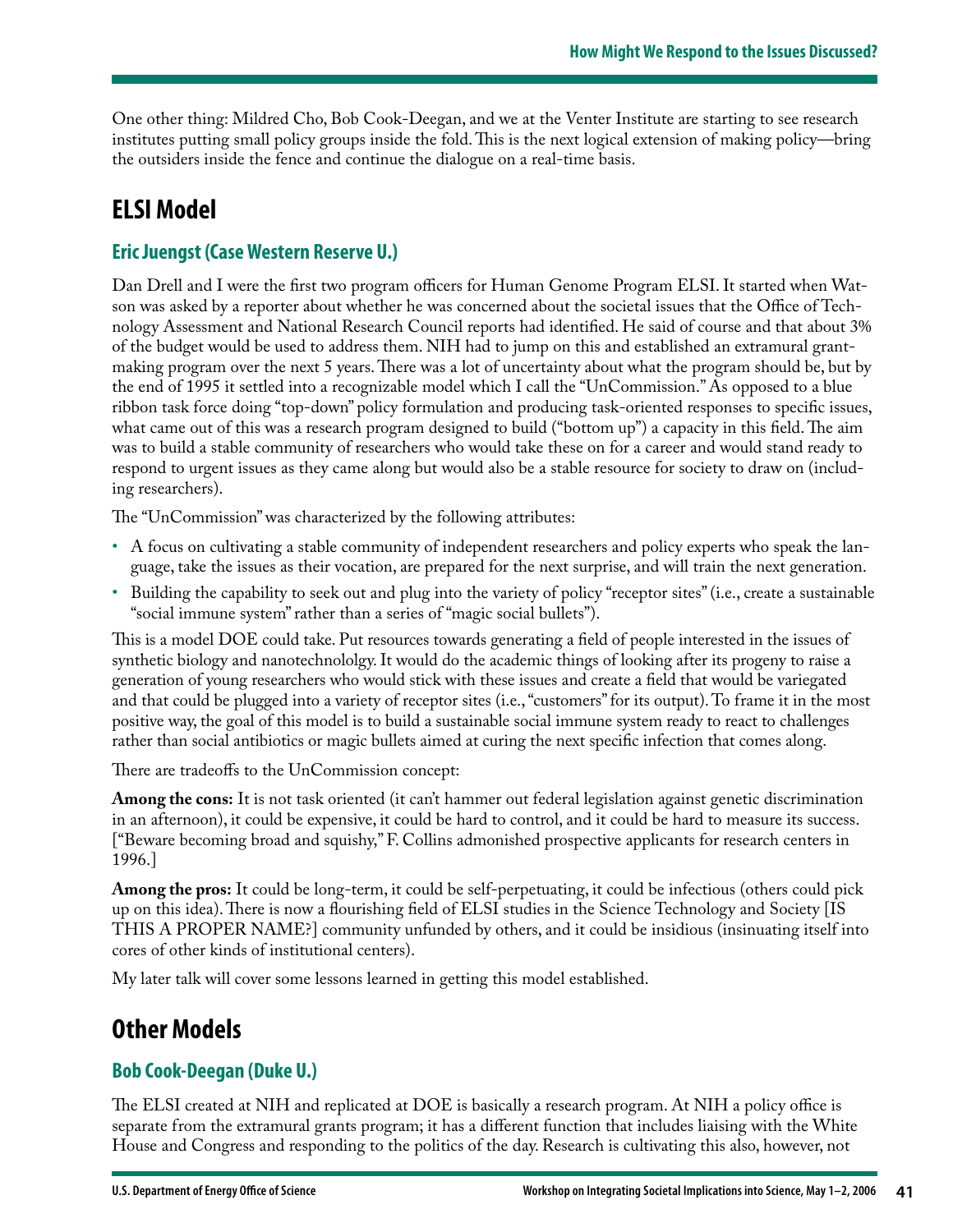necessarily tightly connecting. Places like Stanford, Duke, and Case Western are beginning to evolve a model to think about the implications of science and how it is done. They don't know if it will work because it's a new task. One embodiment of the model: they are trying to create a norm so if someone is thinking about a big, complicated project or one that will involve a lot of people like big clinical trials, they are trying to ensure that ELSI is built into the grant. ELSI scholars are part of research team.

There are societies for thinking about ethics and clinical practice—we don't have an equivalent yet for consultation in research yet except for institutional review boards (called IRBs), but we will have that in 5 years. They will be doing this more systematically.

This is more of a functional statement than a model. I spend about 30% of my time meeting people and making bridges to parts of the university that don't do science and linking them to the science. This includes the business, divinity, law, and engineering schools. It's extremely expensive and unproductive—but not in the long term.

# **Other Models**

# **Charles Rubin (Duquesne U.)**

Ray Orbach tasked us to build ethical issues into science programs the same way that safety issues are built in. I see two problems with this approach:

- The uncertainty problem means that without an ability to foresee accurately where the science and technology are going, we could spend time talking about nonissues and not about the issues that become real.
- $\bullet$  There's a limited analogy between being sensitive to ethical issues and sensitive to safety issues. Safety is a habit of mind that involves finding *solutions* to finite problems. Being sensitive to ethical issues involves a willingness to deal with contentious and perennial *questions*.

Precisely because of such difficulties, I was attracted yesterday by the discussions of developing trust and building relationships (e.g., Mildred Cho's talk) as opposed to trying somehow to formalize sensitivity to ethical issues. But even here I see challenges, including:

- We live in a large society made up of highly diverse publics, making it difficult to build trustworthy relation-• ships.
- Our political institutions, which form so much of the basis for public discussion of issues, aren't built on trust. Even in the academy, we are accustomed to dealing with adversarial relationships. Trust can grow out of such structures, but it does not have to. We put so much weight on transparency and accountability to constrain decision makers just because we don't assume trust.

The persistence of contentious ethical questions combines with the difficulty of creating trust to create a formidable challenge with no easy solution. Those working in groundbreaking areas of science and technology need to work in the open, being seen by the relevant publics to be routinely reflective, self-critical, and self-aware of the consequences of the research that's being undertaken. It's not asking a lot of people to look at their work to see how it could be misused. But another part of being reflective has to do with more difficult questions of values or framing—why are we doing what were doing in the first place? What good are we trying to achieve?

What incentives can DOE provide that will promote this reflection and self-criticism? Based on my experience, I think two kinds of conferences could promote it:

**1. Kenyon Public Affairs Conference Center model.** Such conferences bring together recognized and up-andcoming experts in a field to discuss timely and familiar topics, making sure to allow for diversity of views so that the experts will argue with each other. The papers that they are discussing are then revised and published for use in classrooms or maybe by an interested lay audience. The conferences themselves are "off the record" and only semi-public to encourage candid discussion, but you could bring in a select audience.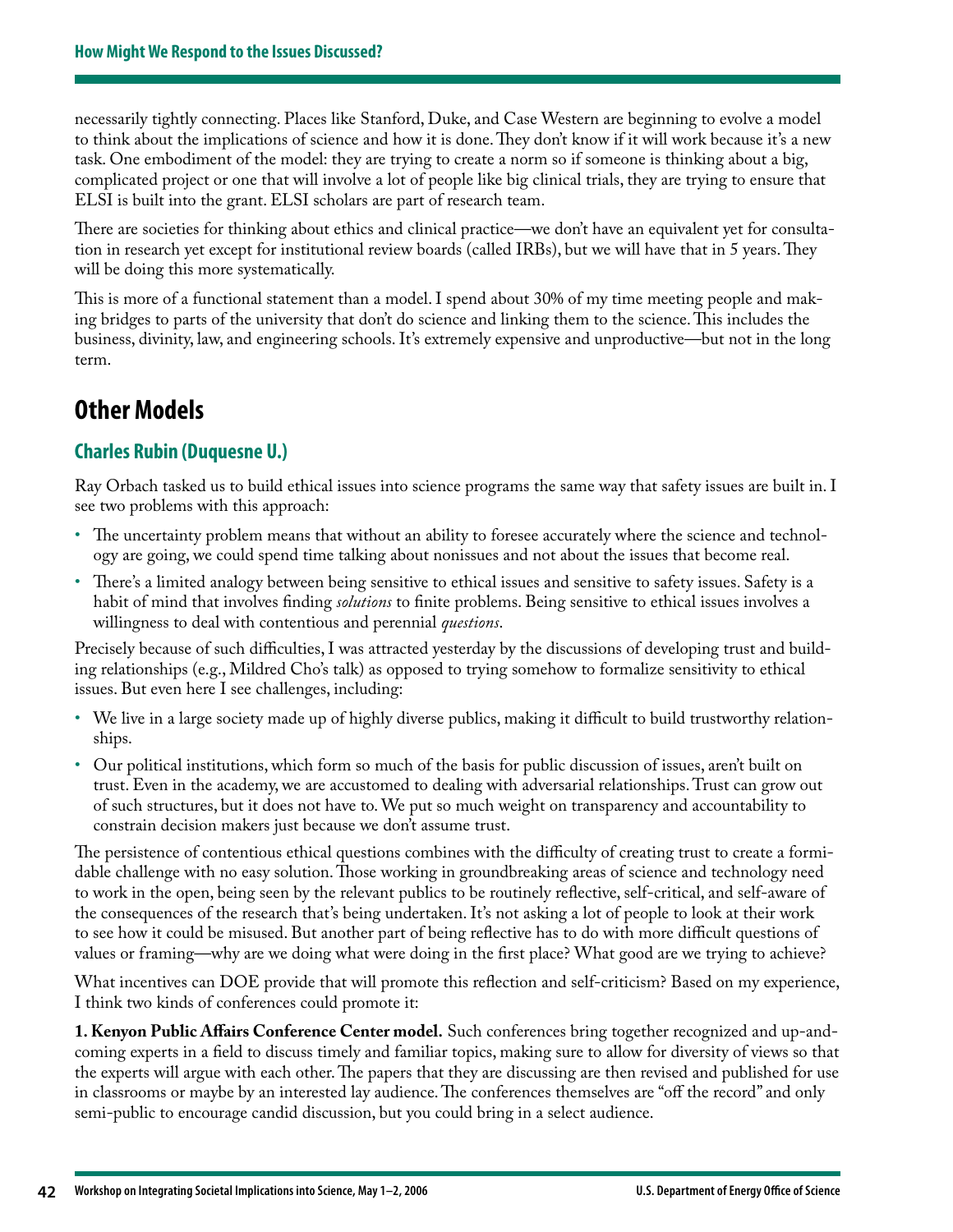**2. Liberty Fund model.** This kind of conference can bring together a diverse group of practitioners, academics, poets, media, and artists to talk about topics, issues, or works that take them more or less outside of their usual areas. The focus does not even have to be something obviously timely. The point is rather that everyone has the same starting point in struggling together with perennial issues or classic texts. Rather than a physical product, this conference aims at forming networks and relationships.

One drawback of what I'm suggesting is that conferences are routine and therefore may create limited incentives. Also, it's a very modest approach, which may make it less interesting to a big-bucks outfit like DOE. Yet the opportunity to offer such conferences may bring into the field people who cannot compete for million-dollar grants but can for a \$50,000 conference grant. This suggestion won't result in reaching all publics in a largescale deliberative effort, but frankly I think that hopes along those lines are easily overblown. Finally, it doesn't even attempt to solve bureaucratic or regulatory issues in relation to new procedures and processes. But it's an approach that can help build capacity and willingness for undertaking serious reflection on the moral questions that new technologies are creating.

# **Discussion About Session**

**Tom Vogt:** Some of these models reduce our accessibility for doing this kind of work when we need to reach out to as many publics as there are, especially to those who are critical of our work. We defeat ourselves if we try to graft onto a classic academic model like little conferences.

**Ray Gesteland:** A comment on the Asilomar model. This public self-flagellation also had a feeding frenzy to it. It resulted in a one-to-two year setback of that field. There wasn't a quiet opportunity to reach out to the microbial community; instead, the frenzy took over.

**Question to Mildred Cho:** The benchside model is a great innovation. How do you aspire to reach the nonselfselected group?

**Cho:** It's a weakness of our model. Our intention is to grow the self-selected group, but all we've done to date is put a more formal structure to what already was going on. Several have come because of former consultations with our group. We want to create a space for scientists to look at values. This is drummed out of us in the training process.

**Bob Cook-Deegan:** Another thing to do in terms of the outliers is to change the policies—it's happening at a lot at other places in the wake of NIH conflict-of-interest problems. Anther thing, when you're sitting in on decisions when they are being made, you have some input.

**Mildred Cho:** A comment on Ray Gesteland's comment about Asilomar. I left University of Pennsylvania just before the Jesse Gelsinger story broke. Human genome research was suspended for at least a year there, and part of the lesson from that is that the actual issues that arose as a result of that case don't highlight where some of the breakdowns occurred. There were issues that were not brought up in the court case, which focused on informed consent. Informed consent was the tip of the iceberg. Along the way there was a breakdown of communication between the protocol researchers and others, including not taking advice that had been given to them. That advice had focused on basic issues of study design, of what research to pursue, and what not to do. A lot of these processes are not known outside the community. Part of the problem at U. Penn. was their pursuing a research protocol in an area that seemed promising from a scientific point of view but inappropriate in terms of what disease should have been chosen. This was discussed but not followed through.

**Bob Friedman:** I'm going to withdraw the "policy by hot tub" analogy. My point was to start with a small elite group of scientists alone and then open up the process to our  $21<sup>st</sup>$  Century version of Asilomar where we are much more open. After-the-meeting discussions are important.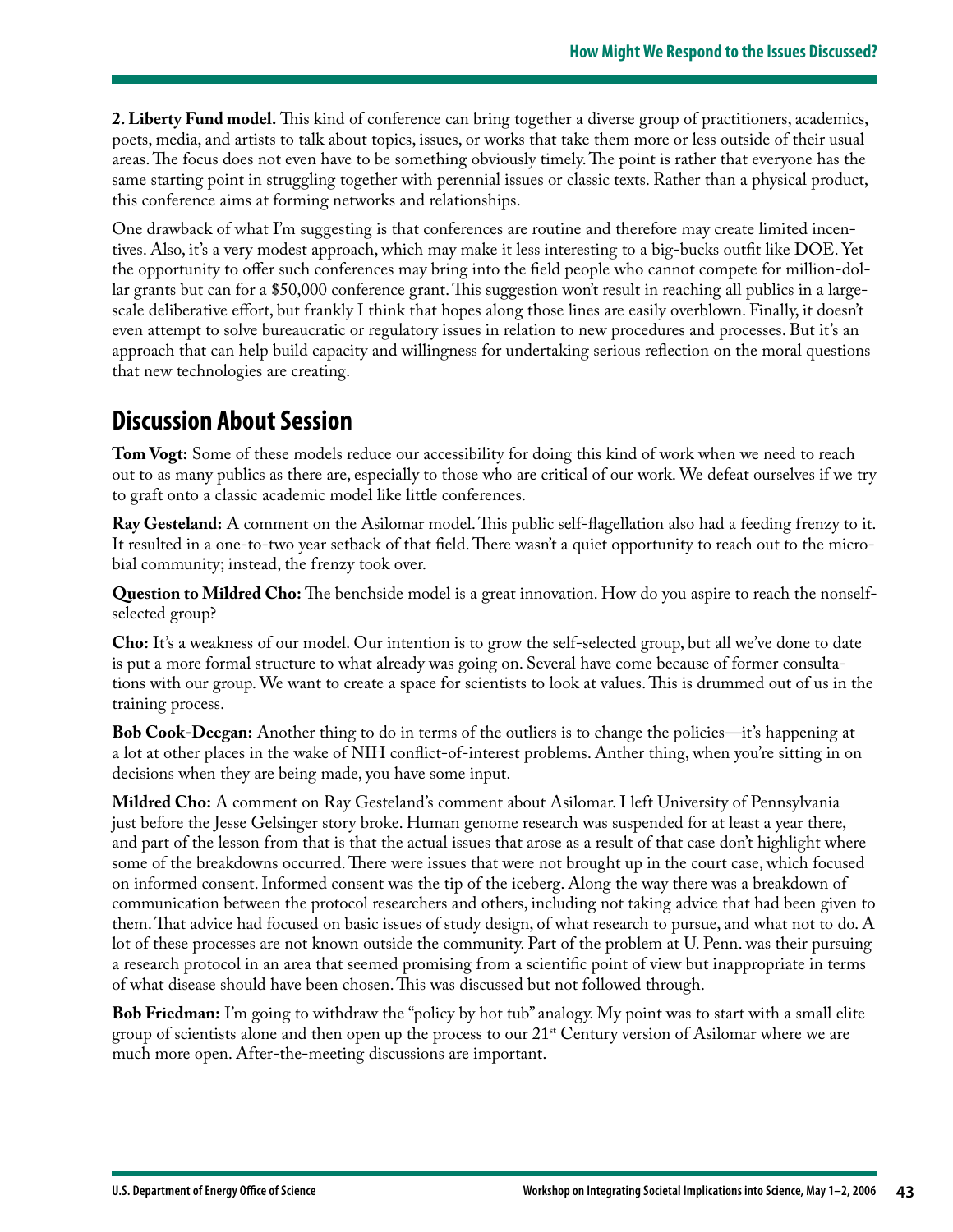# **Lessons Learned from HGP**

# **A Personal Perspective**

# **Dan Drell (DOE)**

Since 1990, the DOE HGP budget has been about \$1.2B (to date), with 3% of the genome operating budget consistently set aside for ELSI (about \$36.1M). At NIH, it was first 3% and later 5%. A key question was not whether ELSI products were good or bad (they were mostly good) but whether or not they influenced genome science. I think the answer has largely been no.

### **What ELSI did well**

- Sponsored good academic research •
- Supported a considerable amount of education of groups •
- Stimulated a cohort of scholars to enter the field of bioethics •
- Expanded the discipline of medical ethics to include genomics •
- Shielded the HGP science program from Congressional (and some public) criticism •

# **What ELSI didn't do well**

- Integrate with ongoing HGP science
- Inculcate a sensitivity to ELSI in most HGP scientists
- Define its appropriate role vis-à-vis policy formation (ambitions of some in early ELSI were politically unre-• alistic—policy is made by Congress and the Executive Branch and its agencies)
- Justify itself in positive terms as being of value to the HGP •
- Influence the direction, pace, or public perception of the HGP
- Change the perception of ELSI as inhibitory to science rather than contributory •

ELSI did great work but did not have much impact on HGP progress, especially after 1996 when it became a "race." None of this means ELSI was a bad idea. It was an experiment that needs work. It missed some opportunities.

# **What ISIS needs to do**

- Define how studying societal implications can benefit the science
- Make the case to DOE-supported scientists that they need to take it seriously •
- Look at issues down the road (ES&H being looked at already) •
- Invite peer-reviewable studies of the implications of societal issues but link these to ongoing science in more tangible ways •
- Build a collaborative environment among scientists

In my personal view, there should not be a set aside for ELSI.

A quote from Ann Finkbeiner's *The Jasons* (2006):

"This is where the science advisor comes in, to start the debate and then to inform it; to tell the government and the public about those applications and their potential benefits and threats; to keep the public debate grounded in fact; and to keep it within the bounds of reality."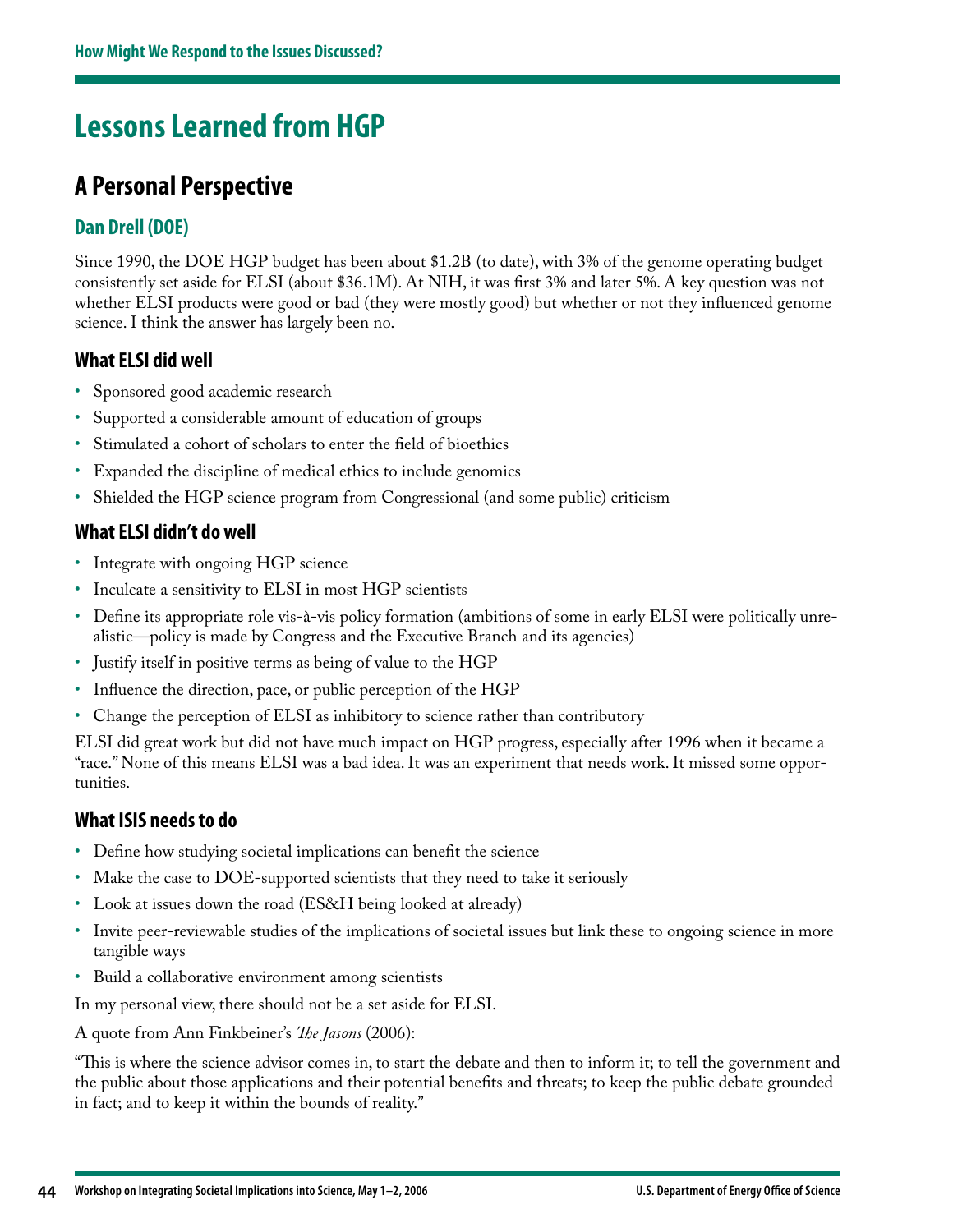# **Another Personal Perspective**

# **Eric Juengst (DOE)**

### **ELSI Program Timeline**

**1987–88:** Office of Technology Assessment and National Research Council reports. Congressional hearings.

**1989:** Watson commits 3% in response to media question.

**1989:** NIH-DOE working group on ELSI. A nine-point agenda: research and policy translation.

**1990:** ELSI program announced. Open solicitation for peer-reviewed extramural research.

**1990:** Bush-beating workshops held to get grantees.

**1990:** NIH-DOE ELSI working group began.

**1991–92:** Privacy task force (DOE), Institute of Medicine Committee (NIH), Insurance Task Force (NIH-DOE).

**1995:** Joint NIH-DOE ELSI committee to evaluate the ELSI program (Spence/Rothstein).

**2000:** ELSI research planning and evaluation group (Walters).

**2005:** ELSI Research Advisors (Burke).

Having been in ELSI for 12 years, I left in 1994. I notice the passion in Dan's voice that comes from being in the trenches. I'd like to talk about how I see the evolution of this model, which I still like. I am not sure we had conflicting models in the discussions as much as just different slices in time for different fields.

Before the HGP got started, as its scientific merits were being debated, there were in the feasibility studies the traditional last chapters for ELSI. It was unclear whose responsibility it was until Watson spontaneously responded to the reporter. NIH stood behind it, and DOE got browbeaten into it at the hearings, according to Bob Cook-Deegan.

The ELSI program started in 1989 with the launch of the new National Center for Human Genome Research at NIH. The working group they put together for this commitment to spend research funding on ELSI was one of those elite groups, but it was interdisciplinary and included known critics of HGP like Jon Beckwith (Harvard). The Working Group generated a research agenda and launched a program with a program announcement. That's when I came in. Interestingly, I worked with someone at the University of Pennsylvania who predicted that the HGP was on a collision course with the religious right—which never happened. Instead, the collisions down the road have been on the left, with people having disabilities and green parties.

Shortly into ELSI, there was confusion about what it would do for genomics. Congress responded so warmly to Watson that he felt it was urgent to quickly get some policy solutions to the urgent issues of the day out there in a quick-turnaround way. Well, who was going to do this - not the first round of grantees barely getting research together yet?

That community of grantees was being created by the kinds of meetings that have been suggested, people who would beat the bushes for potential scholars to entice people into the field.

Who was going to do policy work? This fell to the same planning group, the ELSI Working Group that advised the grant programs. They were tasked to identify the most urgent areas. Three high-priority areas: privacy of personal genetic information, clinical integration of genetic tests, and fairness issues of access to benefits and antidiscrimination. All these are interesting but far downstream from mapping and sequencing, by intention. They took it for granted that the HGP was a good thing, they just wanted to make it happen in a socially optimal way. So their view was naturally downstream when genome knowledge became applicable—it wasn't designed to have an impact on the science. That raised an interesting tension within the genomics community and the source of our problems in not being well integrated into the genomics world. Scientists said these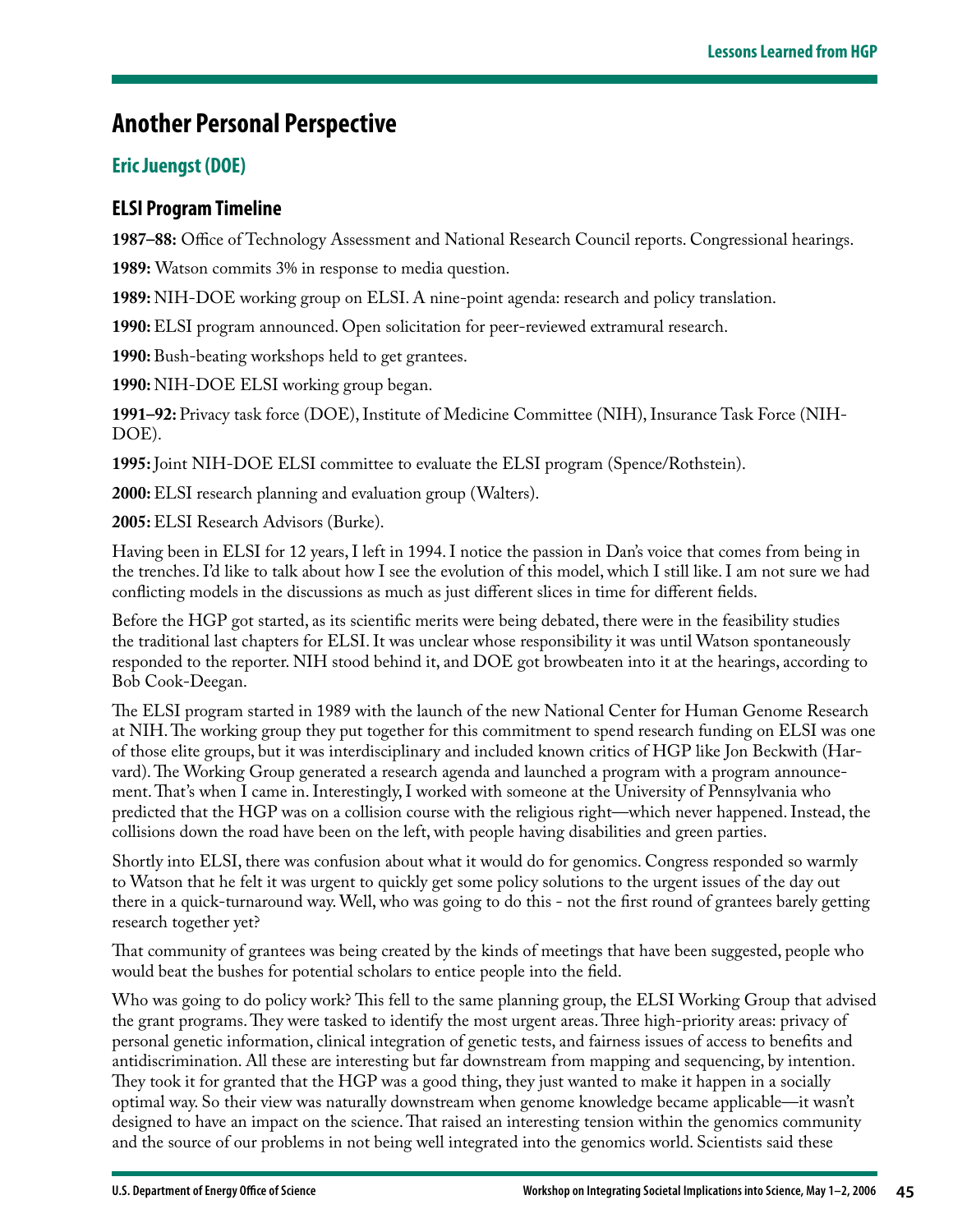weren't genome issues, another agency should be paying for this—these are worries about downstream effects. "We've had enough of this Hasting Center stuff," said a quote from *Time* magazine early in the HGP.

They were striving to live up to instructions to be a policy operation and spun out "magic bullets" -- task forces—on various high-priority areas. These were too little and too ineffective. Reports said that the ELSI program had no conduit into the policy process and was just spinning its wheels and putting books on the shelves. This is ironic since, from a loose group of grantees and pro bono advisors, it did produce model legislation for policy, and it did stimulate the advisory committee on gene testing. The insurance task force was picked up at the highest levels by Hilary Clinton. Oh, well.

There is the question of how to evaluate ELSI's impact on policy. Watson said his criterion for ELSI success was if someone was complaining to him in 15 years that it was all a waste because we spent all that money on ELSI and nothing bad ever happened. We got out in front of it, it was preventive. So it should be to ELSI's credit that there's no evidence of genetic discrimination in insurance. So was it due to their proactive efforts? Who knows? How long in the future can we live up to the standard of "nothing happening" for the program to continue to be considered a success?

Evaluating a prevention program:

- Causation
- Controls
- Endurance

The ELSI program has had a series of 5-year checkups about the connection between the research field and the policy process. In 1995 another committee was formed to look at the program, and they decided on the UnCommission model. Let's focus on the research and export evidence-based policy options to appropriate receptor sites.

Focus on research; export policy translation:

- Technical assistance and cross-disciplinary training
- Cancer genetic consortium, stored tissue research •
- Secretary's Advisory Committee on Genetic Testing (SACGT), National Coalition for Health and Professional Education in Genetics (NCHPEG), and Genetic Alliance •

They were able to produce focused research (e.g., looking at predictive testing to inform professional policy).

In 2000, the ELSI lens began to drift upstream into research process. The ELSI Research Planning and Evaluation Group (LeRoy Walters, chair) started first with the task of thinking about biobanking and stored tissue research. In post-HGP, all the research began to involve human communities. What was needed was a research community building for scope, synergy, and stability to look at issues such as:

- Genetic variation consortium, hemachromatosis consortium
- HapMap integration

This brought the focus of ELSI into the research stream itself. In post-HGP, the uncomfortable process now of the ELSI folks and genome scientists working out a relationship is to build a next phase in which millions of personal genomes are stored on the Web. Now the rubber is hitting the road as far as the ELSI-genomics relationship is concerned. The last review of the program in 2005 pointed to this as the theme for the next period.

### **ELSI in 2006**

The UnCommission didn't do a bad job of plugging into the receptor sites; most states do have some kind of law against genetic discrimination, and there's a federal law in the process. Our social scientists are reporting that the media and the public show a more nuanced understanding of genomic information (Conrad/Condit) after 15 years of education efforts. The other side of that is they are more skeptical and less excited about genome science.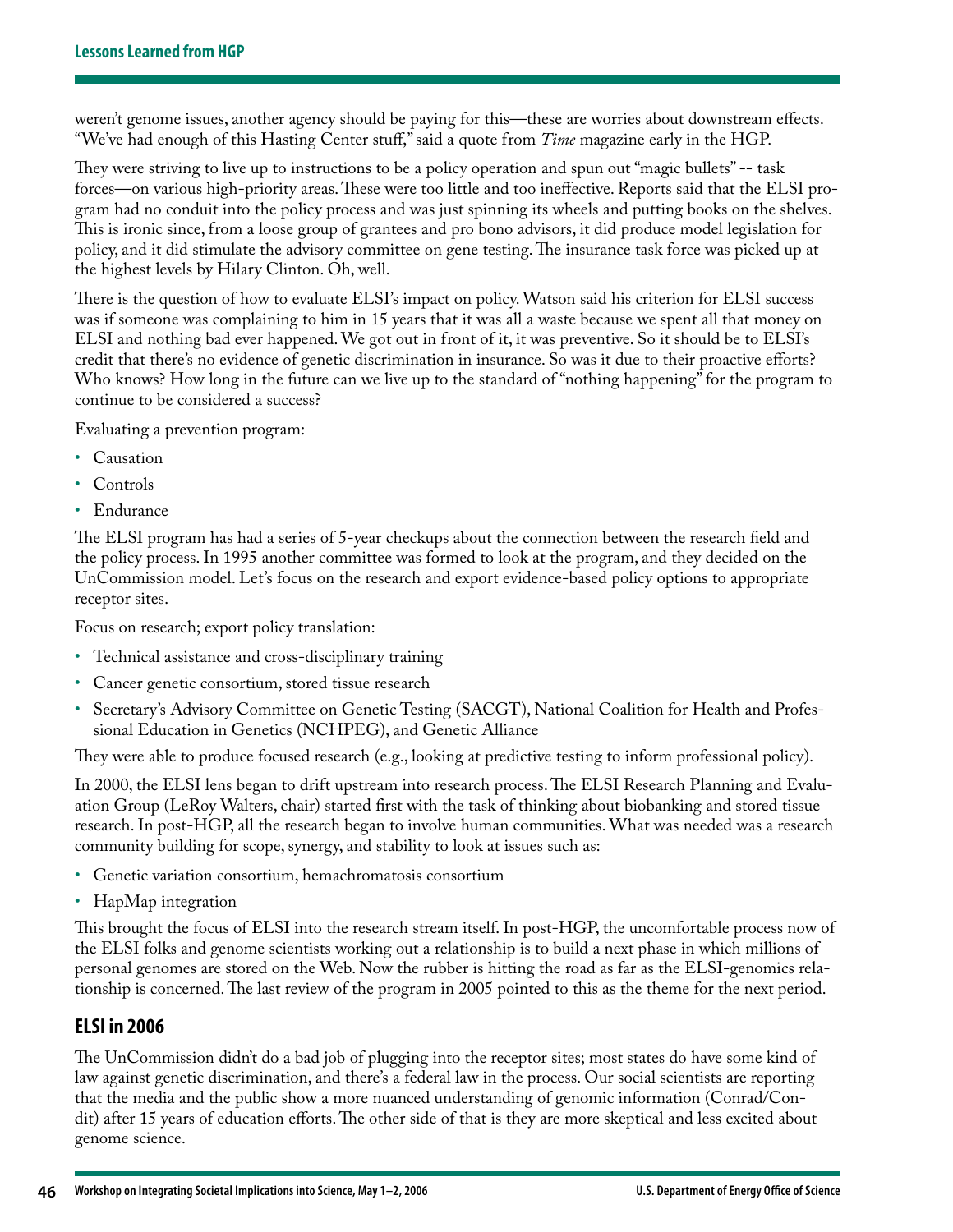Clinical genetic testing standards of care are evolving as a result of ELSI research.

The human subjects research landscape in genetics has been transformed partly in response to ELSI work and scandals. We've been paid the compliment of having critics on both sides. The social critics of science are saying, "Just as we suspected the ELSI program has just been a shill for Big Genomics and has paved the way for the rollout of HGP and post-genomic initiatives. Look at how they are facilitating the international HapMap by recruiting communities and talking to them." We've also been accused of "constricting the pipeline" of research and inhibiting the translation into applications (suggesting that we have a big influence over the research behemoth, which is flattering but not so).

The field is blooming internationally. ESLA in Europe is their equivalent to our ELSI. I'm going to a workshop about other countries funding this kind of work. So the spread of these ideas has begun to address those offshore issues that come up repeatedly in these areas (need others besides the United States to come up with policies).

### **Pros and cons are still there (see his earlier talk).**

It does build the capacity to get you to the stage where genomics is now, where it makes sense to think about a benchside ethics consultation. There are people out there that you can turn to. At the beginning of HGP it would have been a strange and unworkable idea. We needed the time to integrate communities and gather the evidence and experience to offer this service.

Lessons for nanoscience from ELSI:

- Create the "cultural architecture" of moral imagination and interdisciplinary collaboration earlier. Nanosci-• ence seems to be off to a great start.
- Experiment more with funding mechanisms. The NIH ELSI program struggled to fit NIH mechanisms. To fit interdisciplinary research and policy activism into those mechanisms was (and still is) awkward. An idea someone gave to the ELSI program early on: have an essay contest. Take \$100,000 (a cheap RO1) and have five \$20,000 prizes. Essays should be blue-sky forecasting of what the nanoscience and synthetic genome issues might be. Of course, you'd keep all the entries.

I'm interested in Dan's reference to *Prey* as a bete noir for the nano community. So why doesn't *Jurassic Park* generate angst for the synthetic biology community? He says both will fade from the popular imagination.

# **Discussion of Perspectives**

**Dan Drell:** If you were designing this from ground up, what would you do differently?

**Eric Juengst:** Finding ways to get into it at the CD0 level is crucial. Start the socialization process and build the community.

**Dan Drell:** How do you handle assessment questions in the light of the Government Performance and Results Act (GPRA)? How do you measure ELSI?

**Eric Juengst:** You could trace the etiologies of those social events and point to the role that ELSI-funded research has played in it. This is an ongoing project. It's not an easy metric or a standard evaluation tool. It's always an issue.

**Jean McEwan from the NIH program:** On the one hand it's great that ELSI has spread around the world and into nanoscience. On other hand, I sense that we use the term ELSI without any sense of definition, and it leads to imprecision in thinking about the issues and evaluating the work of an ELSI program, which is just a program within larger ones. It's not all bioethics. It's at least four distinct sets of activities without really thinking critically about how they differ: research, education, policy development, and public and community outreach. There's an inherent tension in establishing ELSI within an agency that is also funding the science, so it's always difficult to define its appropriate role and measure its success. They get accused of squeezing the pipeline or are seen as a shill for the science. This happens when a program is trying to be all things to all people. I was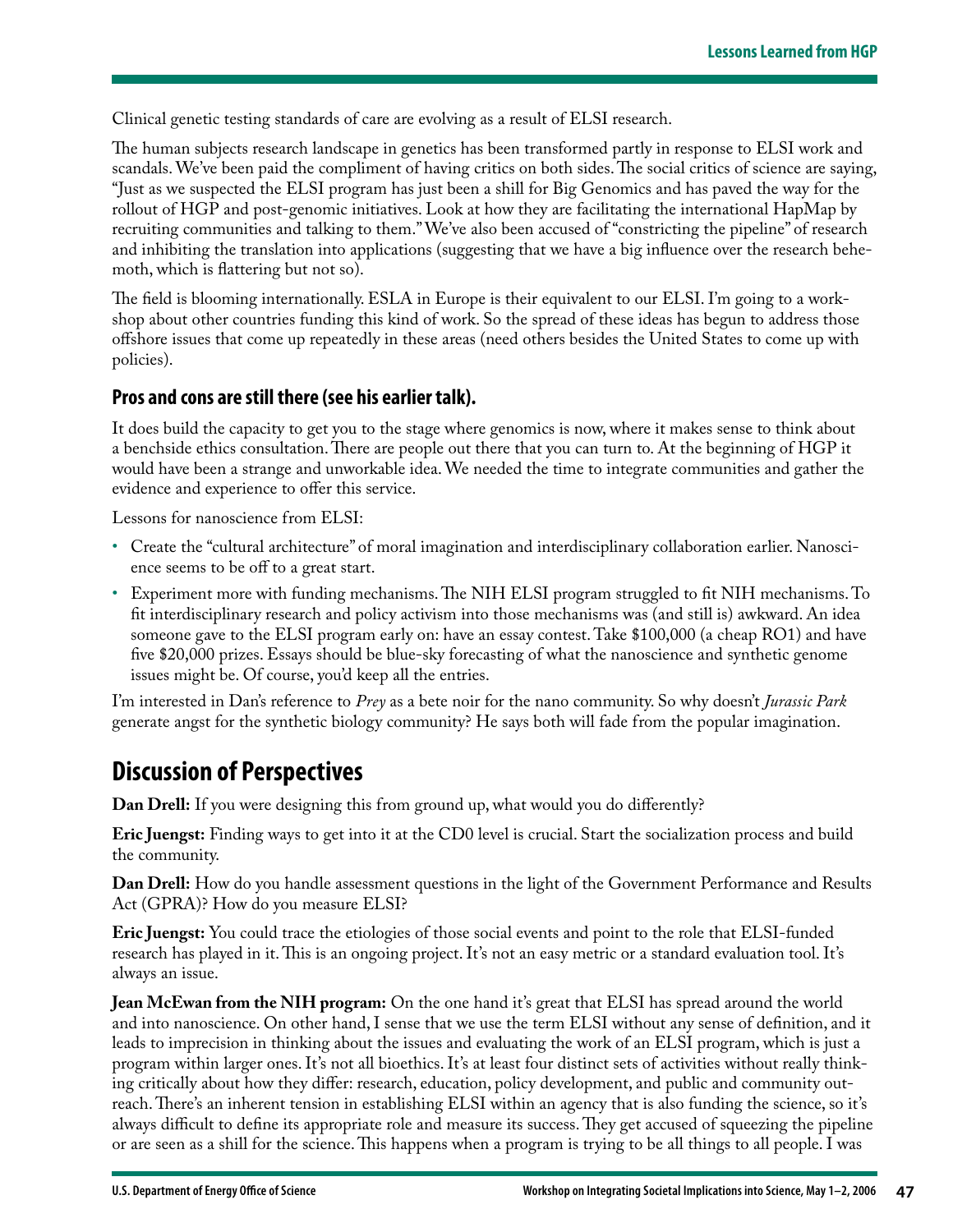recently in Japan talking to genomic researchers who are launching biobank projects. They are so proud of putting more than 5% into ELSI. What does this mean in Japan? It's PR for the biobank. It's not my idea of ELSI, but I'm not sure what it is either. We need to get more precise about what it is—research, education, policy dev, PR? There are different measures of success for each.

**Bob Cook-Deegan**: Integrating into the science is valid but the creation of value is more important for ELSI. *From Chance to Choice* is an example of inherent value—it teaches about eugenics and genetics in the real world. It's probably the most widely used text and was put together by a bunch of philosophers. Another thing: the policy engagement part of the agenda is important. It's hard to measure in quantitative terms, but you can tell the stories. Tease out the stories, and history can do this for you. It would be great to write these stories up. Not many people know about it and there's still interest from the media.

**Dan Drell:** So it's 2006 and the genome has been sequenced. What would be the difference if there had never been an ELSI program?

**Bob Cook-Deegan:** Thirty-eight states did something; they are paying attention to the use of genome information by the insurance system. They pushed the momentum of misuse of genetic tests.

**Eric Juengst:** I gave three examples that rely on a leap of faith like the guys dancing in Central Park to keep away dragons.

**Christine Chalk:** Lots of people are trying to do things in the ELSI territory, and they are well meaning but not informed about research that's out there. OSTP is looking into conflict of interest now.

**Mildred Cho:** Back to the question about what if we didn't have ELSI. I'm pretty sure that as a result of community building the fact that a graduate student will call and say, "I have a genomic oscillator in *E coli* and can I come over and talk about ELSI"—this would not have happened. Senior scientists are asking the same things. Questions like this can even be raised in scientific meetings now. It's too limited to think of policy-development impacts as the only benefit from ELSI. Thinking about it as not being grounded in fact is to miss the point. Different things are relevant to different people—we see it in stem call research—issues that are important are not necessarily facts but values. To think about the stem-cell research debate as about abortion also missed the point. IP, ownership, corporate intrusion into science process—all kind of other things that have to do with trust in the science process, these also are issues.

**Nigel Cameron:** As far as built-in ambiguities are conceerned—that's the way it is. It's not going to work given the kind of agenda coming. Wrapping up of questions forces us to have real questions about to what we want. ELSI is a dry run for what happens next.

**Tom Vogt:** There's an expectation that ELSI efforts should influence how nanoscience is implemented. Look at the nanotech act in 2003—there's a clear distinction that the center for nanotech preparedness would focus not on academic assessment but on impact (not broad and squishy). Once in awhile we need antibiotics, we can't just pave the way. Have to constrict the pipeline a little sometimes and not just pave the way.

**Eric Juengst:** I was at a meeting in which this came up: the role of ethics and putting on the brakes. What are the functions of brakes on cars? To allow it to go fast; without them you can't do it.

# **The Regulatory Environment for Nanoscience and Synthetic Biology: Challenges and Prospects**

# **Dave Bjornstad (ORNL)**

This talk discusses the special attributes of nanoscience and technology, synthetic biology, and other emerging fields that may cause unique challenges to the portions of the U.S. regulatory system that seek to protect human safety, health, and the environment. It is divided into two parts, plus a conclusion.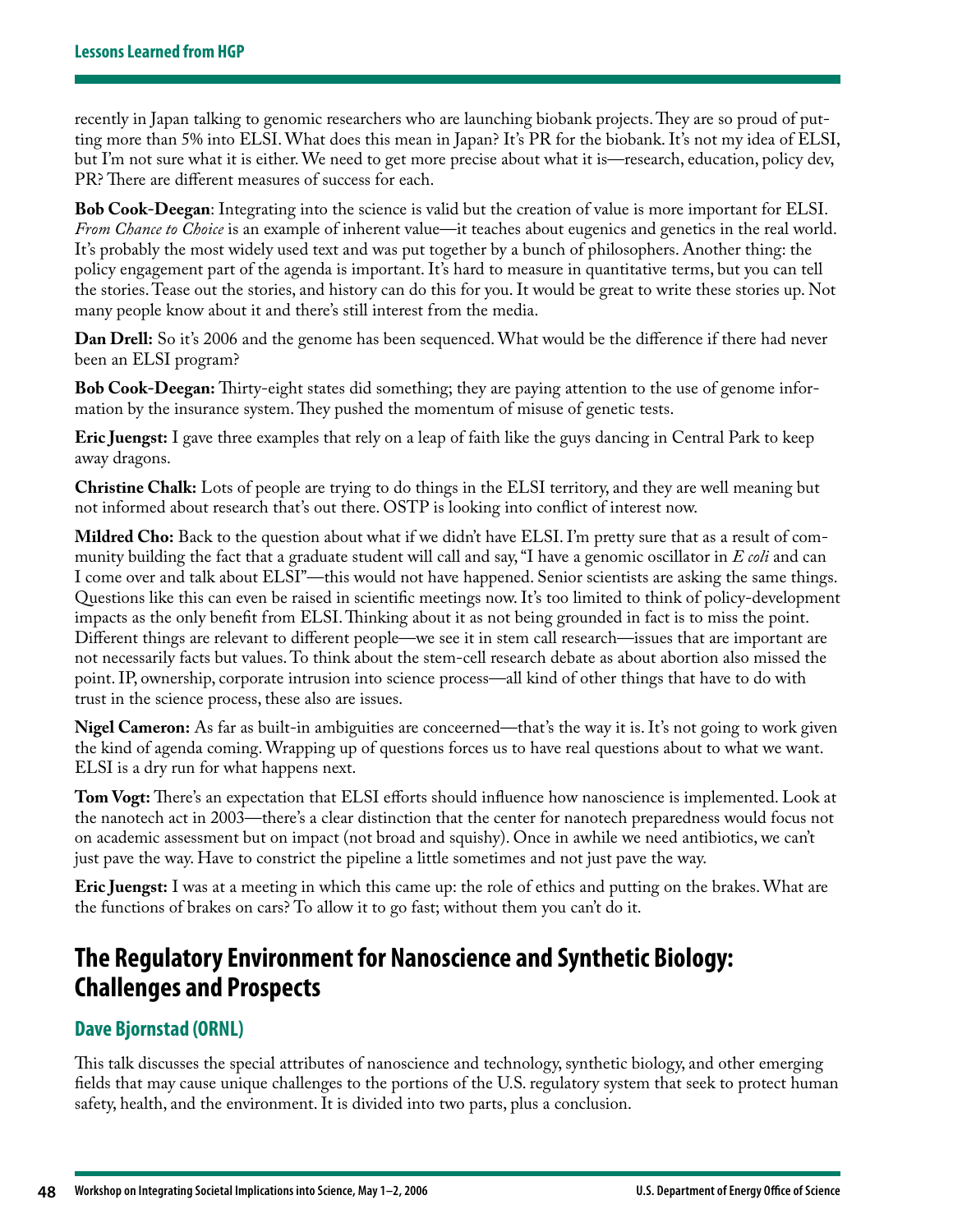First, I present background on risk-based regulation and how the existing regulatory system, as administered by the Environmental Protection Agency (EPA), the Federal Drug Administration (FDA), and the Occupational Safety and Health Administration (OSHA) are preparing to regulate nanotechnologies, based on the Toxic Substance and Control Act (TOSCA), the Food, Drug, and Cosmetic Act, and the Occupational Safety and Health Act, respectively. EPA, for example, is undertaking preparations through a combination of research, life-cycle case studies, expanded collaborations, and training programs. At the same time, critics are pointing out how current interpretations of rules and procedures may require adjustments. Some feel that new legislation may be required, as in the case of TOSCA, a law that places significant burdens on EPA to justify virtually any controls.

Second, I highlight special attributes of these technologies suggesting that these agencies may also have to undertake significant new responsibilities that could require additional resources.

I argue that four attributes are of special importance and interpret them for nanoscience and technologies:

- Nanoscience and technologies often differ in kind rather than degree from their antecedent technologies. This makes regulation using established relationships from existing regulatory targets (substantial equivalence) less applicable and may require developing data on new targets.
- Nanoscience and technologies, while offering new and perhaps remarkable benefits, will arise from science in progress rather than from settled bodies of knowledge. This means that decisions will be required before a full understanding of risks will be available and may require new approaches to regulatory decision making that are explicitly incremental and subject to review as experience and new data become available.
- Nanoscience and technologies present special challenges to social values, norms, and ways to measure or ascertain them. As a result there may be increased pressures for precaution, even as some groups, for example those funded privately, press on. There may also be less willingness to compromise or experiment in sensitive areas. •
- Nanoscience and technologies may present significant external costs. Data from second or further order effects may not flow naturally from the science, and explicit efforts may be required if these data are to be collected.

Finally, I discuss steps that might be taken to address these concerns, while remaining sensitive to the limited resources available to the regulatory process.

As a point of departure, I will relate two stories from my past relevant to the workshop topics.

#### **The Power of Familiarity and Incentives**

I came to this business, not as a scientist, but as an economist working at ORNL on policy studies that drew upon the lab's unique databases. There wasn't a policy-analysis division, so they put me in the Health Physics Division, which carried out research that was somewhat related to mine. I was attending a meeting as a young section head when the discussion turned to how the Laboratory's instruments had picked up radiation measurements from a Chinese bomb test. One scientist said that by now there was a little of that in all of us. They thought it interesting and amusing. I also thought it was frightening. There are some similarities to what we're talking about today because with nanoparticles, like radiation, you can't see, taste, or smell them, but you tend to hope there aren't too many of them in you. On the other hand nanotechnologies, like radiation, are diverse so that one can't put them all in one basket. So there are reasons to think that nanotechnologies must be regulated within relevant contexts, contexts that must be limited in number, yet sufficient for policymaking. But while familiarity leads to understanding, it also can lead to a degree of confidence that may be unwarranted and, at the least, unsettling to those with less familiarity.

**My other story.** Several years ago I managed a task force at DOE that sought to increase the integration of economic principles into DOE decisions. The group was more than a little diverse, relative to their politics and backgrounds, and there was a debate over whether DOE was a policy agency (making decisions that other groups spend money to implement) or a mission agency (doing things such as carrying out programs to develop new technologies). Some assumed that all agencies of government took an active role in making policy, in the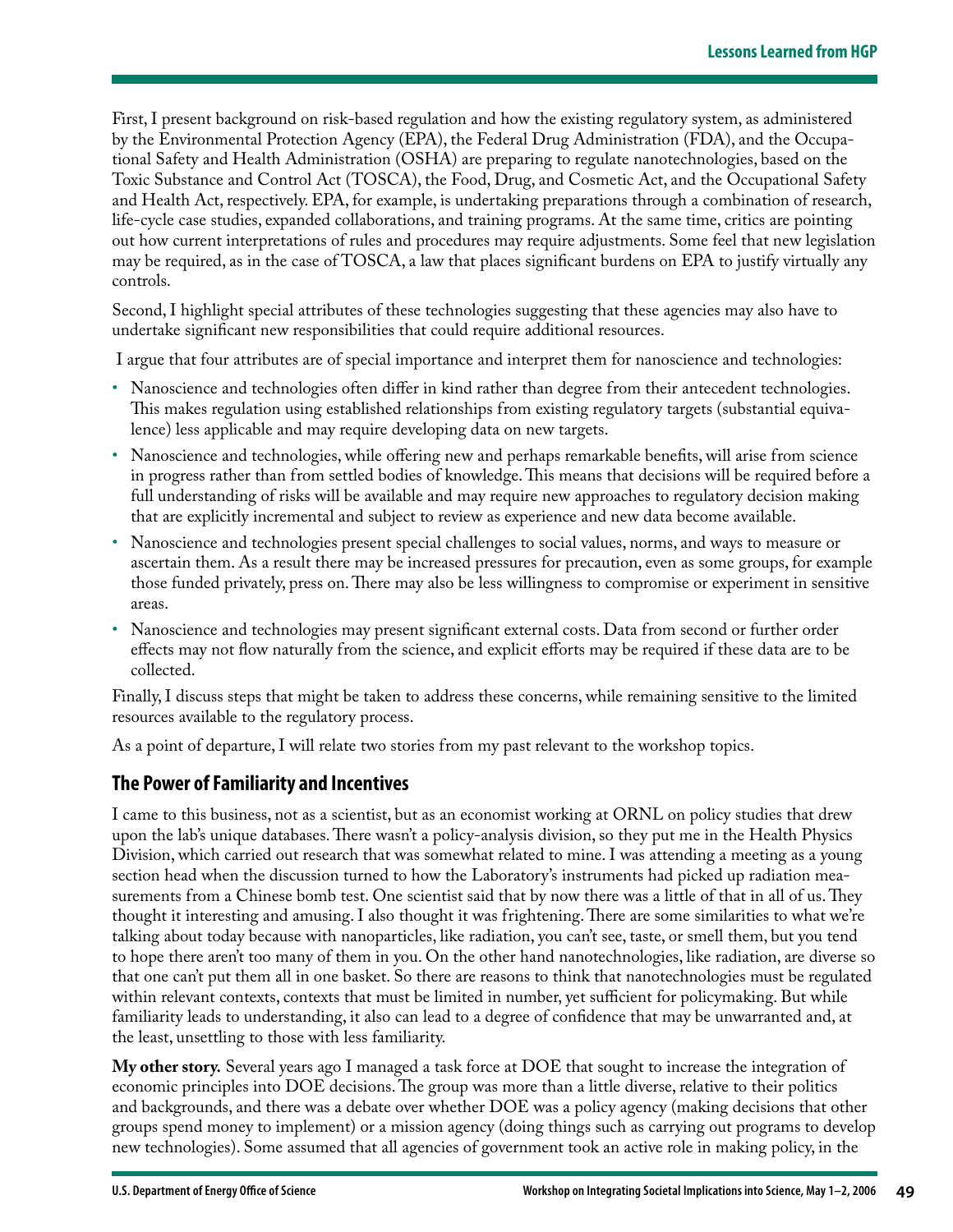sense that they make decisions that benefit some at the expense of others. By extension some felt that government should take pains to seek out and promote activities—public or private—with net social benefit. Others would accept only the narrowest of roles for government as a gatekeeper in the limiting of some activities and promoting of others. It took me only a short time to realize that each task force member came to express his or her own values (or those of the group they represented). Hence, just as the academic community placed their confidence in analysis, the business community placed its confidence in the marketplace. Common interests aside, it is useful to remember that the various parties to the regulatory process will typically promote their own interests and respond to real incentives as they perceive them.

# **Traditional Regulatory Practices**

Most regulatory bodies that deal with environment, safety, and health (ES&H) adhere to risk-analysis practices when the science and resources lead to clear-cut answers. The current regulatory system is implemented by groups like EPA with considerable input from scientific community, bodies like the National Academy of Science, and the groups to be regulated. Risk analysis generally attempts to establish the cause-and-effect relationships that describe the harm to various receptors from potential exposure to some substance and to track the pathways (between receptor and substance) that lead to actual exposure. Policy can then set standards or other restrictions that reduce exposure or reduce the harm from exposure, such as providing safety mechanisms.

Regulators prefer to have the science clear from cause to effect to pathways. It's a clean and defensible way to make policy. One can then debate the criteria to govern standards, such as an "adequate margin of safety" or a benefit-cost test. The stronger of science, the stronger can be the basis for choosing standards, given criteria.

As it turns out, it is typically not necessary to do science for each and every product of process that is subject to regulation. The way most things are regulated is by drawing analogies to something else, a regulatory approach called substantial equivalence. It means if you've got good science and you understand cause and effects and pathways, you can use the results from one narrow product to regulate a range of related products. This gives regulators some freedom to expend resources on other topics such as emerging products.

In contrast, when the science is inadequate, values become more prominent (for example, the concept of risk governance, which is growing in popularity in Europe). Here the issues might be over whether to undertake new research or production (e.g., bionano technologies), over the willingness to undertake controversial research (e.g., stem cells), or over accepting some risks to gain greater understanding of regulatory needs. The point is that one must have some operational way to deal with poorly understood risks. Options include:

- Accept some risks as a learning process, possibly by relaxing the "substantial" part of substantial equivalence; •
- Apply the "precautionary principle." Precaution can imply a lot of different metrics, but it is basically a con-• servative approach that eschews risks;
- Provide information to those affected, and let them make choices over how to proceed.

To summarize, when the science is strong, choices are easiest and values will typically be less obvious. When problems are more complex and the science less clear, choices are less obvious and reliance on values grows. Some persons' values call for precaution; others' call for moving ahead.

# **Current Regulatory System**

The current regulatory system is a product of evolution based on the accumulation of legislation that addresses specific regulatory issues. The system tends to be fragmented and heterogeneous, which is to say that different agencies could be regulating different aspects of the same targets. The system tends to change incrementally and is conservative in the sense that internal forces oppose broad-based changes or radical responses. The tendency is to fit new topics into the existing framework. This contrasts with academic advice that proposes more sweeping responses and often implies a need for new resources to implement them.

The system is well aware that nanotechnologies are rapidly emerging. EPA will deal with this set of targets principally through the Toxic Substances Control Act (TSCA); FDA will deal with it through the Food, Drug, and Cosmetic Act; and OSHA will use the OSHA Act.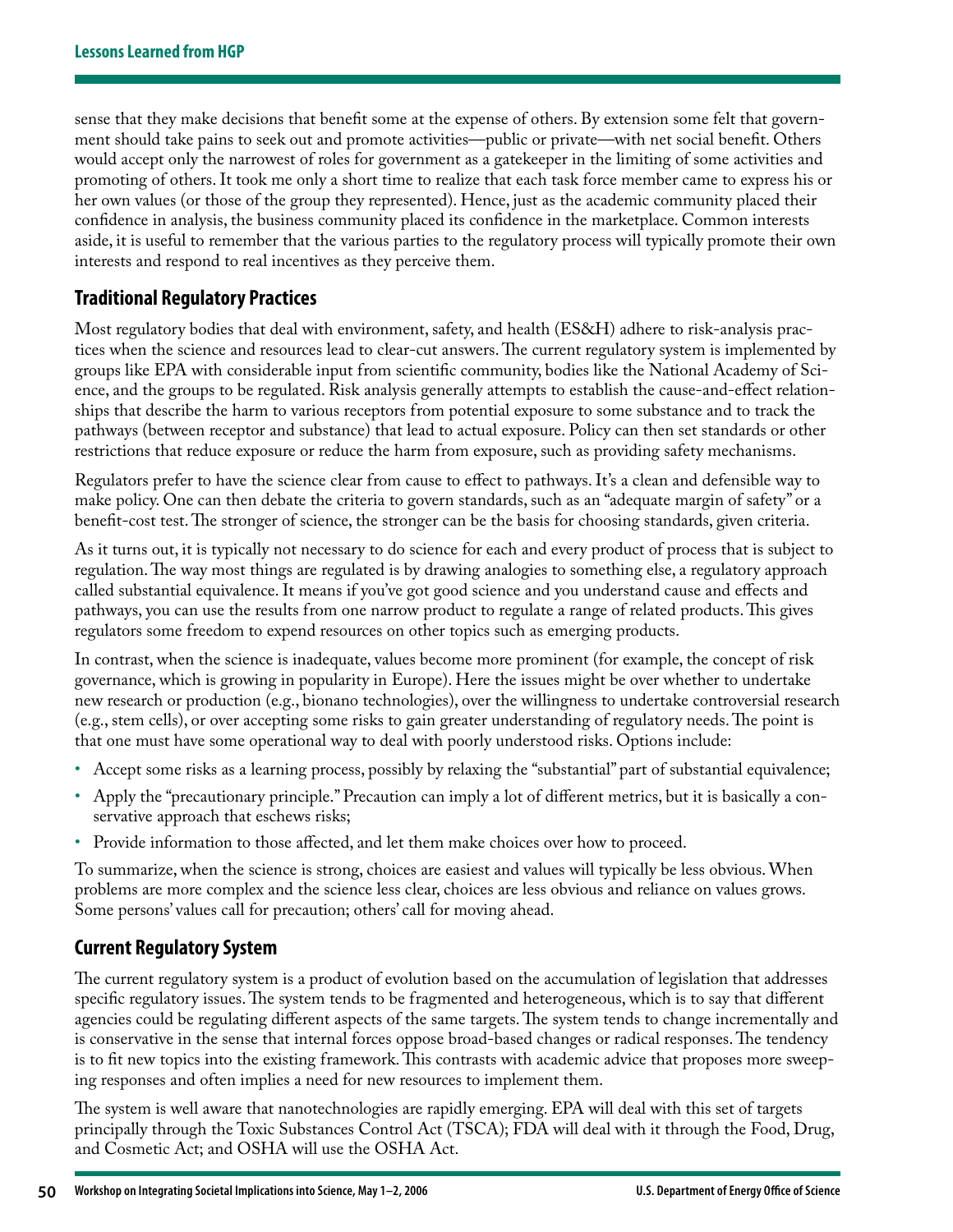Because EPA has significant responsibilities for nanotechnologies and has begun to address this topic, it makes a good example. TSCA is designed to prevent new chemicals from escaping regulatory attention, though it does not seek to slow the development or use of new chemical products. EPA convened a working group over a year ago to study how TSCA could be applied to nanotechnologies. A draft report is on the Web and is being reviewed (www.epa.gov/osa/nanotech.htm). It says that EPA will accept the challenge of regulating nanosubstances under TSCA. It will also make use of the technologies in support of its mission (e.g., for cleanup methods). Because EPA follows a risk-analyses model, they will initiate case studies and collaborate with other agencies as well.

FDA and OSHA also are beginning to address nanotechnologies in the areas of drugs, cosmetics, and the workplace, but at this writing they are not quite as far along as EPA. In general, regulators are not neglecting this topic. They have an established starting point and a path forward. Naturally, affected parties and critics are watching carefully.

On the other hand, critics have cited TSCA for a number of weaknesses. In particular, the law places a good deal of the burden of proof for required regulation on EPA. It requires EPA to produce evidence of an unreasonable risk to delay production and provides standards that tend to make it more difficult for EPA to defend its positions than do other laws, such as those for clean air and water. It exempts small batches of new products and generally seeks to reduce regulatory burdens. Some have called for new legislation to target this law more directly at nanotechnology attributes.

### **Challenges to Regulatory Practices**

In my view, a number of attributes possessed by nanotechnologies and other emerging technologies pose particular regulatory challenges. I group these into four categories.

First, many impacts due to nanotechnologies and their products are related to scale, with the result that the relationship between a nanomaterial and its bulk counterpart is different in kind rather than degree. This means one cannot apply existing regulations on, for example, bulk carbon to nanocarbon materials. Differences in kind mean that substantial equivalence may not be valid until the knowledgebase grows. To the extent that a great deal of regulation now relies on substantial equivalence, the growth of nanotechnologies implies either a type of learning by doing or an expansion of resources for specific research to establish new equivalence relationships. More broadly, many other advanced technologies are also different in kind from their predecessors.

Second, nanotechnologies and other advanced technologies typically arise from science in progress rather than settled bodies of knowledge, with several implications. Understanding how and to what degree the products of nanotechnology have negative impacts on targets may emerge slowly, while decisions regarding precautions in production, use, and disposal may be required sooner. When databases are inadequate, scientists may not agree on impacts. As an example, life-cycle effects may be poorly understood. Closely related is the degree to which impacts may be irreversible. When we reach the point that there is a "little of that in all of us," it may be too late to correct deficiencies.

One response to science in progress is a sequential regulation process, sometimes called adaptive regulation. To an extent this practice is already applied in drug trials; we use current knowledge to ground initial standards, but we still keep track of the impacts once drugs are in widespread use. If negative impacts arise, drugs may be withdrawn. Unfortunately, revising past decisions can be costly. It can also prove troublesome if previously unidentified irreversibilities arise.

Third, nanotechnologies and other advanced technologies can present special challenges to values, norms, and the means for explicating or measuring them. For example, values over unfamiliar products may be poorly formed (e.g., What's a "living machine?" What does it mean to inject them into one's body?). Similarly, values over unfamiliar risks may be poorly formed. We have yet to resolve the topic of very small probabilities of very large risks. Should we take expected values or should we apply additional precautions?

Value conflicts and challenges to norms militate against greater reliance on value-based decision making. Challenges include how to ascertain new values, for example, by using opinion polls, developing ways to capture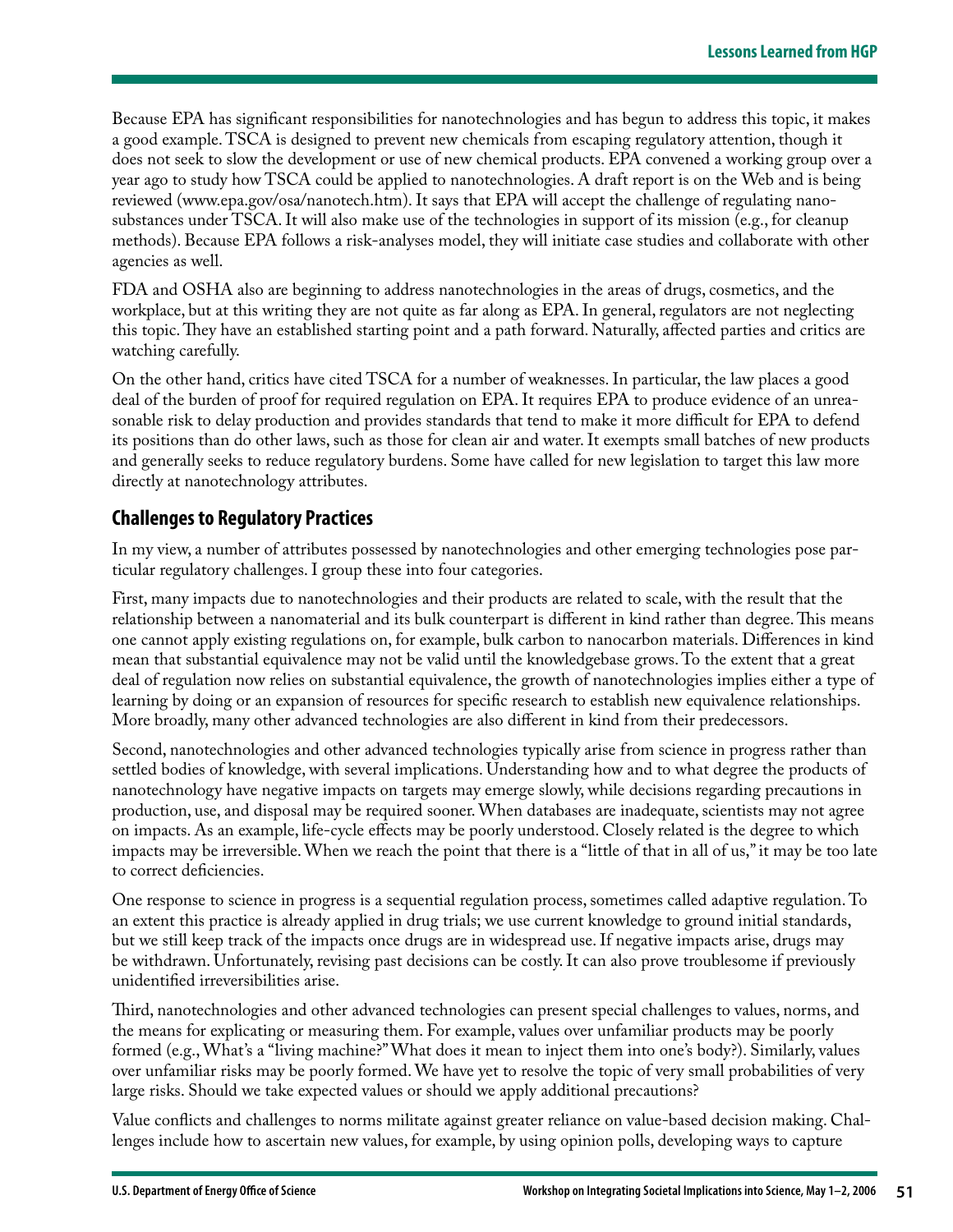revealed preferences, and stimulating public discourse. It might be good to develop better methods for addressing value-laden choices and the discipline to avoid making the debate one of science vs religion. Finally, education might best target the formation of public opinion, rather than focusing on "truth telling."

All these lead to a tendency toward precaution.

Finally, nanotechnology and other advanced technologies may present significant external costs and benefits. Most technologies have some external costs, but these may different, and they may be misunderstood. As an example, early critiques of nanotechnologies raised issues of replication run amuck. Today, this is understood to be a distant problem at worst and likely no problem at all. On the other hand, data on second- and third-order effects may not flow naturally from the science—as in the case of "unknown unknowns." We may need to take care to search them out specifically. Often, there is pressure to apply decisions concerning one topic to other topics, a sort of substantial equivalence.

We have rejected the creation of new humanoid species through cloning, but in the United States at least, have embraced the creation of new crops via hybrid processes. What about new species of crops, grasses, trees, or animals via biotechnology? California, for example, considered and rejected the importation of novelty fish that glowed in the dark, due to concerns over accidental release and cross-breeding. Designer trees, optimized fort lumber production, have raised some eyebrows. A number of European countries appear to have rejected genetically modified foods out of a general concern for food quality rather than based on specific evidence.

#### **Summary**

When the science is weakest, the regulatory system is forced to place greater reliance on values. Unfortunately, in the most important cases, public values are often not well formed. There are opportunities to gain knowledge through heuristic learning, but the costs of doing so are poorly understood. One potential cost is increased pressure toward unjustified precaution.

So, how to proceed? Candidate steps might include the following:

- Refocus the regulatory mission for greater efficiencies. Devote resources toward a better understanding of which data to collect, which data are analogous to other regulatory targets, and which are not. •
- Define equivalency in operational terms. It is widely recognized that analogy by material type may be less valid for nanomaterials, but what basis would be most valid?
- Make the state of knowledge explicit. Methods for making judgments over which data are valid and which are not would help. For the reasons stated above, however, there may be greater challenges to do this with emerging advanced technologies than with those of the past, just as it was easier to pass judgment over the effects on human health of sulfur in the air than over carbon dioxide in the air and its impact on climate change. Nonetheless, standards for vetting the data would be valuable.
- Reconsider regulatory roles and relationships. We should consider changing how players interact in the regulatory process. It may be desirable to increase the already active role of the private sector in regulatory data collection and in other aspects of rule making. Greater self-regulation may be desirable, much as has occurred under OSHA. All this requires creation of incentives to promote behavior consistent with regulatory goals. •
- Distinguish degrees of importance and prioritize. It is desirable to defuse trivial concerns, educate unin-• formed concerns, and elevate critical concerns for public debate.

To close, I have suggested that benefit is to be gained from establishing valid causal relationships that span the range of relevant risks and from discovering the most parsimonious ways to extend them to related products. I have also suggested that when scientific data are inadequate, the regulatory process has greater need of informed values. But, to be more explicit, the regulatory process must always determine just whose values should be included in the process and how they should be weighted, despite the science. This is a task that cannot be delegated. In my opening remarks, I suggested that an overly casual approach to applying science can undermine the process's credibility. I may not want a little of that in me, no matter how comfortable you may be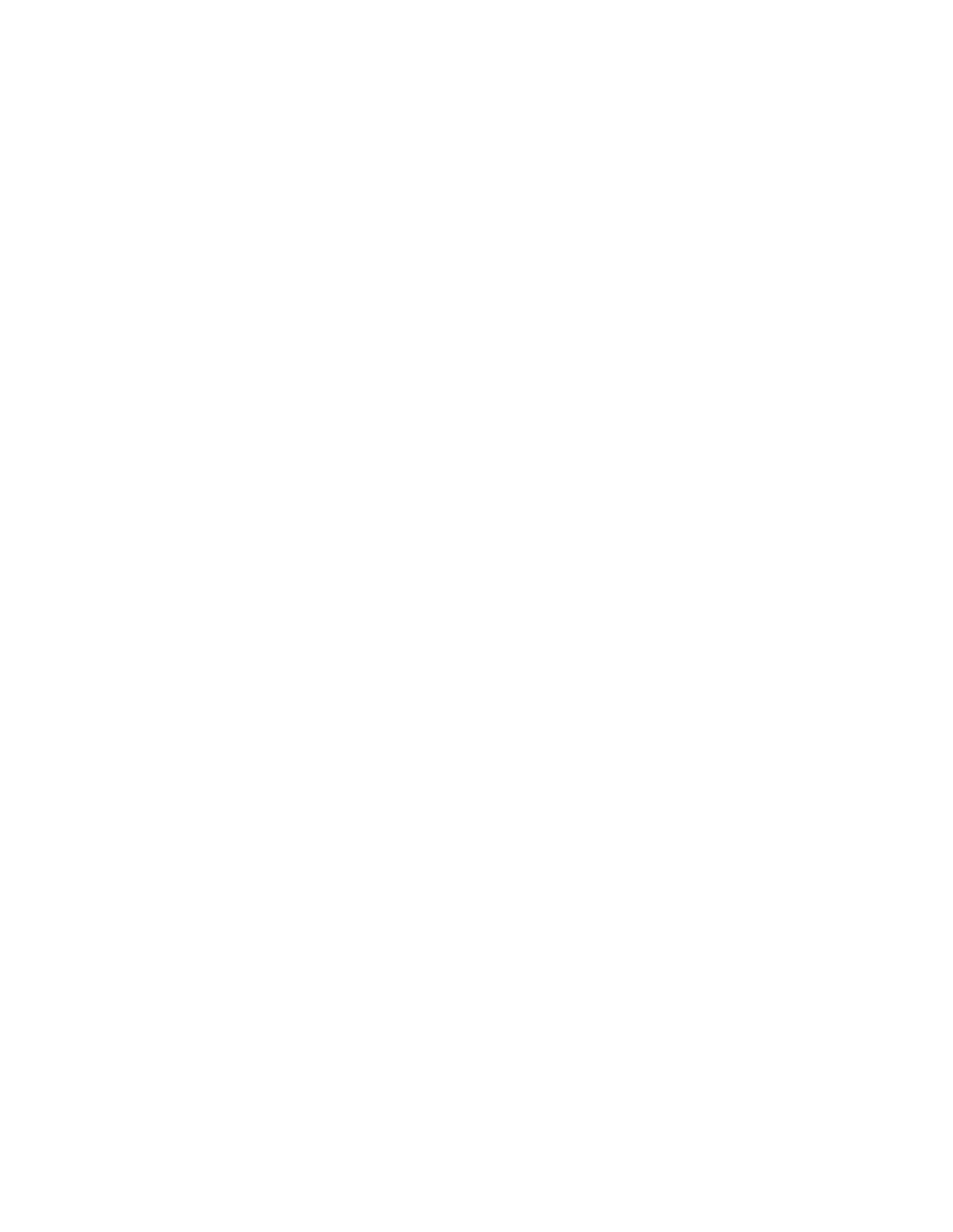- Explore creation of a social and ethical impact statement for each project. q.
- r. Begin the analysis and social discussion of enhancement and whether we should create life.
- s. Review GTL and nano roadmaps from science and technology study perspective.

### **Group 2**

- a. Training is needed for news people.
	- The issue is to get a positive message out. Program that gives guidance on how to deal with media, how to get message across, how to frame. This could pay off. Not preaching on public policy but on educating lay community on what science is about. A real obligation.
	- Use the model used at Wisconsin, "Baldwin seminar" for journalists. Journalists come in, ask, go to labs, **–** ask questions. Talked about framing with journalists.
	- One-on-one individual training is important, not necessarily on one topic. Value to both of these activi-**–** ties—one is event driven and the other is not in the heat of the moment.
	- Journalists don't go to routine sources, they go to rolodexes. Create an infrastructure thru formalized **–** meetings. Communicating is important in building relationships with constituents. Groups like EPA do this.
- b. Education output from HGP in the long run was very important. Because ELSI was there. An important investment.
	- What specific education is needed? Stanford consultations are being used now as case material in their **–** courses. They hope to have a case book for teaching, with a teacher guide, at the graduate level. Use for NIH-mandated research ethics training. Law schools interested in this also.
	- ELSI is stuff that happens while we're busy doing other things—concerns come up that we don't think of **–** as concerns. That's ELSI. Education, outreach, feedback programs should target broad groups.
	- Educating people about science and ELSI is important; include talk about trust and values. Not just PR. **–**
	- In terms of educating, getting down into lower grades is an investment that will pay off. Send grad stu-**–** dents into primary schools. You don't have to get really detailed—at whatever level you target, you decide what part to take, even if you teach the concept that science make advances, gains knowledge, and that it can be used for good or evil.
	- Talk about long-term and short-term communicating strategies; for K through 12, explaining what nano-**–** tech is would be a good start. Knowledge provides a framework for processing subsequent knowledge to make an informed judgment.
	- We need to develop information for specific audiences; need to understand what nano does. **–**
- c. In addition to educating the public, we also need to say that  $\rm DOE$  or NIH should be looking at implications of scientific research. The development of switchgrass for bioenergy—this could have enormous impact. Carbon neutral. This is a different environment from HGP, which focused on how genomic info would affect people's lives. Anyone can identify with it and see the obvious negative impacts. It resonates. Here DOE is trying to say that was good, what's the equivalent for nano and synthetic biology?
- What are the issues beyond patents or EH&S? There could be economic disruptions with breakthrough d. technologies. What is the equivalent in nano or synthetic genomics to the genome issue of personal-privacy violations?
- e. There could be all sorts of intrusions to our bodies from nanotech. Speculations already are surfacing about brain machine interfacing, stronger muscles. We could be dramatically manipulating the human organism part of the self-conscious message of nano is that we can manipulate matter with precision and insert them into humans. Bionics.

One possibility: Cochlear implants to treat deafness can raise concerns in communities of disabled people. Nano and synthetic biology may create options for people that didn't exist before. Fifty years from now, say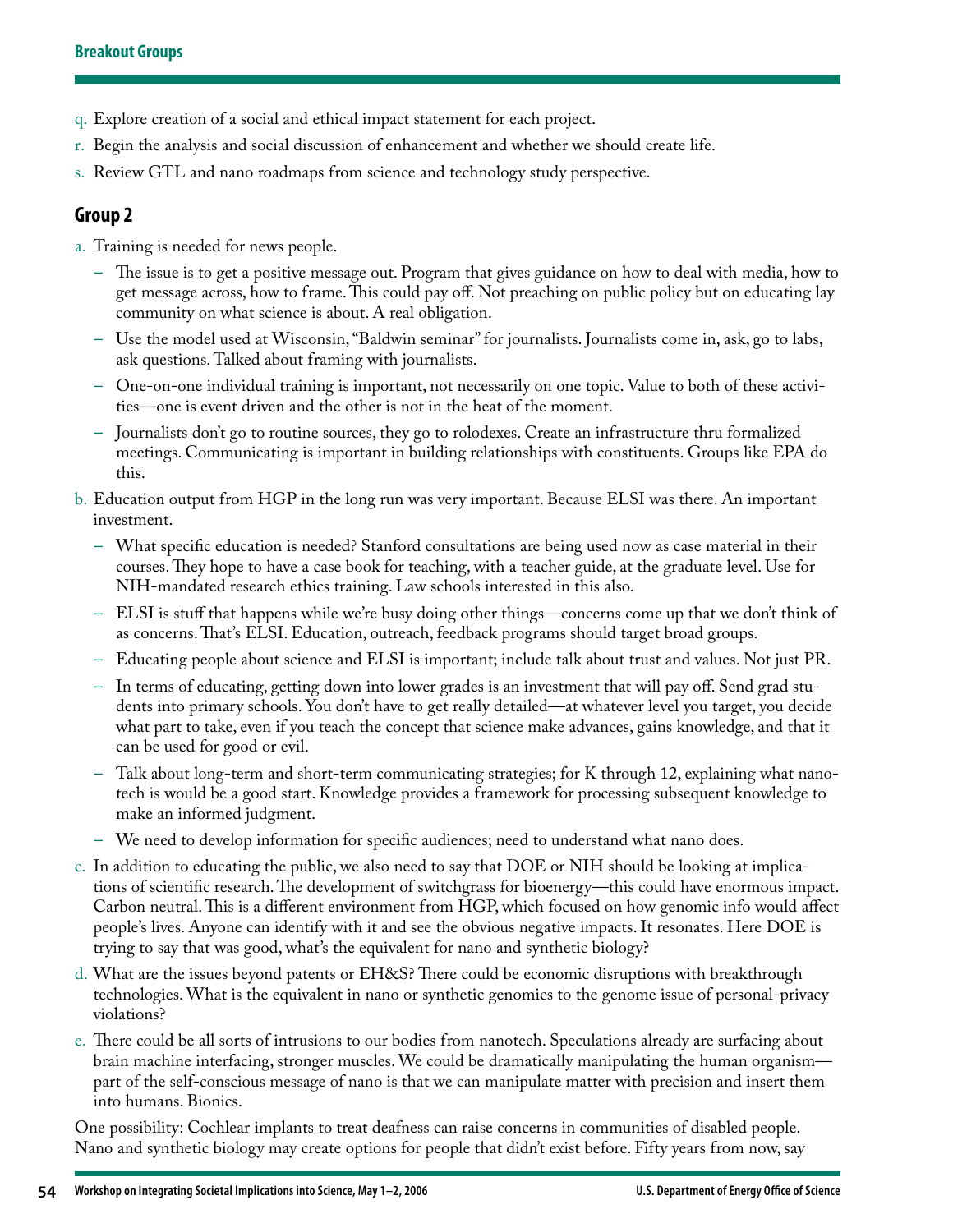we have all kinds of nano devices modifying gene activities, will people feel different? There could also be institutional implications—steroids in baseball, polymers in muscle cells, other forms of human enhancement: does this raise institutional responses? Is there a difference between taking Barry Bonds and making him superman,and helping someone to walk? People need to talk about this seriously.

#### **Potential Topics**

- Education component:
- PI level: communication with media
- Broad outreach
- Meet with science writers at AAAS
- Identify and discuss ELSI issues with groups—don't dismiss their concerns. •
- Use professionals, let PIs back it up •
- Economic impacts
- Consider: what does it mean to be human and have a sense of self? •

### **Group 3**

- a. ISIS needs to be a "fire-prevention" brigade, not so much a "fire-fighting" brigade.
- An analysis of state and Federal laws and regulations relevant to the DOE laboratories would be valuable; b. encourage interdisciplinary work, also work across a spectrum of social implications studies.
- An ELSI agenda for energy research and implementation, including societal and ethical issues, should be c. defined.
- d. The "hype" and excessive promises needs to be monitored.
- e. Citizen schools, projects for high school students, artists, and writers, should be initiated to capture their views and predictions.
- Look at Federal agencies doing regulatory activities, especially for potential "dual use" challenges. f.
- g. The goal of the HGP was very clear; here, the goals are in flux. Perhaps some kind of social and ethical impact statement could be useful.
- h. Human enhancement will arise.

# **Afterword**

# **Jeff Salmon (DOE)**

We are at a nexus of science and policy. This raises a series of theoretical questions we are being forced to ask. Not easy since the Office of Science is fundamentally a basic research support organization. Among these questions are:

- Should we do this work (e.g., nanoscience, synthetic genomics)? •
- What happens if we are successful, and what does this mean? •
- What does the ability to alter human structures and functioning mean for our definitions of "being human?" •

Whatever we do, addressing these and other questions will help engender trust.

- How does DOE manage this? Do we become green eyeshade types, trying to count numerically aspects that may not be countable or quantifiable?
- How do the proposed models discussed at this workshop address the DOE desire to achieve real integration of ethics into our work? We not only want to do good things but also want to be seen to be doing good.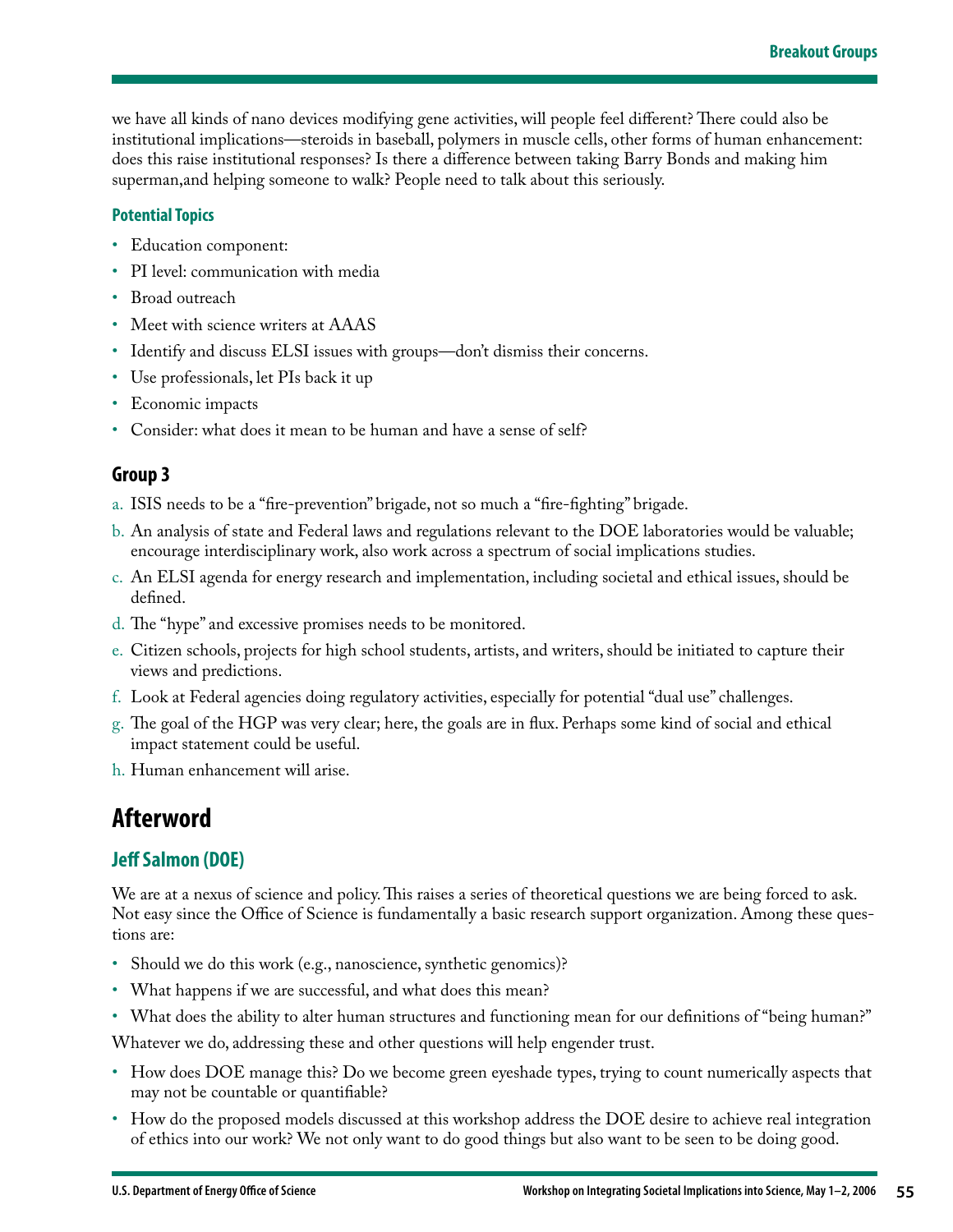One step in the right direction: creating greater self-awareness in our program managers. Others might include, albeit small and in a variety of areas, Kenyan conferences, research studies, and carefully chosen pilot projects.

Ray Orbach likes to solve problems; he doesn't think in terms of small steps. He wants to be bolder than that. When he commits, he acts. So now is an opportune time to take not just steps but bold steps.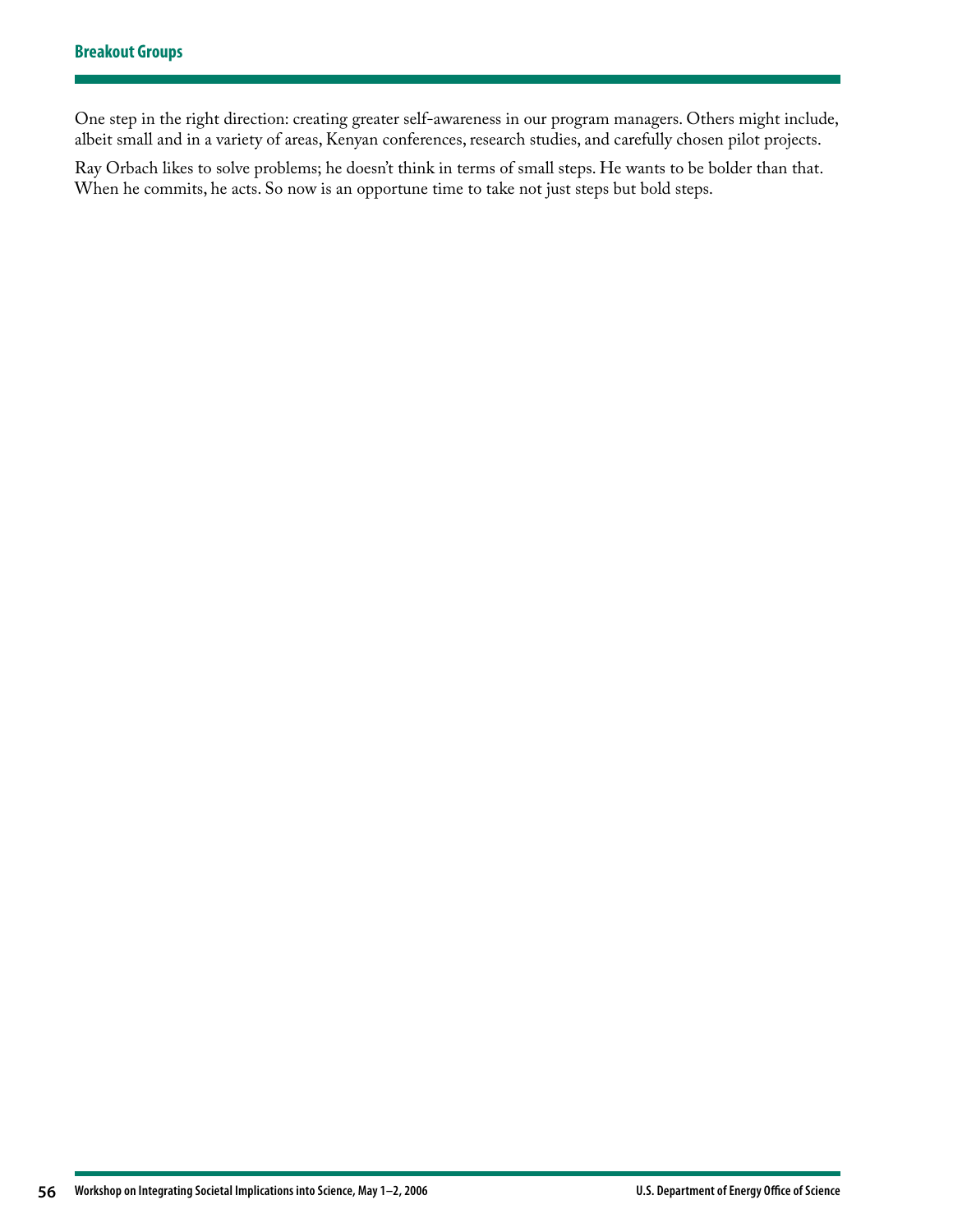# **ISIS Workshop Invitees**

Mark Alper Deputy Director, Molecular Foundry Lawrence Berkeley National Laboratory 1 Cyclotron Road, MS 66 Berkeley, CA 94720 510.486.6581, Fax: -7768 [mdalper@lbl.gov](mailto:mdalper@lbl.gov) [molecularfoundry@lbl.gov](mailto:molecularfoundry@lbl.gov) Lori Andrews Director, Institute of Science, Law, and Technology Chicago-Kent College of Law Illinois Institute of Technology Main Bldg., Rm. 301 3300 S. Federal St. Chicago, IL 60616-3793 312.906.5359, Fax: -5388 [landrews@kentlaw.edu](mailto:landrews@kentlaw.edu) Dave Bjornstad Society-Technology Interactions Group Environmental Sciences Division Oak Ridge National Laboratory Oak Ridge, TN 37831-6036 865.574.5152, Fax: -3989 [bjornstadj@ornl.gov](mailto:bjornstadj@ornl.gov) Julie Burger Assistant Director and Legal Fellow Kent Law School 565 West Adams Chicago, IL 60661 312.906.5359 [jburger@kentlaw.edu](mailto:jburger@kentlaw.edu) Denise K. Casey Science Writer/Editor Genome Management Information System Oak Ridge National Laboratory 1060 Commerce Park, MS 6480 Oak Ridge, TN 37830 865.574.0597, Fax: -9888 [caseydk@ornl.gov](mailto:caseydk@ornl.gov) Christine A. Chalk Office of Advanced Scientific Computing Research Office of Science U.S. Department of Energy 202.586.7203, Fax: -7719 [christine.chalk@science.doe.gov](mailto:christine.chalk@science.doe.gov)

Mildred Cho Stanford University Associate Director, Stanford Center for Biomedical Ethics Associate Professor, Department of Pediatrics 701A Welch Road, Ste.1105 Palo Alto, CA 94304 650.725-7993, Fax: -6131 [micho@stanford.edu](mailto:micho@stanford.edu) <http://scbe.stanford.edu> Robert Cook-Deegan Director, Center for Genome Ethics, Law, and Policy Institute for Genome Sciences and Policy Duke University, Box 90141 Durham, NC 27708-0141 919.668.0793 [bob.cd@duke.edu](mailto:bob.cd@duke.edu) <http://genomics.duke.edu/> Nigel M. deS. Cameron Research Professor of Bioethics and Associate Dean Chicago-Kent College of Law President, Institute on Biotechnology and the Human Future Director, Center on Nanotechnology and Society Illinois Institute of Technology 565 W. Adams St. Chicago, IL 60616 312.906.5296 [ncameron@kentlaw.edu](mailto:ncameron@kentlaw.edu) Hon. Susan Ehrlich Judge, Court of Appeals State of Arizona 1501 Washington St. Phoenix, AZ 85007-5305 602.542.5305 [sehrlich@courts.sp.state.az.us](mailto:sehrlich@courts.sp.state.az.us) Drew Endy Biological Engineering Division Room 68-580a Massachusetts Institute of Technology Cambridge, MA 02139 617.258.5152 [endy@mit.edu](mailto:endy@mit.edu)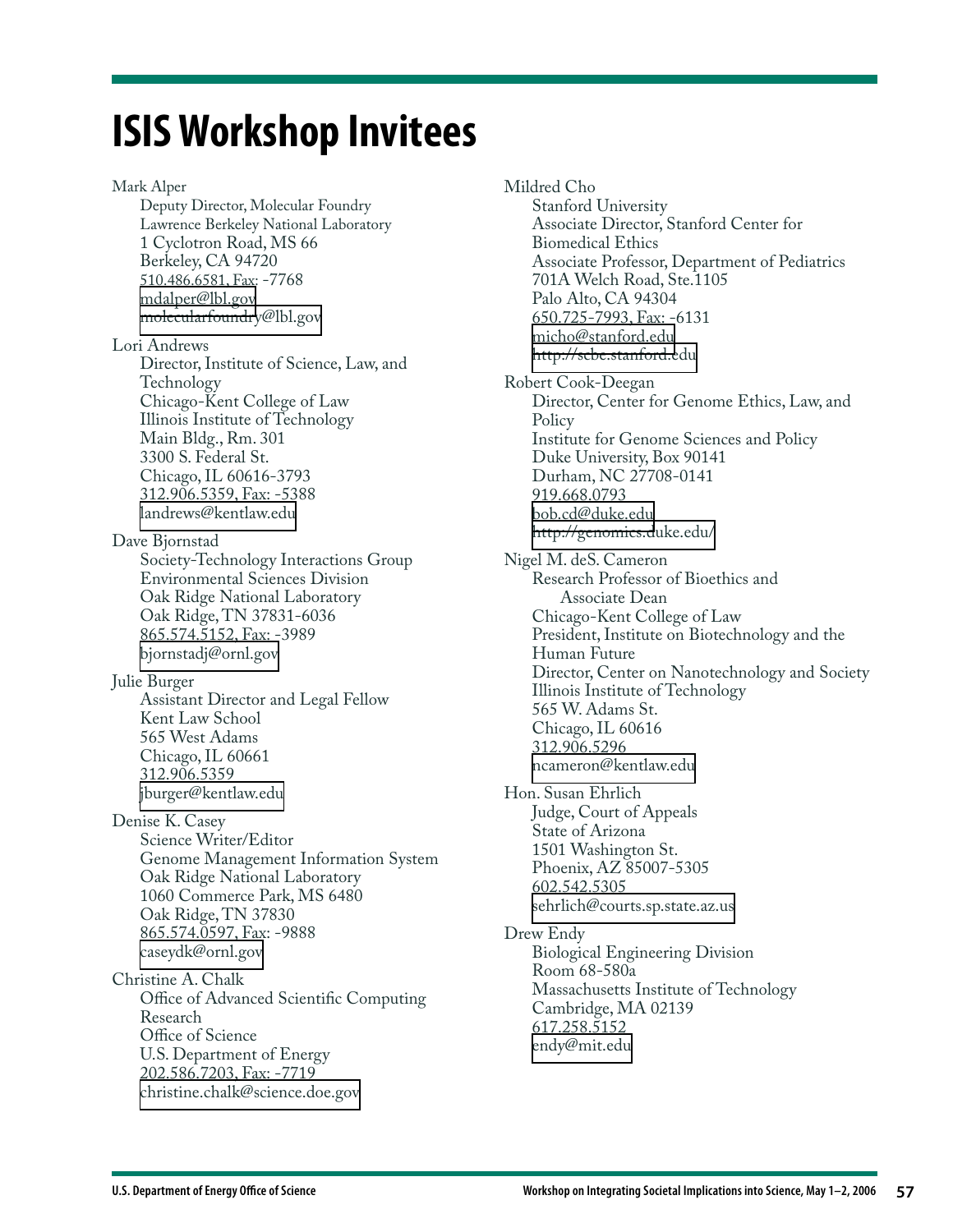Robert Friedman Vice President, Environmental and Energy Policy The Venter Institute 9704 Medical Center Drive, 4th floor Rockville, MD 20850 240.268.2761, Fax: -4000 Cell: 240.888.9801 [rfriedman@venterinstitute.org](mailto:rfriedman@venterinstitute.org) Ray Gesteland Vice President for Research University of Utah 201 S. President's Circle, Rm. 210 Salt Lake City, UT 84112-9011 801.581.7236 [ray.gesteland@genetics.utah.edu](mailto:ray.gesteland@genetics.utah.edu) Eric Juengst Director, Center for Genetic Research Ethics and Law (CGREAL) Department of Bioethics, School of Medicine Tower Annex 211 Case Western Reserve University 10900 Euclid Ave. Cleveland, OH 44106-4976 216.368.6207, Fax: -8713 [eric.juengst@case.edu](mailto:eric.juengst@case.edu) Lori P. Knowles Bioethics, Law, and Policy Health Law Institute, University of Alberta 617.795.1765 (Boston, Mass.) Douglas H. Lowndes, Scientific Director Center for Nanophase Materials Sciences Bldg. 8610, Rm. L-184 Oak Ridge National Laboratory P.O. Box 2008 Oak Ridge, TN 37831-6496 865.574.6306, Fax: -1753 [lowndesdh@ornl.gov](mailto:lowndesdh@ornl.gov) John B. Macauley Affiliated Scientist Senior Director, Courses and Conferences Program The Jackson Laboratory 600 Main St. Bar Harbor, ME 04609-1500 207.288.6266, Fax: -6003 [john.macauley@jax.org](mailto:john.macauley@jax.org) M. Ellen Mitchell Director, Institute of Psychology 3101 S. Dearborn 252 LS Chicago, IL 60616 312.567.3501, Fax: -3493

**James Newcomb** Managing Director for Research Bio Economic Research Associates 1290 Yellow Pine Ave. Boulder, CO 80304 303.247.1171 [jnewcomb@bio-era.net](mailto:jnewcomb@bio-era.net) Pilar N. Ossorio Visiting Professor of Law Boalt Hall School of Law 885 Simon Hall MC#7200 Berkeley, CA 94720 510.643.5637 Cell: 510.439.8424 or 608.334.6104 Associate Professor of Law and Bioethics University of Wisconsin, Schools of Law and Medicine [pnossorio@wisc.edu](mailto:pnossorio@wisc.edu) Charles Rubin Department of Political Science Duquesne University Pittsburgh, PA 15282 412.396.6485 Home Address: 304 Castlegate Rd. Pittsburgh, PA 15221 412.371.8437 [rubin@duq.edu](mailto:rubin@duq.edu) Tom Vogt Director, Nano Center and Departments of Chemistry and Biochemistry University of South Carolina 1212 Greene St. Columbia, SC 29208 803.777.1151, Fax: -7041 [tvogt@gwm.sc.edu](mailto:tvogt@gwm.sc.edu) [www.nano.sc.edu](http://www.nano.sc.edu) Amy Wolfe Environmental Sciences Division Oak Ridge National Laboratory P.O. Box 2008, MS 6205 Oak Ridge, TN 37831-6205 865.574.5944, Fax: -8884 [wolfea@ornl.gov](mailto:wolfea@ornl.gov) Franklin Zweig President, ASTAR Ste. 199 5505 Connecticut Ave., NW Washington, DC 20015 301.913.0448 [fzweig@einshac.org](mailto:fzweig@einshac.org)

[mitchelle@iit.edu](mailto:mitchelle@iit.edu)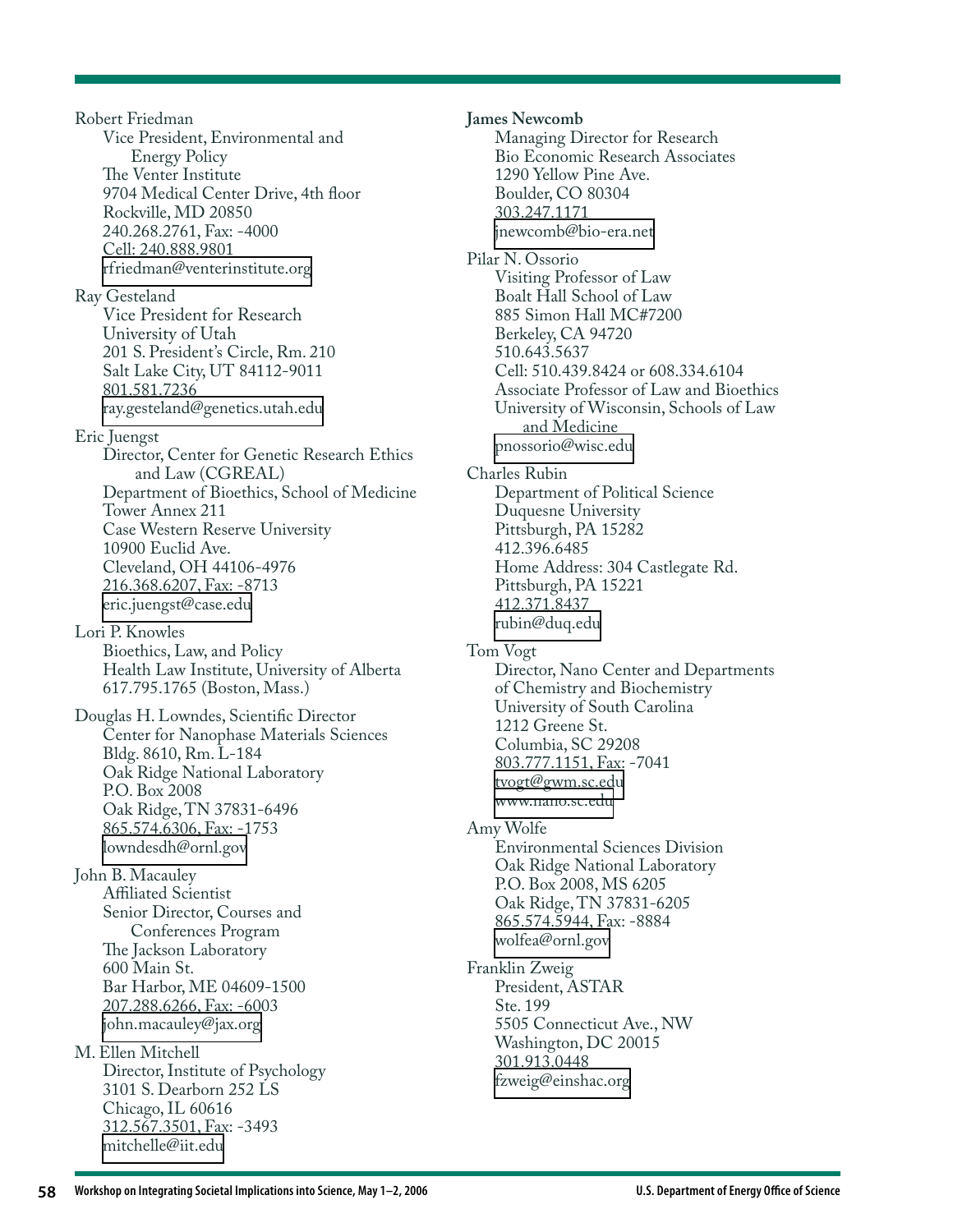# **U.S. Department of Energy Staff**

Raymond Orbach, SC-1 Director, Office of Science U.S. Department of Energy 1000 Independence Ave., SW Washington, DC 20585

Jeff Salmon, SC-1.1 Chief of Staff, Office of Science U.S. Department of Energy 1000 Independence Ave., SW Washington, DC 20585

Altaf Carim, SC-22.3 Scientific User Facilities Division Office of Basic Energy Sciences U.S. Department of Energy 1000 Independence Ave., SW Washington, DC 20585-1290 301.903.4895, Fax: -9513 [altaf.carim@science.doe.gov](mailto:altaf.carim@science.doe.gov)

Dan Drell, SC-23.1 Office of Biological and Environmental Research U.S. Department of Energy 1000 Independence Ave., SW Washington, DC 20585-1290 301.903.4742, Fax: -8521 [daniel.drell@science.doe.gov](mailto:daniel.drell@science.doe.gov)

Richard Greene, SC-22.1 Chemical and Geochemical Sciences Office of Basic Energy Sciences U.S. Department of Energy 1000 Independence Ave., SW Washington, DC 20585-1290 301.903.2873 [richard.greene@science.doe.gov](mailto:richard.greene@science.doe.gov)

Aravinda Kini, SC-22.2 Materials Sciences and Engineering Office of Basic Energy Sciences U.S. Department of Energy 1000 Independence Ave., SW Washington, DC 20585-1290 301.903.3565, Fax: -9513 [aravinda.kini@science.doe.gov](mailto:aravinda.kini@science.doe.gov)

John Miller, SC-22.1 Chemical and Geochemical Sciences Office of Basic Energy Sciences U.S. Department of Energy 1000 Independence Ave., SW Washington, DC 20585-1290 301.903.5806, Fax: -4110 [john.miller@science.doe.gov](mailto:john.miller@science.doe.gov)

David Thomassen, SC-23 Associate Director (Acting) Office of Biological and Environmental Research U.S. Department of Energy 1000 Independence Ave., SW Washington, DC 20585-1290 301.903.3251, Fax: -5051 [david.thomassen@science.doe.gov](mailto:david.thomassen@science.doe.gov)

Mike Viola, SC-23.1 Director (Acting), Life Sciences Division Office of Biological and Environmental Research U.S. Department of Energy 1000 Independence Ave., SW Washington, DC 20585-1290 301.903.5346, Fax: -0567 [michael.viola@science.doe.gov](mailto:michael.viola@science.doe.gov)

# **Other Federal Agency Staff**

Cate Alexander Communications Director National Nanotechnology Coordination Office 4201 Wilson Blvd., Stafford II Rm. 405 Arlington, VA 22230 703.292.4399 [calexand@nnco.nano.gov](mailto:calexand@nnco.nano.gov)

#### Joy Boyer

Senior Program Analyst Genetics and the Humanities Ethical, Legal, and Social Implications Research Program National Human Genome Research Institute National Institutes of Health 5635 Fishers Lane Ste. 4076, MSC 9305 Bethesda, MD 20892-9305 301.402.4997, Fax: -1950 [jb40m@nih.gov](mailto:jb40m@nih.gov)

#### Jean McEwen

Program Director Genetic Variation, Law, and Social Policy Ethical, Legal, and Social Implications Research Program National Human Genome Research Institute National Institutes of Health 5635 Fishers Lane Suite 4076, MSC 9305 Bethesda, MD 20892-9305 301.402.4997, Fax: -1950 [mcewenj@mail.nih.gov](mailto:mcewenj@mail.nih.gov)